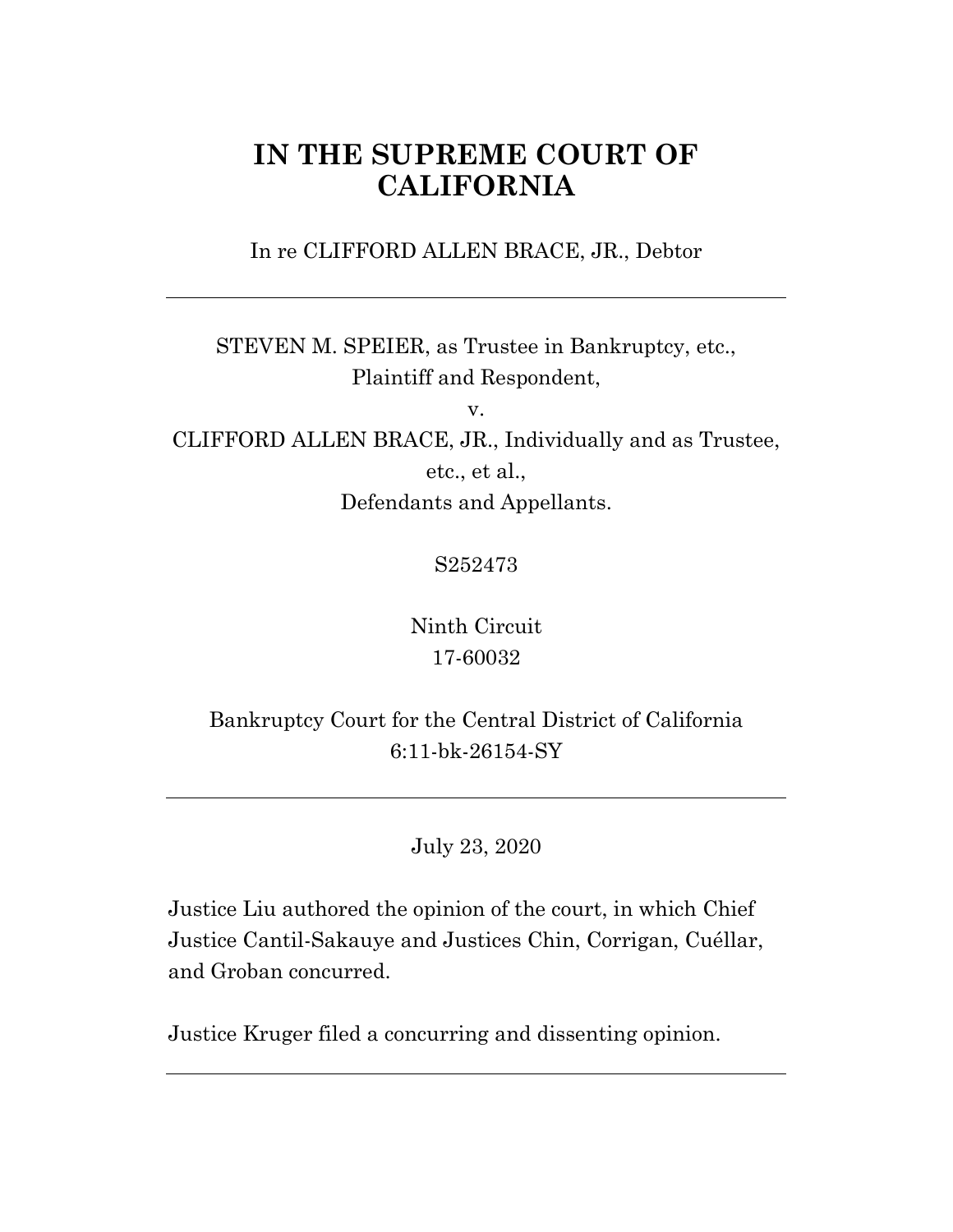# In re BRACE S252473

# Opinion of the Court by Liu, J.

Many married couples in our state use community funds to acquire real estate and take title in joint tenancy. Does that property presumptively belong to the community because the couple acquired the property during marriage with community funds? Or is the property presumptively the separate property of the spouses because they took title in joint tenancy? The Legislature has enacted a presumption that characterizes this property as community in a divorce. The United States Court of Appeals for the Ninth Circuit has asked us to determine which presumption governs the characterization of joint tenancy property in a dispute between a couple and the bankruptcy trustee of one of the spouses.

More precisely, the question here is whether the form of title presumption set forth in Evidence Code section 662 applies to the characterization of property in disputes between a married couple and a bankruptcy trustee when it conflicts with the community property presumption set forth in Family Code section 760. (See Cal. Rules of Court, rule 8.548(f)(5) [this court may restate a question posed to it by a court of another jurisdiction]; see also *Peabody v. Time Warner Cable, Inc.* (2014) 59 Cal.4th 662, 665, fn. 1 (*Peabody*) [example and explanation of rule  $8.548(f)(5)$  in context].) The answer determines how much property a bankruptcy trustee can reach to satisfy a spouse's debts. If the property is separate, then the trustee can only reach the debtor spouse's 50 percent share. If the property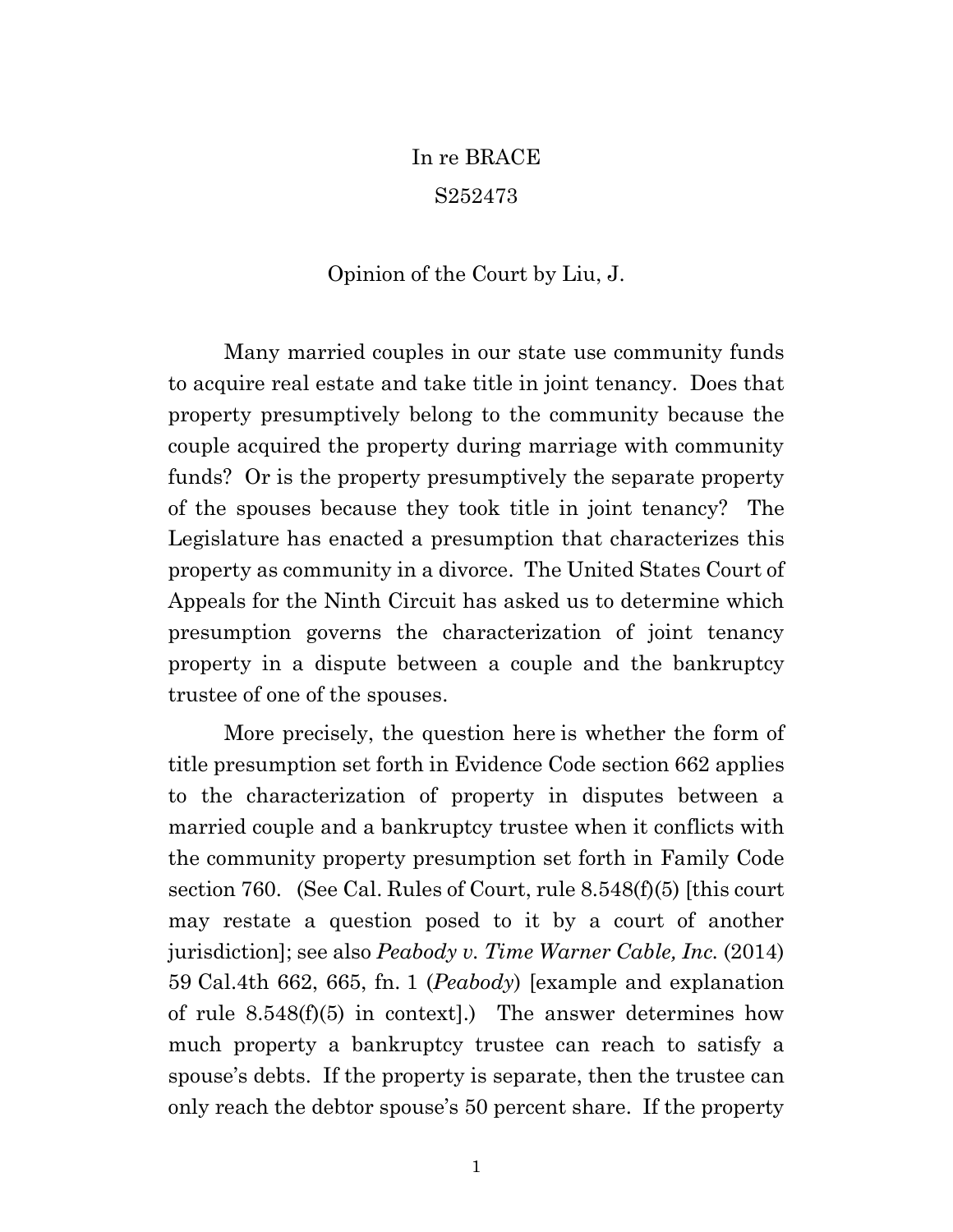is community, then the trustee can reach all the property, including the non-debtor spouse's share.

The issue in this case requires us to untangle a "snarl of conflicting presumptions" (*Estate of Luke* (1987) 194 Cal.App.3d 1006, 1010) in the evolution of California's treatment of joint tenancies alongside the development of our community property system. Ultimately, we hold that Evidence Code section 662 does not apply when it conflicts with the Family Code section 760 community property presumption. Further, we hold that when a married couple uses community funds to acquire property with joint tenancy title on or after January 1, 1975, the property is presumptively community property under Family Code section 760 in a dispute between the couple and a bankruptcy trustee. For property purchased before January 1, 1975, the Legislature left intact a presumption that separate property interests arise from joint tenancy title.

Because these presumptions are default rules, they are not always conclusive. Just as the presumptions themselves have evolved over time, the cognizable ways of rebutting the presumptions have also evolved. We thus answer a further question: When a married couple uses community funds to acquire property as joint tenants, is the joint tenancy deed alone sufficient to transmute the community character of the property into the separate property of the spouses? Family Code section 852 provides that for property acquired on or after January 1, 1985, a transmutation "is not valid unless made in writing by an express declaration that is made, joined in, consented to, or accepted by the spouse whose interest in the property is adversely affected." (Fam. Code, § 852, subd. (a); see *id.*, subd. (e).) We hold that under this rule, joint tenancy titling of property acquired by spouses using community funds on or after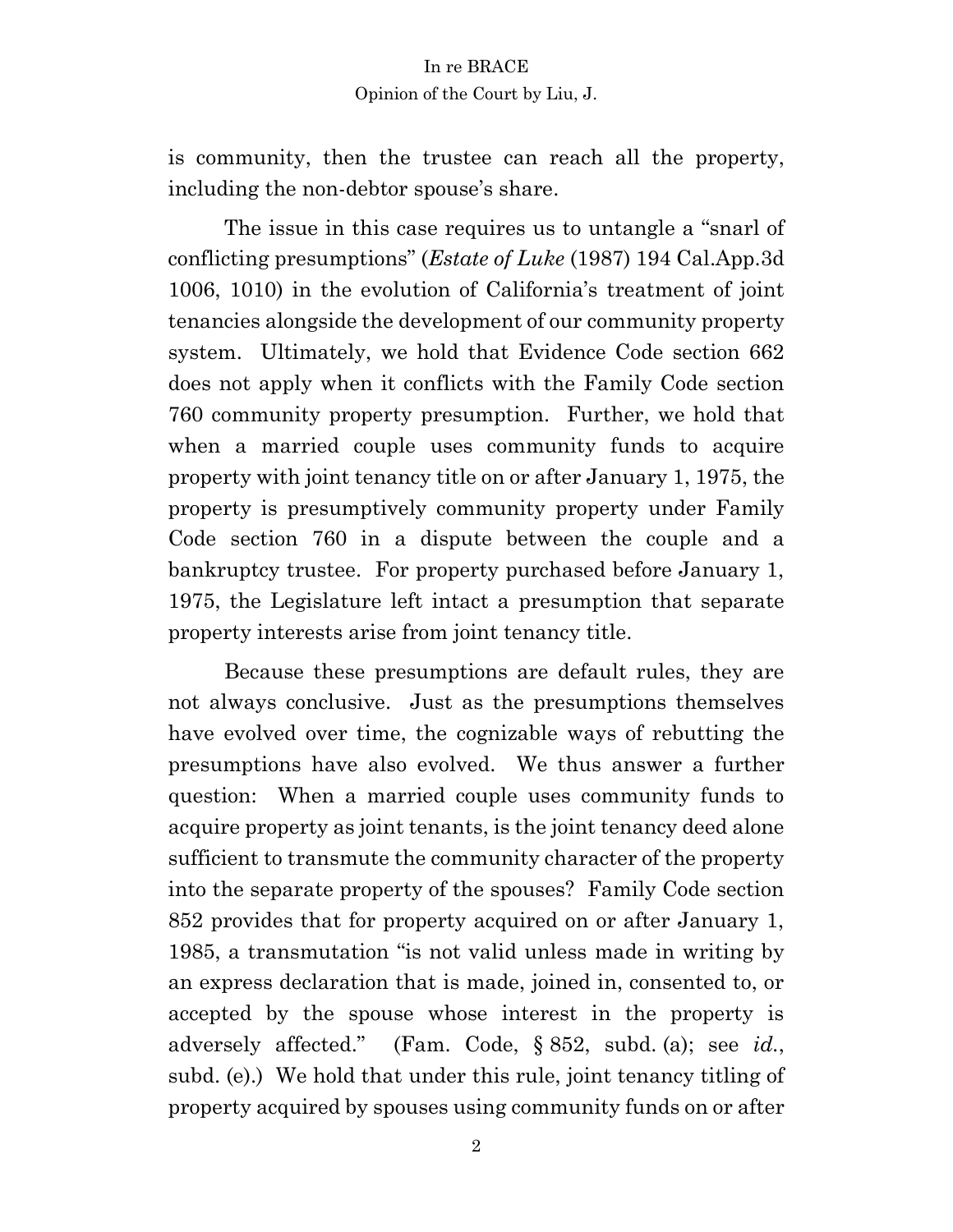January 1, 1985 is not sufficient by itself to transmute community property into separate property. For joint tenancy property acquired between January 1, 1975 and December 31, 1984, the act of taking title as joint tenants is, in itself, insufficient to prove a transmutation; however, a court may consider the manner of taking title in determining whether the spouses had an oral agreement or common understanding. Finally, as noted, joint tenancy property acquired with community funds before January 1, 1975 is presumptively separate property.

As we elucidate below, "California's treatment of joint tenancies has a long and tortuous history and is still the subject of considerable legal concern and disagreement." (Blumberg, Community Property in California (1987) p. 157.) The Legislature may wish to examine whether current statutes are aligned with the expectations of married couples and third parties when spouses use community funds to acquire property as joint tenants. That said, we emphasize that nothing in our decision today precludes spouses from holding separate property as joint tenants or from transmuting community property into separate property held in joint tenancy as long as the applicable transmutation requirements are met. Nor does our opinion disturb the operation of the right of survivorship that typically accompanies joint tenancy title at death.

# **I.**

This case arises from a petition under Chapter 7 of the United States Bankruptcy Code filed by Clifford Brace in 2011. Clifford and Ahn Brace married in 1972. Around 1977 or 1978, the couple acquired a residence in Redlands. At some point before Clifford Brace declared bankruptcy, the couple acquired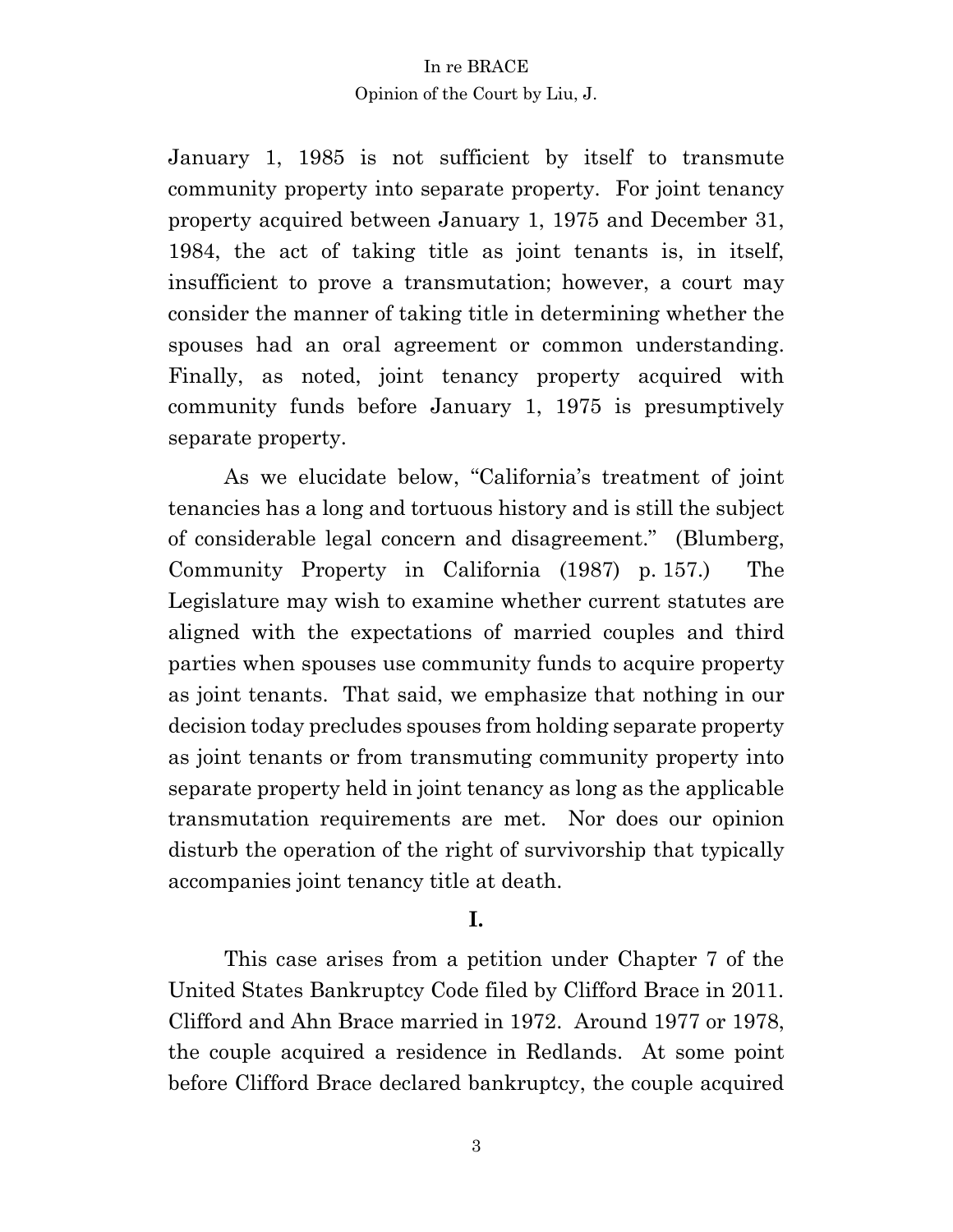a rental property in San Bernardino. The Braces acquired both properties with community funds and took title to each property as " 'husband and wife as joint tenants.' " (*In re Brace* (9th Cir. 2018) 908 F.3d 531, 534.)

A Chapter 7 bankruptcy petition creates an estate to satisfy creditors' claims. The estate generally includes "[a]ll interests of the debtor and the debtor's spouse in community property" at the time the bankruptcy case is filed. (11 U.S.C.  $§ 541(a)(2)$ .) The Bankruptcy Code specifies that community property is part of the estate; bankruptcy courts look to state law to determine what property counts as community property. (See *Butner v. United States* (1979) 440 U.S. 48, 54.)

The bankruptcy trustee in this case sought a declaration that the Redlands and San Bernardino properties are community property under Family Code section 760. The distinction between community and separate property matters because Ahn Brace has not joined in her husband's bankruptcy petition. If the properties are community, then the entirety of the Braces' interests in the properties becomes part of Clifford Brace's bankruptcy estate. If the properties are separate, then only Clifford Brace's one-half property interest becomes part of the estate. (*In re Reed* (9th Cir. 1991) 940 F.2d 1317, 1332; see Code Civ. Proc., § 704.820.)

The bankruptcy court found that " 'the properties were acquired by [Clifford and Ahn] Brace during the marriage with community assets and they presumptively constitute community property under applicable law. Defendants failed to establish that the ... [p]ropert[ies] were not community in nature and, therefore, they constitute property of the Estate. . . .' " (*In re Brace* (Bankr. 9th Cir. 2017) 566 B.R. 13,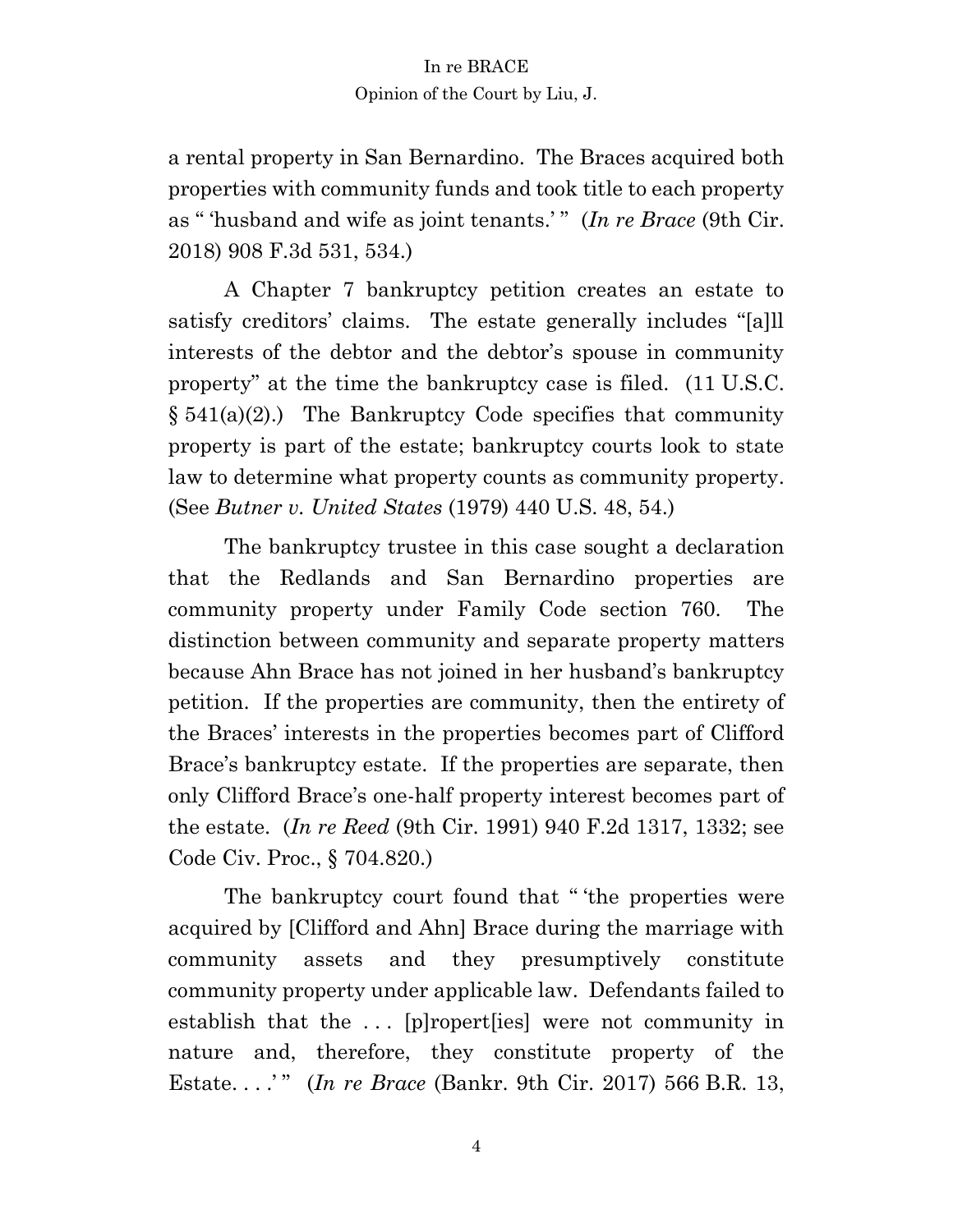17.) The Ninth Circuit Bankruptcy Appellate Panel affirmed. (*Id.* at p. 16.) Citing *In re Marriage of Valli* (2014) 58 Cal.4th 1396 (*Valli*), which held that property acquired during marriage from a third party with community funds is community property upon divorce unless the statutory transmutation requirements have been met, the panel reasoned that public policy and statutory construction support the extension of *Valli*'s holding to the bankruptcy context. (*In re Brace*, *supra*, 566 B.R. at pp. 21–27.) The Braces appealed to the Ninth Circuit, which certified the question to this court. (*In re Brace*, *supra*, 908 F.3d at p. 535.)

# **II.**

A central point of disagreement between the parties concerns the applicability of two statutes: Family Code section 760 and Evidence Code section 662. Beginning with the text of these statutes, we explain the nature of the dispute.

Family Code section 760 provides: "Except as otherwise provided by statute, all property, real or personal, wherever situated, acquired by a married person during the marriage while domiciled in this state is community property." As Justice Chin explained in *Valli*, "[t]he presumption, . . . that property acquired during the marriage is community, is perhaps the most fundamental principle of California's community property law," reflecting the " 'general theory . . . that the husband and wife form a sort of partnership, and that property acquired during the marriage by the labor or skill of either belongs to both.' " (*Valli*, *supra*, 58 Cal.4th at pp. 1408–1409 (conc. opn. of Chin, J.).)

Statutory exceptions to the community property presumption explicitly provide for separate property treatment.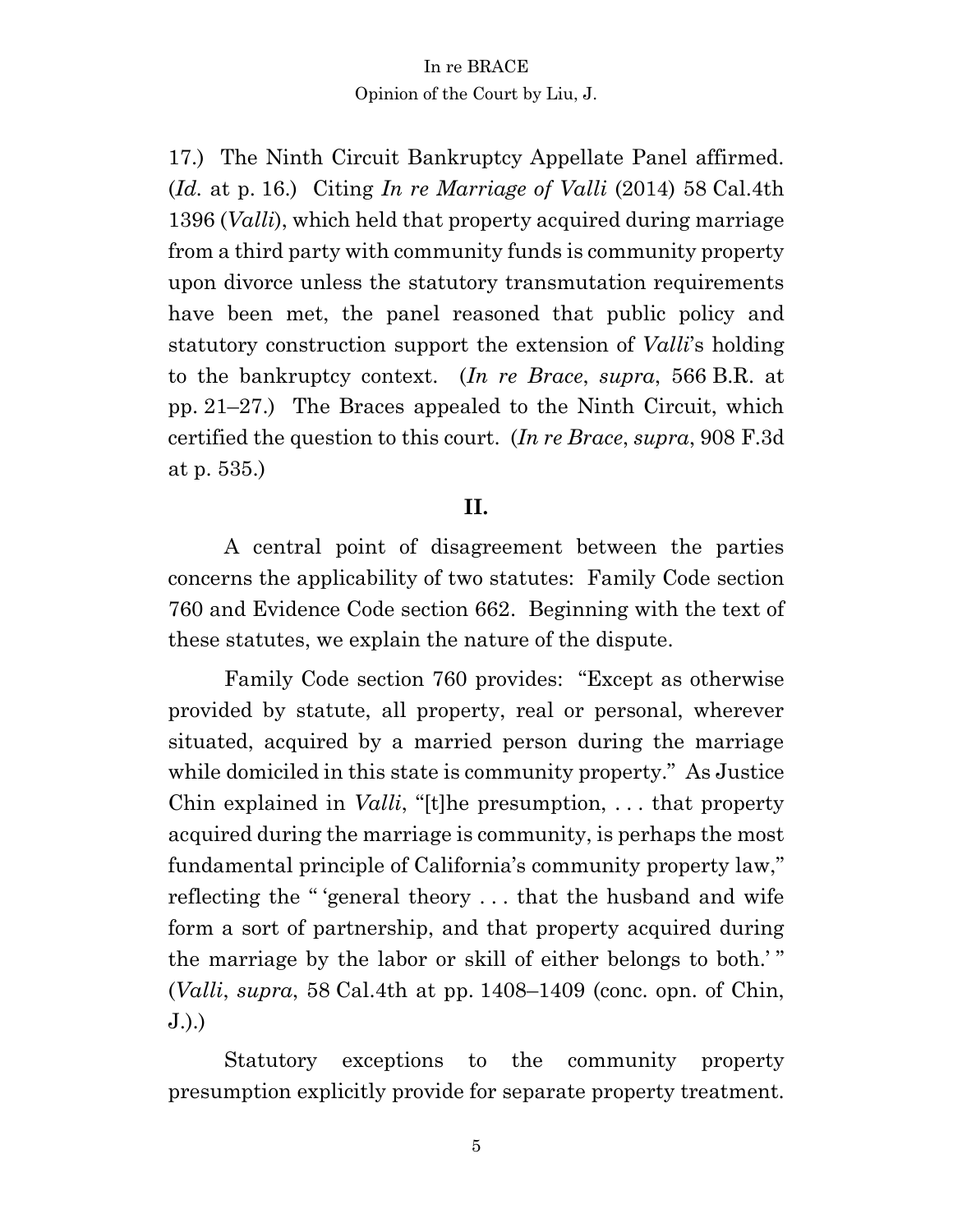For example, property that a person acquired before marriage is that person's separate property. (Fam. Code, § 770, subd. (a)(1).) All property acquired by a person after marriage by gift, bequest, devise, or descent is that person's separate property. (*Id.*, § 770, subd. (a)(2).) Property that is earned or accumulated after the spouses are separated is also separate. (*Id.*, § 771, subd. (a).) And a spouse may rebut the Family Code section 760 presumption by tracing the source of funds used to acquire the property to separate property. (*In re Marriage of Lucas* (1980) 27 Cal.3d 808, 815 (*Lucas*).) Furthermore, for property acquired on or after January 1, 1985, married persons may change  $-$  i.e., transmute  $-$  the character of property from community to separate, or vice versa, if the transmutation is "made in writing by an express declaration that is made, joined in, consented to, or accepted by the spouse whose interest in the property is adversely affected." (Fam. Code, § 852, subd. (a); see *id.*, subd. (e).)

In 1965, the Legislature enacted Evidence Code section 662, which provides: "The owner of the legal title to property is presumed to be the owner of the full beneficial title. This presumption may be rebutted only by clear and convincing proof." The purpose of this presumption "is to promote the public policy in favor of 'the stability of titles to property.' " (*Valli*, *supra*, 58 Cal.4th at p. 1410 (conc. opn. of Chin, J.).)

In drafting Evidence Code section 662, the Law Revision Commission noted that the provision codifies the common law form of title presumption. (Cal. Law Revision Com. com., reprinted at 29B pt. 2A West's Ann. Evid. Code (2019 ed.) foll. § 662, p. 267.) But the cases cited by the Commission did not involve the characterization of property acquired by spouses in actions between themselves or in actions with third-party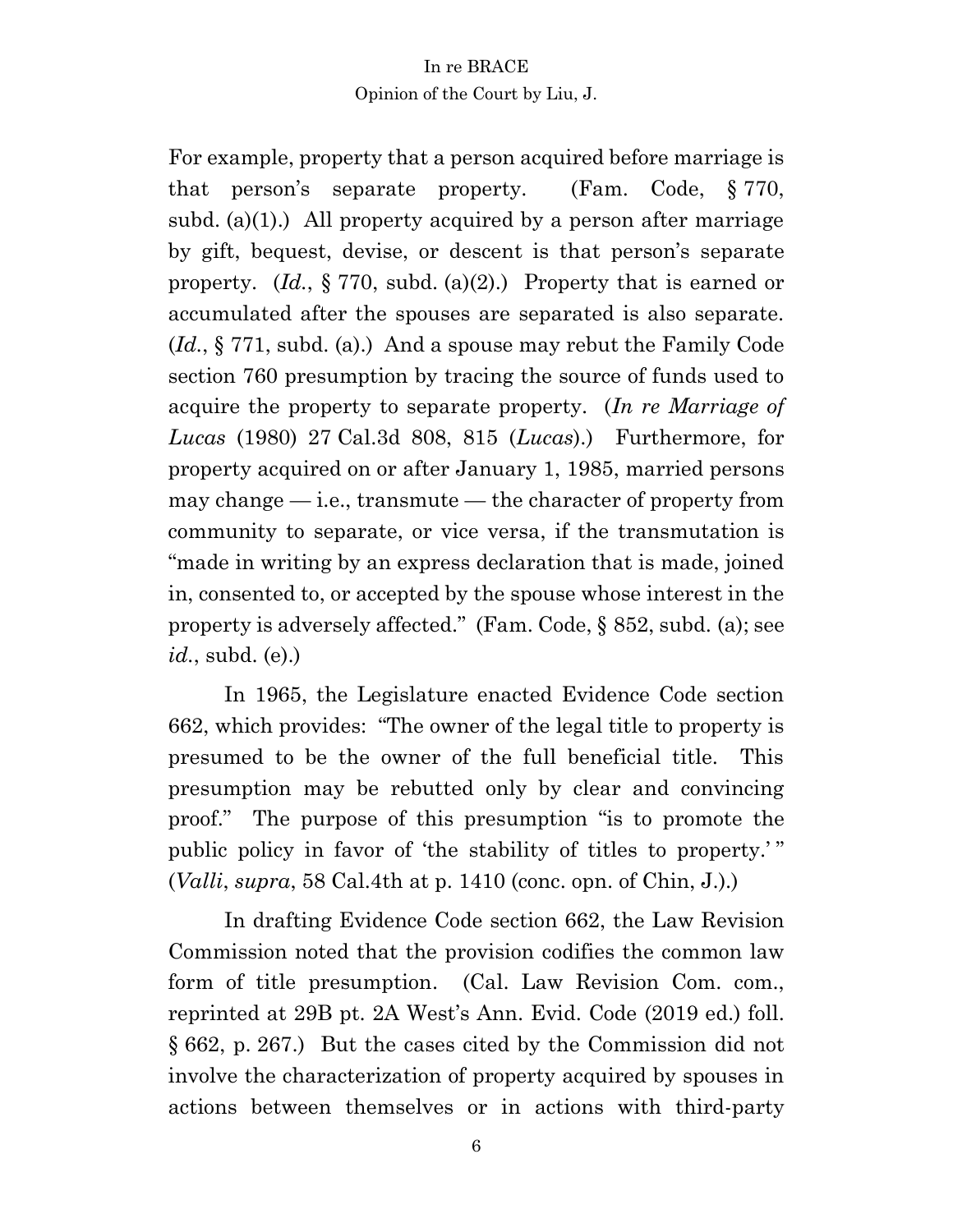creditors. (See *Olson v. Olson* (1935) 4 Cal.2d 434, 438 [common law form of deed presumption characterized property conveyed by parties who were not married at the time]; *Rench v. McMullen* (1947) 82 Cal.App.2d 872, 874–875 [common law form of title presumption not rebutted by oral evidence of resulting trust between two business associates].) Evidence Code section 662 does not reference the Family Code, nor does it explicitly characterize property as separate so as to provide an exception to Family Code section 760.

Evidence Code section 662 is not a separate property exception to Family Code section 760, and no party argues otherwise. The question here is whether the form of title presumption in Evidence Code section 662, and not the community property presumption in Family Code section 760, applies outside the context of marital dissolutions, specifically in a dispute between a bankruptcy trustee and a debtor spouse.

In *Valli*, we briefly addressed the intersection of the Family Code and Evidence Code section 662. In that case, a husband used community funds during marriage to buy a life insurance policy that named his wife as the policy's sole owner and beneficiary. (*Valli*, *supra*, 58 Cal.4th at p. 1399.) Upon dissolution of the marriage, the husband argued that "the policy is community property because it was purchased during the marriage with community funds," while the wife argued that "the policy is her separate property because husband arranged for the policy to be put solely in her name, thereby changing the policy's character from community property to separate property." (*Id.* at p. 1400.) We first held that the statutory transmutation requirements apply not only to interspousal transactions, but also to "purchases made by one or both spouses from a third party during the marriage" using community funds.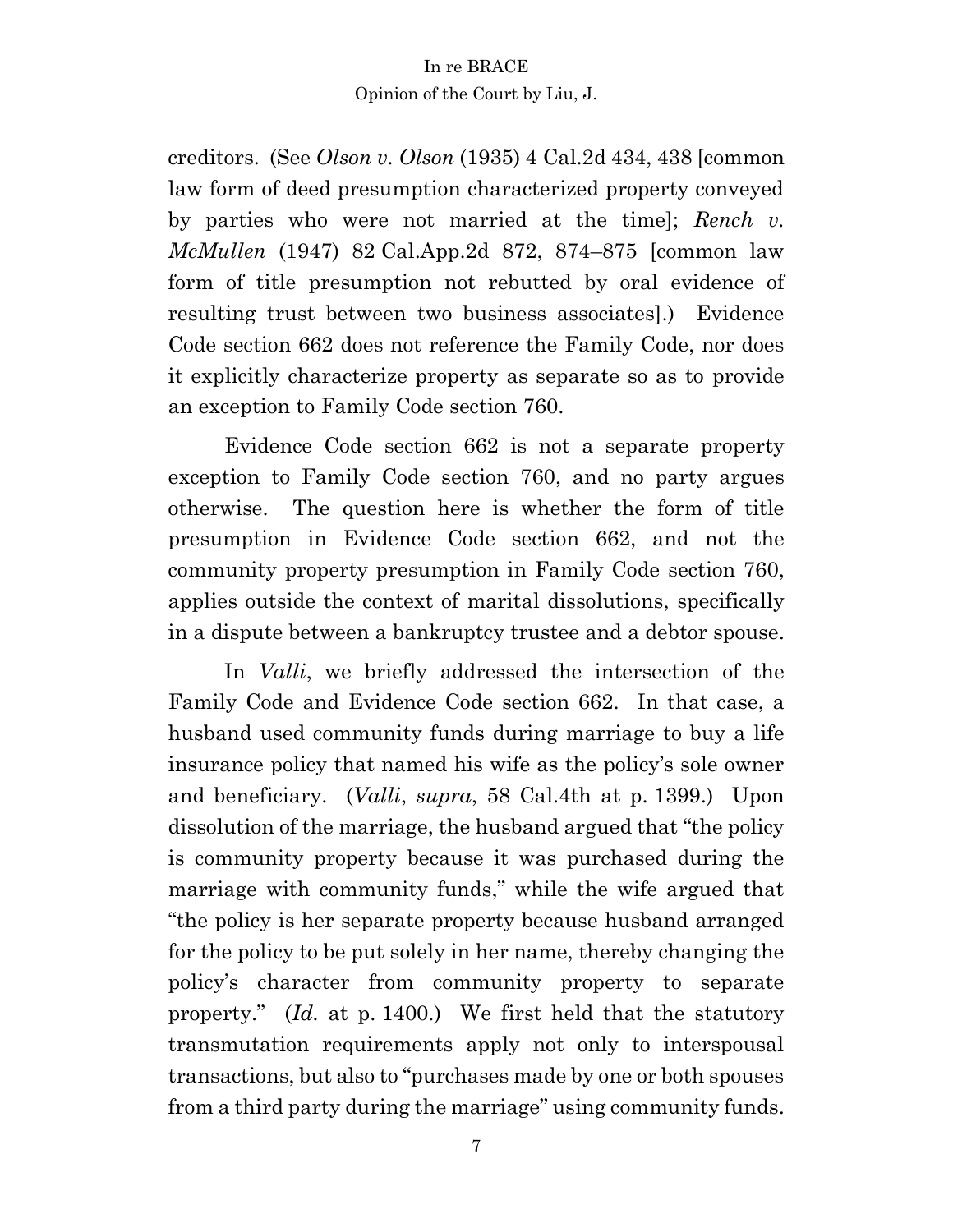(*Id.* at p. 1405.) We then held that to the extent that "Evidence Code section 662's form of title presumption ever applies in marital dissolution proceedings," "it does not apply when it conflicts with the transmutation statutes." (*Id.* at p. 1406.) In other words, the community character of the insurance policy could not be altered except by "an express written declaration" by the husband that "he gave up his community interest in the policy bought with community funds," as required by the transmutation statute. (*Ibid.*) The fact that the insurance policy was put in the wife's name was not "sufficient to satisfy the express declaration requirement"; thus, the policy was community property. (*Ibid.*)

In the case before us, the bankruptcy trustee contends that *Valli*'s rule extends beyond the marital dissolution context to preclude application of Evidence Code section 662 when it conflicts with the Family Code section 760 presumption in a dispute between a bankruptcy trustee and a debtor spouse. The Braces, by contrast, argue that Family Code section 760 applies in actions between the spouses to "protect[] the innocent spouse from undue influence by the other spouse," whereas Evidence Code section 662 applies to "maintain the stability of title outside of dissolution actions." Further, amici curiae Christopher Melcher and Professor Grace Blumberg (author of Blumberg, *supra*) point to a joint tenancy form of title principle first recognized in *Siberell v. Siberell* (1932) 214 Cal. 767 (*Siberell*) that may govern characterization in certain situations. Although caselaw has sometimes conflated *Siberell* and other presumptions arising from joint title with Evidence Code section 662 (see *In re Marriage of Haines* (1995) 33 Cal.App.4th 277, 291–292 (*Haines*); *In re Marriage of Brooks*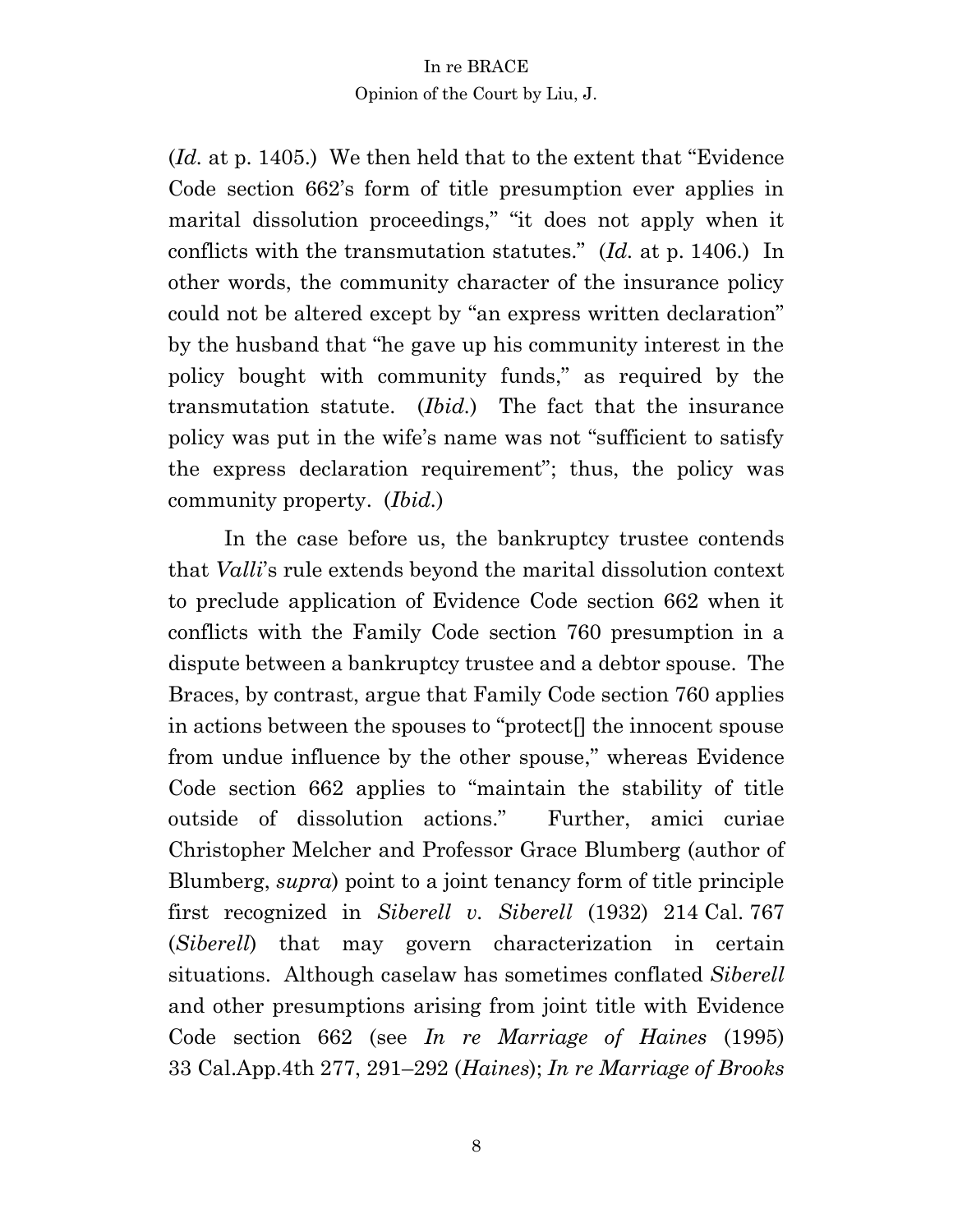*& Robinson* (2008) 169 Cal.App.4th 176, 185–187; *Estate of Gallio* (1995) 33 Cal.App.4th 592, 597), they are in fact distinct.

In order to understand the applicability of these various rules, it is necessary to examine the history of the relevant statutes and their consequences for various property ownership arrangements. As we explain, the history reveals the gradual evolution of common-law separate property concepts based on form of title into a unified community property framework.

# **III.**

"In community property [s]tates, ownership turns on the method and timing of acquisition, while the traditional view in common-law [s]tates is that ownership depends on title." (*Hisquierdo v. Hisquierdo* (1979) 439 U.S. 572, 578.) Although California has always been a community property state, "for most of the state's history California's marital property law has contained strong elements of a separate property system." (Prager, *The Persistence of Separate Property Concepts in California's Community Property System, 1849-1975* (1976) 24 UCLA L.Rev. 1, 81.) For example, the Family Code provides that spouses may hold property "as joint tenants or tenants in common, or as community property, or as community property with a right of survivorship." (Fam. Code, § 750; see also Civ. Code, former § 161, enacted in 1872 ["A husband and wife may hold property as joint tenants, tenants in common, or as community property."].) These various forms of title give rise to different incidents of ownership. Joint tenancy creates a right of survivorship, whereby title passes to the surviving spouse without going through probate. (See *Siberell*, *supra*, 214 Cal. at p. 773.) In addition, joint tenants typically have separate interests in the property. (*Riddle v. Harmon* (1980)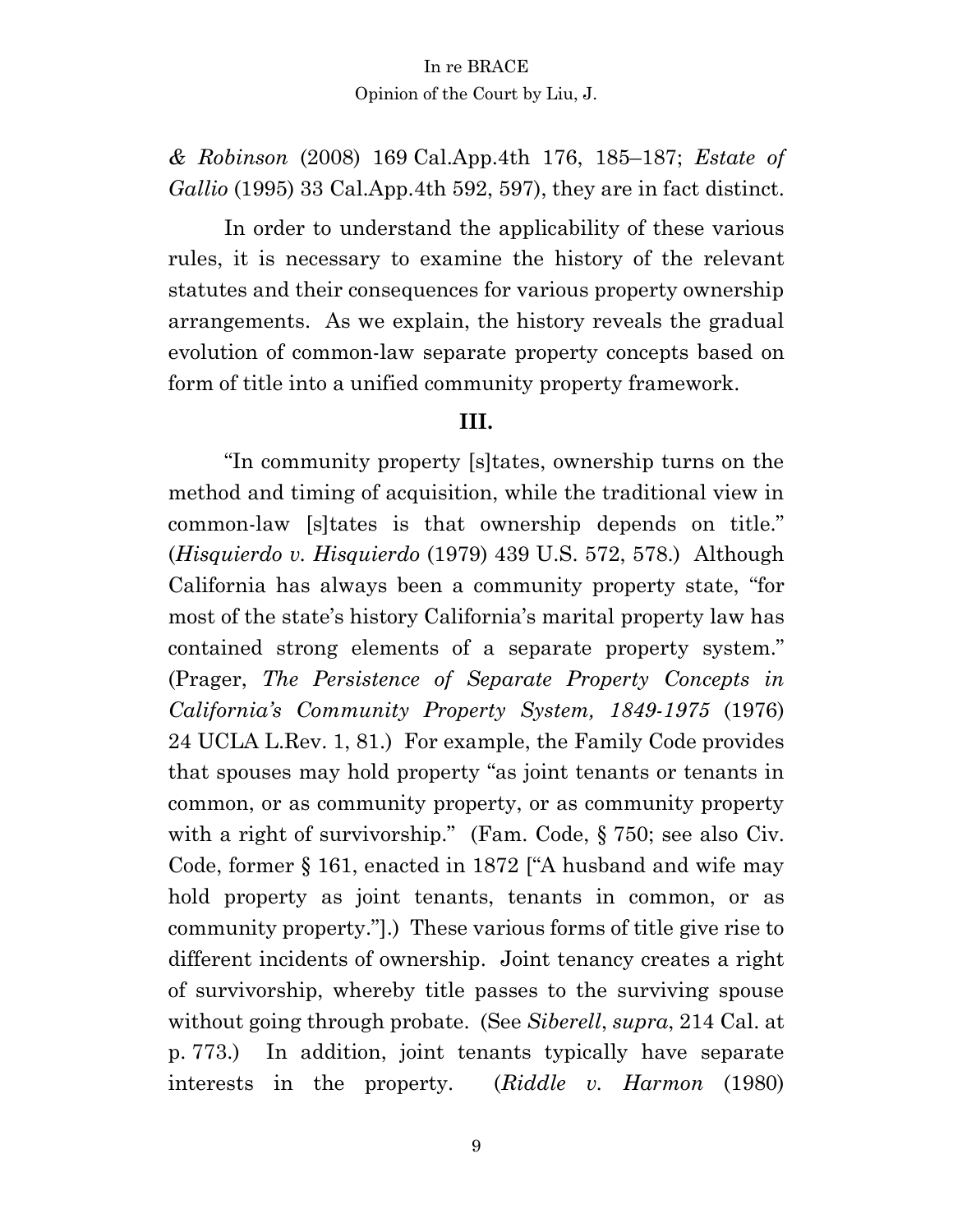102 Cal.App.3d 524, 527 (*Riddle*).) This means that one joint tenant's interest cannot be reached by the creditors of the other joint tenant. One joint tenant can also unilaterally sever the joint tenancy or alienate his or her share. (*Ibid*.)

Community real property, by contrast, generally cannot be alienated by one spouse without the consent of the other spouse. (Fam. Code, § 1102.) In addition, "the community estate is liable for a debt incurred by either spouse before or during marriage" except as otherwise expressly provided by statute. (*Id.*, § 910, subd. (a).) At death, there is no automatic right of survivorship; half of the community property belongs to the surviving spouse, and the other half belongs to the decedent. (Prob. Code, § 100, subd. (a).) In the absence of a will, however, the decedent's share of the community property passes through intestacy to the surviving spouse. (*Id.*, § 6401, subd. (a).)

The various forms in which a married couple can vest title to property do not invariably reflect the underlying nature of the couple's ownership. The Braces' situation is not uncommon: Many couples use community funds to purchase a home and take title as "husband and wife as joint tenants" without an additional indication in the deed as to whether the property is community or separate. In a 1965 Final Report on Domestic Relations, the Assembly Interim Committee on the Judiciary noted: "The major problem . . . is the fact that husbands and wives take property in joint tenancy without legal counsel but primarily because deeds prepared by real estate brokers, escrow companies, and by title companies are usually presented to the parties in joint tenancy form. The result is that they don't know what joint tenancy is, that they think it is community property, and then find out upon death or divorce that they didn't have what they thought they had all along...." (Assem. Interim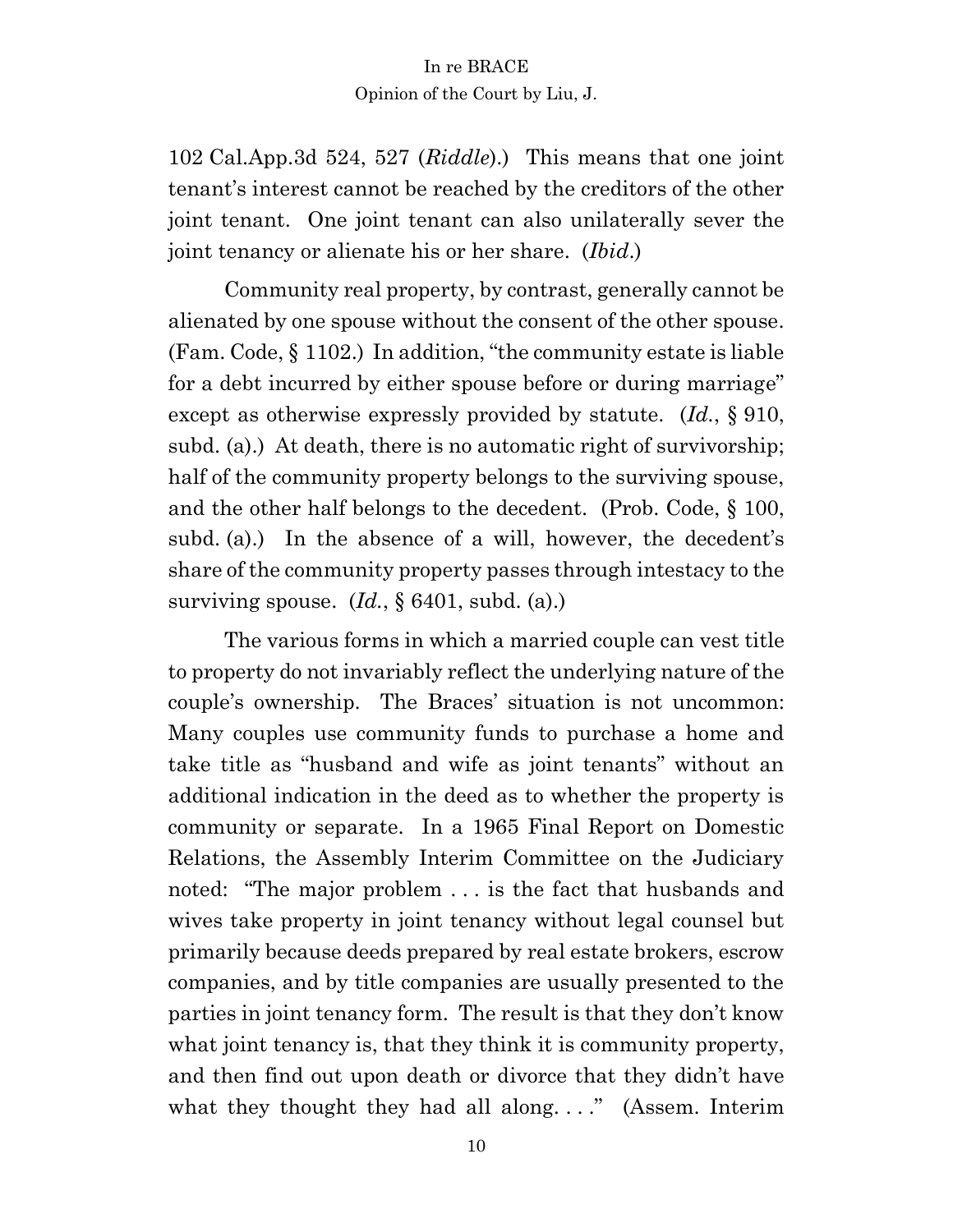Com. on Judiciary, Final Rep. Relating to Domestic Relations (Jan. 11, 1965) p. 124 (Domestic Relations).)

This lack of clarity has created difficulties for courts attempting to harmonize common-law presumptions based on form of title with the statutory community property framework. Over the years, the Legislature has "so alter[ed] the original provisions of each of the systems as to allow them both a place in our jurisprudence." (*Siberell*, *supra*, 214 Cal. at p. 771.) The evolution of various statutory presumptions is relevant to understanding the operation of community property law as it relates to this case.

#### **A.**

The general community property presumption in Family Code section 760 is a product of legislative developments that over time granted the wife an increasing role in the management and control of community property. (See Prager, *supra*, 24 UCLA L.Rev. at pp. 68, 73–74.) The Legislature first enacted the general community property presumption in 1850. (Stats. 1850, ch. 103,  $\S 2$ , p. 254 ["All property acquired after the marriage by either husband or wife, except such as may be acquired by gift, bequest, devise, or descent, shall be common property."].) In 1872, the Legislature codified this general community property presumption in Civil Code former section 164: "All other property acquired after marriage, by either husband or wife, or both, is community property." (Civ. Code, former § 164, enacted in 1872.) As originally enacted, California's community property system afforded the wife no management or control over community property, but she was able to control the disposition of her separate property during marriage. (Stats. 1850, ch. 103, §§ 1, 6, 9, p. 254.)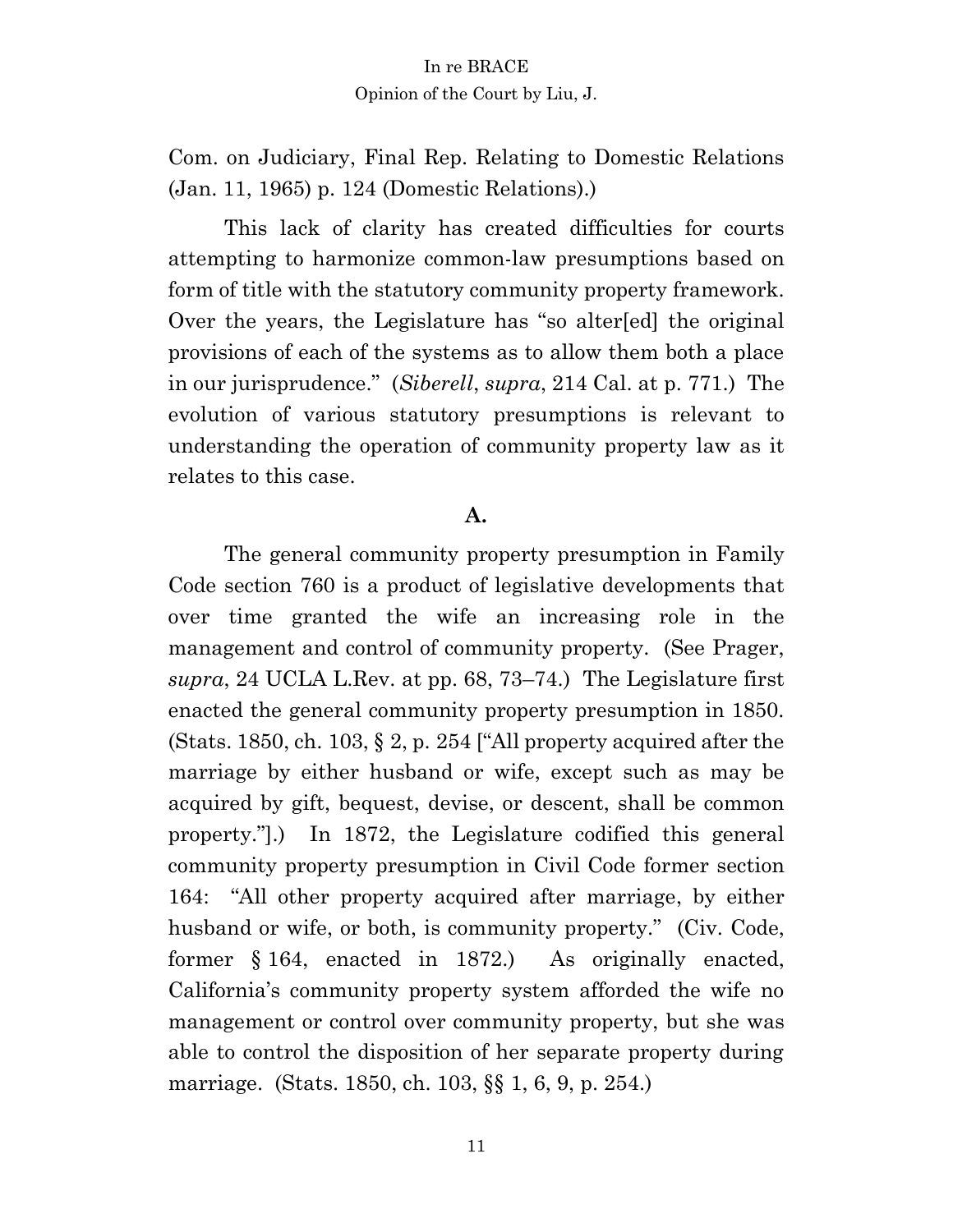Against this backdrop of unequal control over community property, the Legislature sought "to facilitate the wife's management of property" by expanding her ability to acquire and manage separate property. (Blumberg, *supra*, at p. 155.) To this end, the Legislature enacted presumptions that subordinated the community property time-of-acquisition rule to the common law form of title rule. Specifically, the Legislature in 1889 amended Civil Code former section 164 to add the married woman's presumption: "All other property acquired after marriage by either husband or wife, or both, is community property; but whenever any property is conveyed to a married woman by an instrument in writing, the presumption is, that the title is thereby vested in her as her separate property. And in case the conveyance be to such married woman and to her husband, or to her and any other person, the presumption is, that the married woman takes the part conveyed to her as tenant in common, unless a different intention is expressed in the instrument." (Stats. 1889, ch. 219, § 1, p. 328, codified at Civ. Code, former § 164.) "These statutory qualifications superimpose[d] the common law technical reliance on title upon the community property reliance upon actual ownership and the presumptions relating thereto." (de Funiak, Principles of Community Property (1943) § 60, p. 143 & fn. 24 (Principles of Community Property) [describing Civil Code former section 164].)

These presumptions did not always fit neatly together. The married woman's presumption, when applied together with the community property presumption, sometimes led to claims by married women for more than a half interest in property jointly deeded to husband and wife. Our court first addressed this issue in *Dunn v. Mullan* (1931) 211 Cal. 583 (*Dunn*), a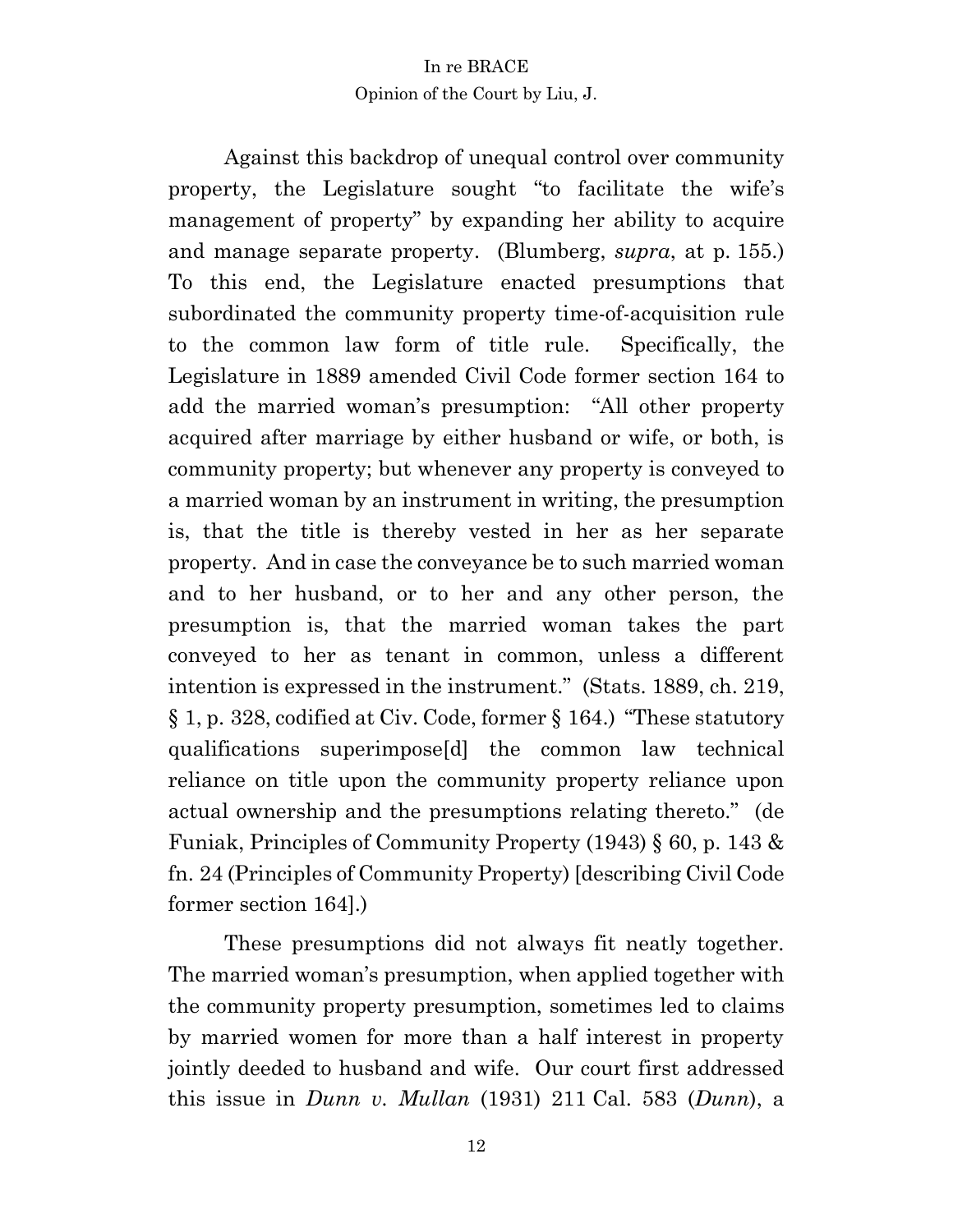dispute between the administrator of a deceased husband's estate and the administrators of his deceased wife's estate. Whether the wife's property was separate or community at her death would determine how the property passed to the respective estates. Applying Civil Code former section 164, the trial court found that the wife had a separate interest in half of the property as a tenant in common and that the husband and wife had a community interest in the remaining half of the property. The trial court ordered the husband's one-fourth interest to be probated to his heirs and the wife's three-fourths interest to be probated to her heirs. On appeal, the husband argued that if the wife could have a 50 percent interest as a tenant in common, it must necessarily follow that the remaining 50 percent interest was the husband's as a tenant in common. (*Dunn*, at p. 587.) This court disagreed, holding that a deed that names "husband and wife" presumptively creates a tenancy in common in which the wife holds a 50 percent separate interest with the remaining interest being community. (*Id*. at p. 588; see also *Miller v. Brode* (1921) 186 Cal. 409, 414 [a deed describing the couple as husband and wife presumptively created a tenancy in common]; *In re Regnart's Estate* (1929) 102 Cal.App. 643, 645–646 [same].)

A year later, this court in *Siberell* considered a dissolution action in which the wife, invoking Civil Code former section 164, claimed a 75 percent interest in a home purchased with community funds and titled as a joint tenancy. (*Siberell*, *supra*, 214 Cal. at p. 769.) The court declined to extend *Dunn*'s rule to joint tenancy deeds in the context of divorce for two reasons: "First, from the very nature of the estate, as between husband and wife, a community estate and a joint tenancy cannot exist at the same time in the same property. The use of community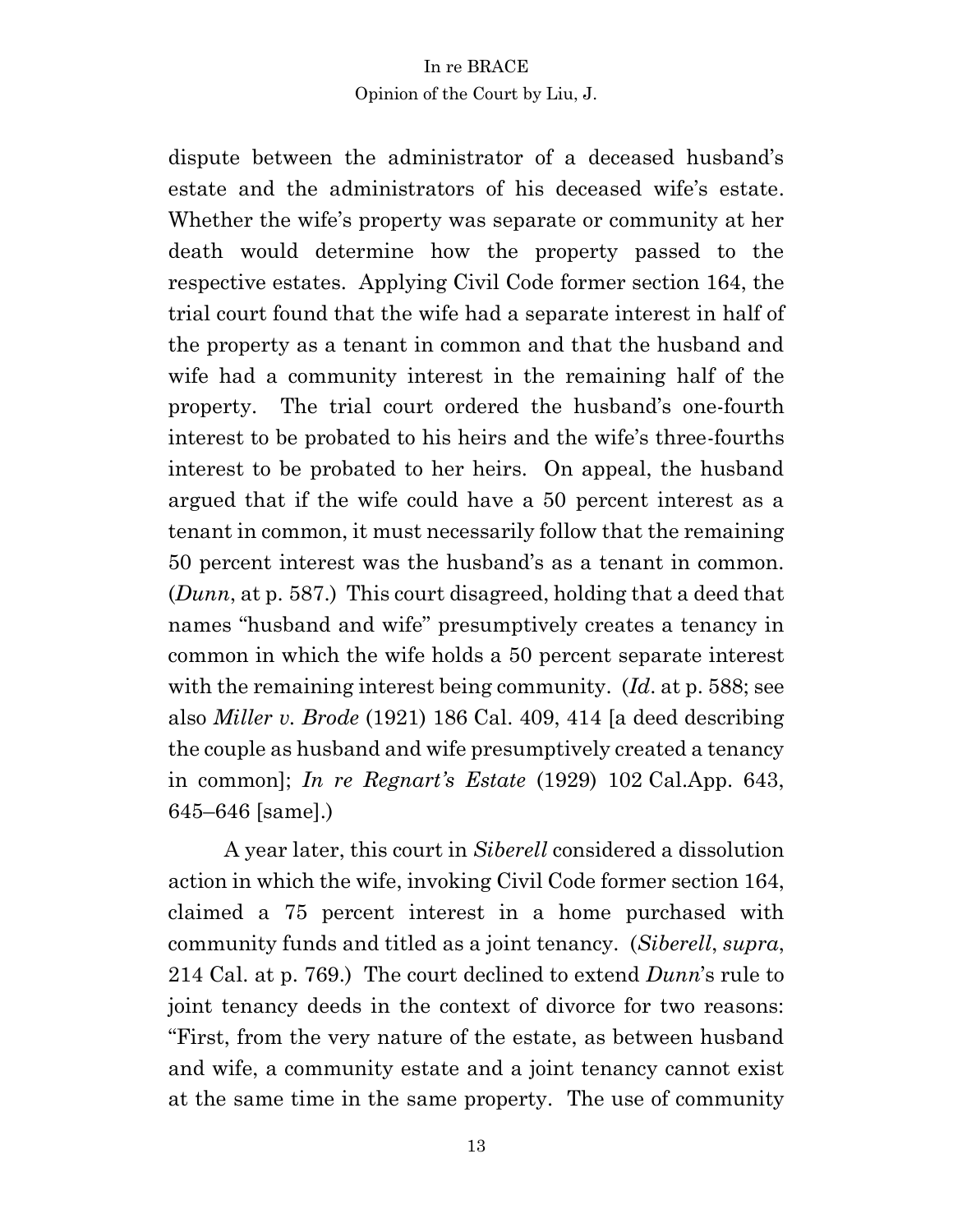funds to purchase the property and the taking of title thereto in the name of the spouses as joint tenants is tantamount to a binding agreement between them that the same shall not thereafter be held as community property but instead as a joint tenancy with all the characteristics of such an estate. It would be manifestly inequitable and a subversion of the rights of both husband and wife to have them in good faith enter into a valid engagement of this character and, following the demise of either, to have a contention made that his or her share in the property was held for the community, thus bringing into operation the law of descent, administration, rights of creditors and other complications which would defeat the right of survivorship, the chief incident of the law of joint tenancy. A joint tenancy is one estate and in it the rights of the spouses are identical and coextensive.

"Secondly, on its face section 164 has no application to a case where 'a different intention is expressed in the instrument' and it seems to us to be clear . . . that a joint tenancy, the evidence of which the law requires to be on the face of the conveyance creating it, is of necessity an expression of the intention to hold the property otherwise than as community property and that the equal interest of the spouses must therefore be classed as their separate but joint estate in the property." (*Siberell*, *supra*, 214 Cal. at p. 773.)

Although *Siberell* seemed to speak in sweeping terms of the incompatibility of community property and joint tenancy, we do not read *Siberell* so broadly for two reasons. First, *Siberell* addressed a peculiar circumstance arising from the tension between the married woman's presumption and fundamental concepts of joint tenancy. Unlike tenancy in common deeds where spouses can have unequal interests (*Dunn*, *supra*,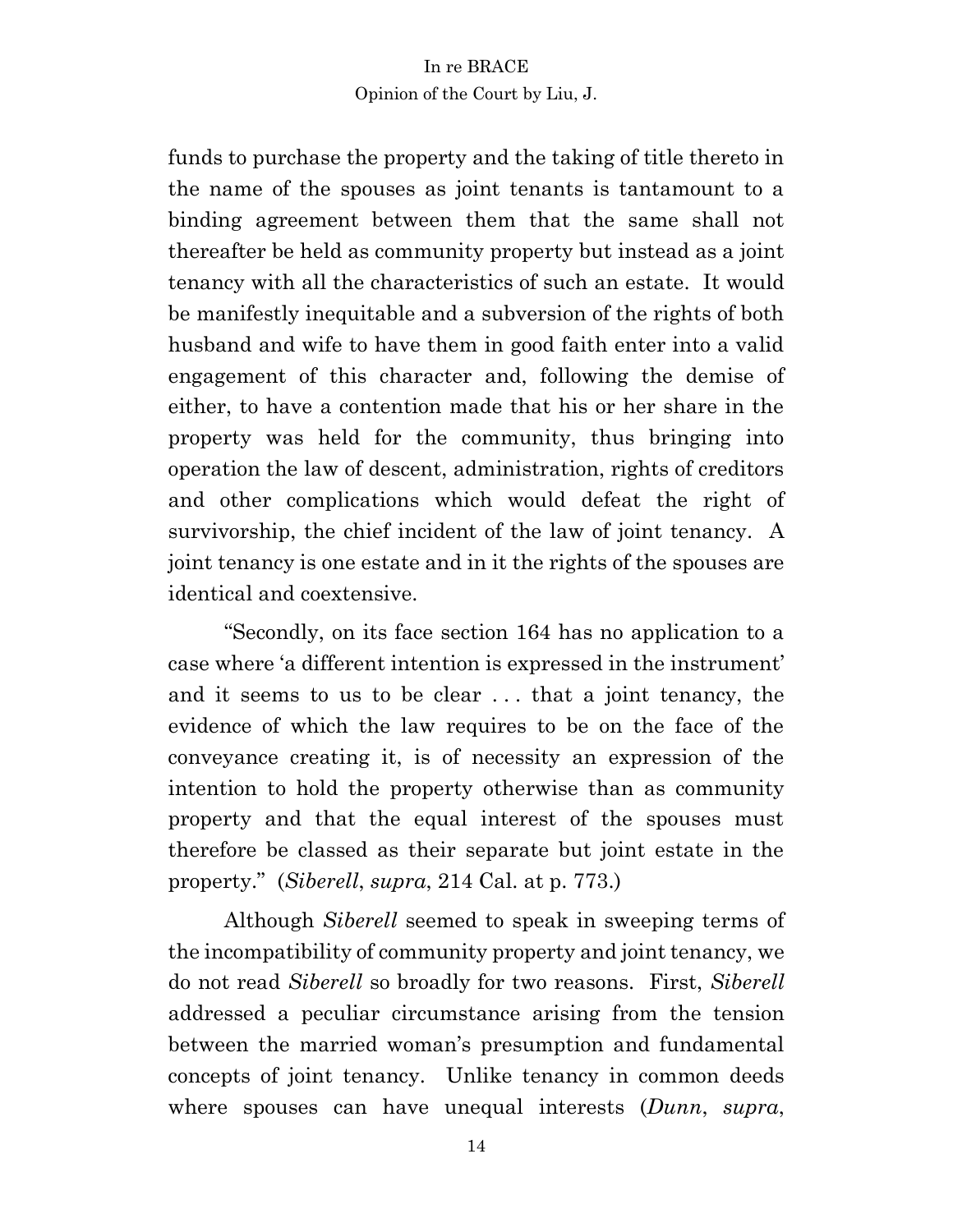211 Cal. at pp. 587–588), a joint tenancy "is one estate [in which] the rights of the spouses are identical and coextensive" (*Siberell*, *supra*, 214 Cal. at p. 773). In "the situation of a wife holding half the property as her separate estate and the husband holding the other half as community property, it will be at once noted that there can be no unity of interest present, for the interest of the wife would be unequal to and more than that of the husband." (*Id.* at pp. 771–772.) The application of *Dunn*'s rule to joint tenancy, the court said, "would be manifestly inequitable" in its division of marital property at divorce and also "would defeat the right of survivorship, the chief incident of the law of joint tenancy." (*Id.* at p. 773.)

In rejecting the wife's contention that her claim of a 75 percent interest followed directly from Civil Code former section 164, *Siberell* observed that "on its face section 164 has no application to a case where 'a different intention is expressed in the instrument.'" (*Siberell*, *supra*, 214 Cal. at p. 773.) The titling of the spouses' ownership as a joint tenancy "on the face of the conveyance creating it," the court explained, was "an expression of the intention to hold the property otherwise than as community property," and "the equal interest of the spouses must therefore be classed as their separate but joint estate in the property." (*Ibid.*) In appealing to the statutory carveout for a "different intention . . . expressed in the instrument," *Siberell* harmonized the dictates of Civil Code former section 164 with the statute that authorized married couples to acquire and hold property as joint tenants (Civ. Code, former § 161). Had *Siberell* held otherwise, the married woman's presumption would have made it impossible for spouses to acquire and hold property as joint tenants, contrary to Civil Code former section 161. It was in that context — i.e., a wife's claim under the married woman's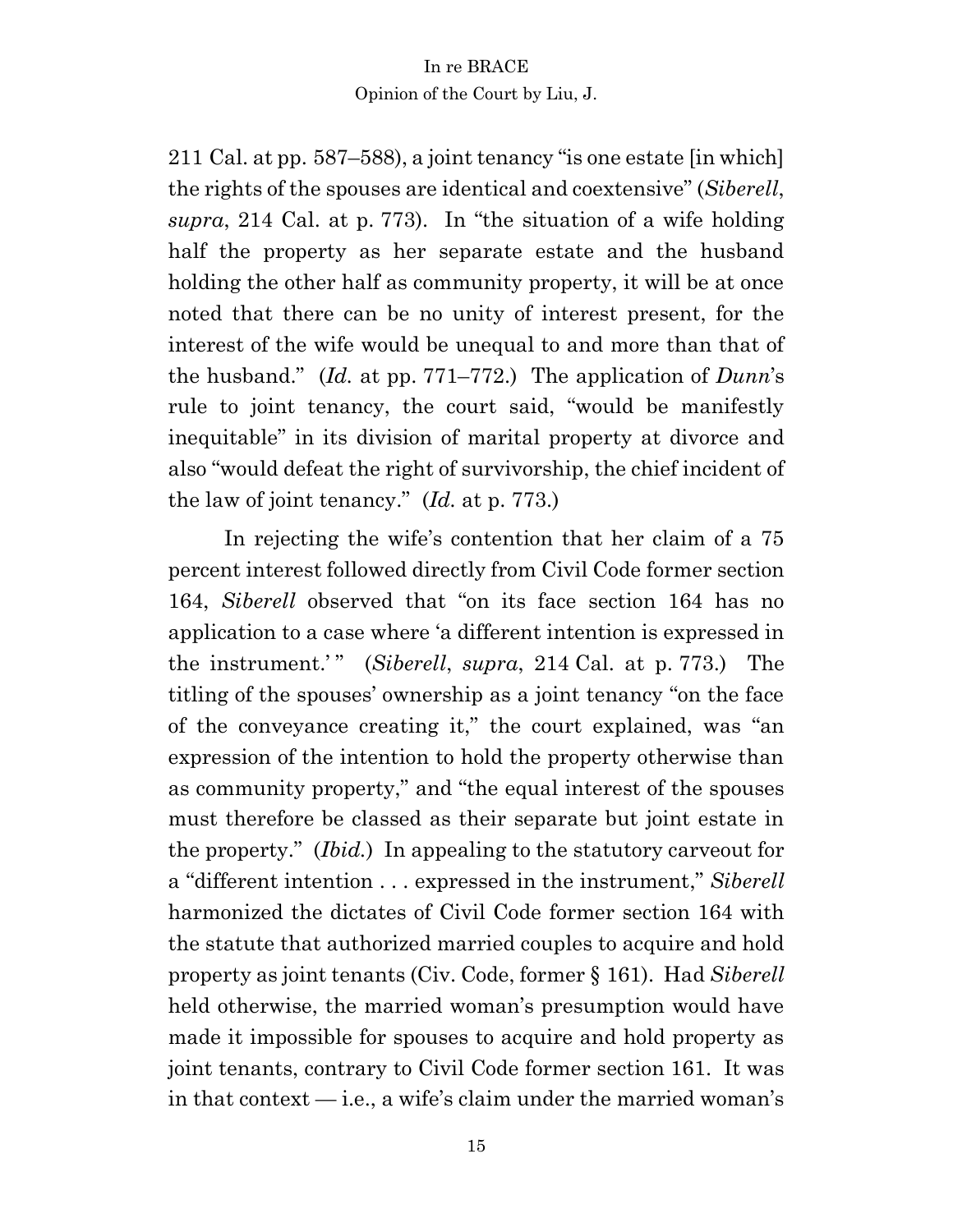presumption for a 75 percent interest in property deeded to husband and wife as joint tenants (*Siberell*, at p. 769) — that *Siberell* said that "a community estate and a joint tenancy cannot exist at the same time in the same property" (*id.* at p. 773).

Second, the court in *Siberell* expressly limited its decision to actions between the spouses: "It should be noted here that we are dealing strictly with the situation as between the parties to the marriage and are not dealing with the characteristics of the property as against the claims of judgment creditors or other third persons as was the case in *Hulse v. Lawson*." (*Siberell*, *supra*, 214 Cal. at p. 772.) Less than a year before *Siberell*, in *Hulse v. Lawson* (1931) 212 Cal. 614 (*Hulse*), this court reached a different conclusion in a dispute between a wife and her husband's creditor over property that the spouses had acquired during marriage as joint tenants. *Hulse* held that because the married couple used community funds to acquire the property, the property was community property, and as such, the husband's creditor could attach the couple's entire interest. (*Id.*  at p. 620.) Whereas the source of the purchase funds played no role in *Siberell*, it was dispositive in *Hulse*. (See *Hulse*, at p. 620 ["It would thus appear that practically the entire purchase price of the property was derived from the community earnings and effort of Chester A. Lawson during the period when he and the appellant Gertrude B. Lawson were living together as husband and wife."].) The fact that *Siberell* reached a different result in the dissolution context — without disavowing what *Hulse* had held just one year earlier outside the dissolution context indicates the limited scope of *Siberell*'s holding.

In 1935, the Legislature added language to Civil Code former section 164 to provide that joint conveyances to husband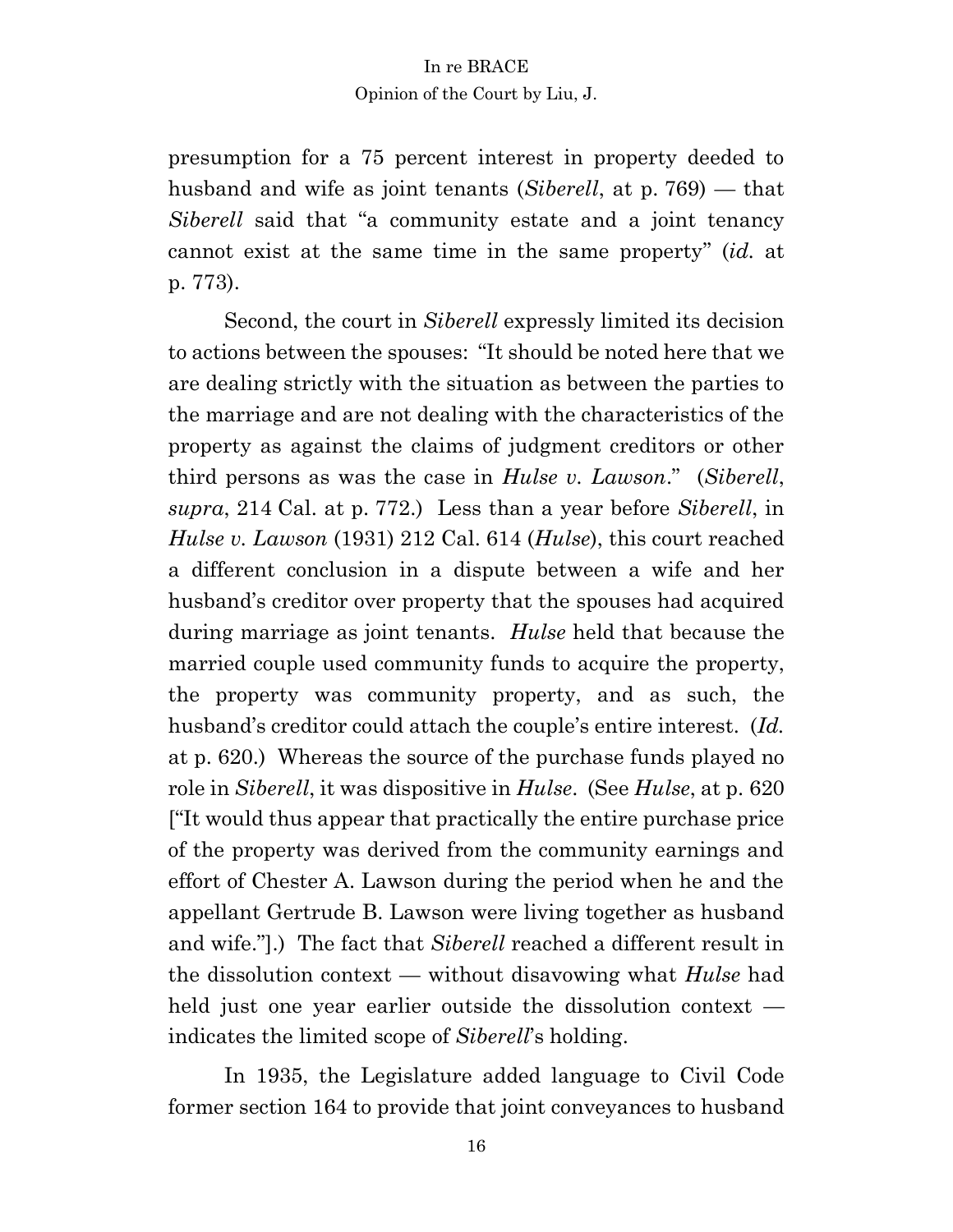and wife created a presumption of community property unless the form of title indicated otherwise: "[W]hen any of such property is acquired by husband and wife by an instrument in which they are described as husband and wife, *unless a different intention is expressed in the instrument*, the presumption is that such property is the community property of said husband and wife." (Stats. 1935, ch. 707, § 1, p. 1912, italics added.) This language, adopted shortly after *Siberell* and *Dunn*, appeared to supersede *Dunn* by making clear that property deeded to spouses as "husband and wife" is presumptively community property. At the same time, the addition of the phrase "unless a different intention is expressed in the instrument" suggests that the Legislature approved of *Siberell*'s interpretation of Civil Code former section 164: An instrument that vests title as a joint tenancy expresses a " 'different intention' " by the parties than to hold the property as community property. (*Siberell*, *supra*, 214 Cal. at p. 773.) In 1969, the Legislature moved this language, together with the general community property presumption (enacted in 1872) and the married woman's presumption (enacted in 1889), to Civil Code section 5110. (Stats. 1969, ch. 1608, § 8, p. 3339.)

#### **B.**

In the wake of *Siberell* and these evolving statutory presumptions, courts tended to treat joint tenancy title as signifying separate property interests between the spouses, even when the property was acquired during marriage with community funds. Like *Siberell*, these cases typically dealt with divorce or other interspousal disputes. (See, e.g., *Delanoy v. Delanoy* (1932) 216 Cal. 23, 25 [dispute between wife and husband's mother over husband's conveyance of his joint tenancy interest to his mother; wife had previously obtained a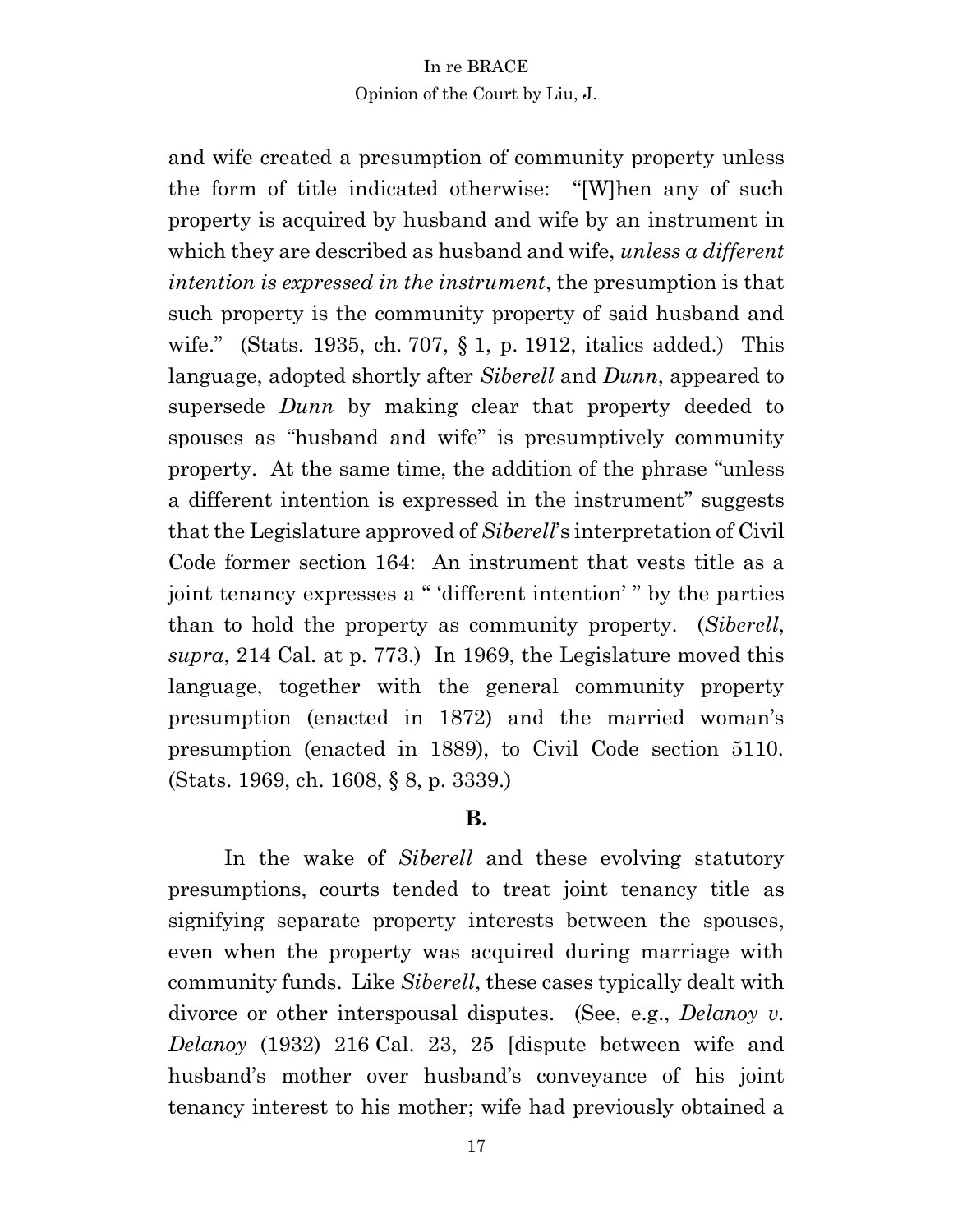judgment against husband]; *Machado v. Machado* (1962) 58 Cal.2d 501, 506 (*Machado*) [divorce]; *Gudelj v. Gudelj* (1953) 41 Cal.2d 202, 213–214 (*Gudelj*) [same]; *Tomaier v. Tomaier* (1944) 23 Cal.2d 754, 757 [same]; *Schindler v. Schindler* (1954) 126 Cal.App.2d 597, 604 [same].) The court in *Schindler* made a point of quoting *Siberell*'s limiting language: "As cautioned in *Siberell*, [214 Cal. at page 772], it should be noted that we are dealing here strictly with the controversy between the parties to the marriage and are not determining standards by which the characteristics of the property are ascertained when the claims of judgment creditors or the rights of third persons are involved." (*Schindler*, at p. 604.)

Notwithstanding this express limitation of *Siberell*'s holding, some courts applied *Siberell*'s rule to disputes involving third-party creditors. (See *Application of Rauer's Collection Co.*  (1948) 87 Cal.App.2d 248, 258–259 [community property held as joint tenancy is separate property for the purpose of creditor claim on homestead]; *Oak Knoll Broadcasting v. Hudgings*  (1969) 275 Cal.App.2d 563, 568–569 [presumption of separate property from joint tenancy title rebutted where couple used community funds and had no intent to take separate property interests]; *Hansford v. Lassar* (1975) 53 Cal.App.3d 364, 373 (*Hansford*) [same].) Courts also applied *Siberell*'s rule at death to give effect to the right of survivorship. (See *Socol v. King* (1950) 36 Cal.2d 342, 346 (*Socol*) [probate case where "a true joint tenancy is created by a conveyance to husband and wife in that form, although the property is purchased with community funds"].)

At the same time, courts struggled to reconcile community property presumptions with the incidents of separate property in joint tenancy when dividing ownership of the family home at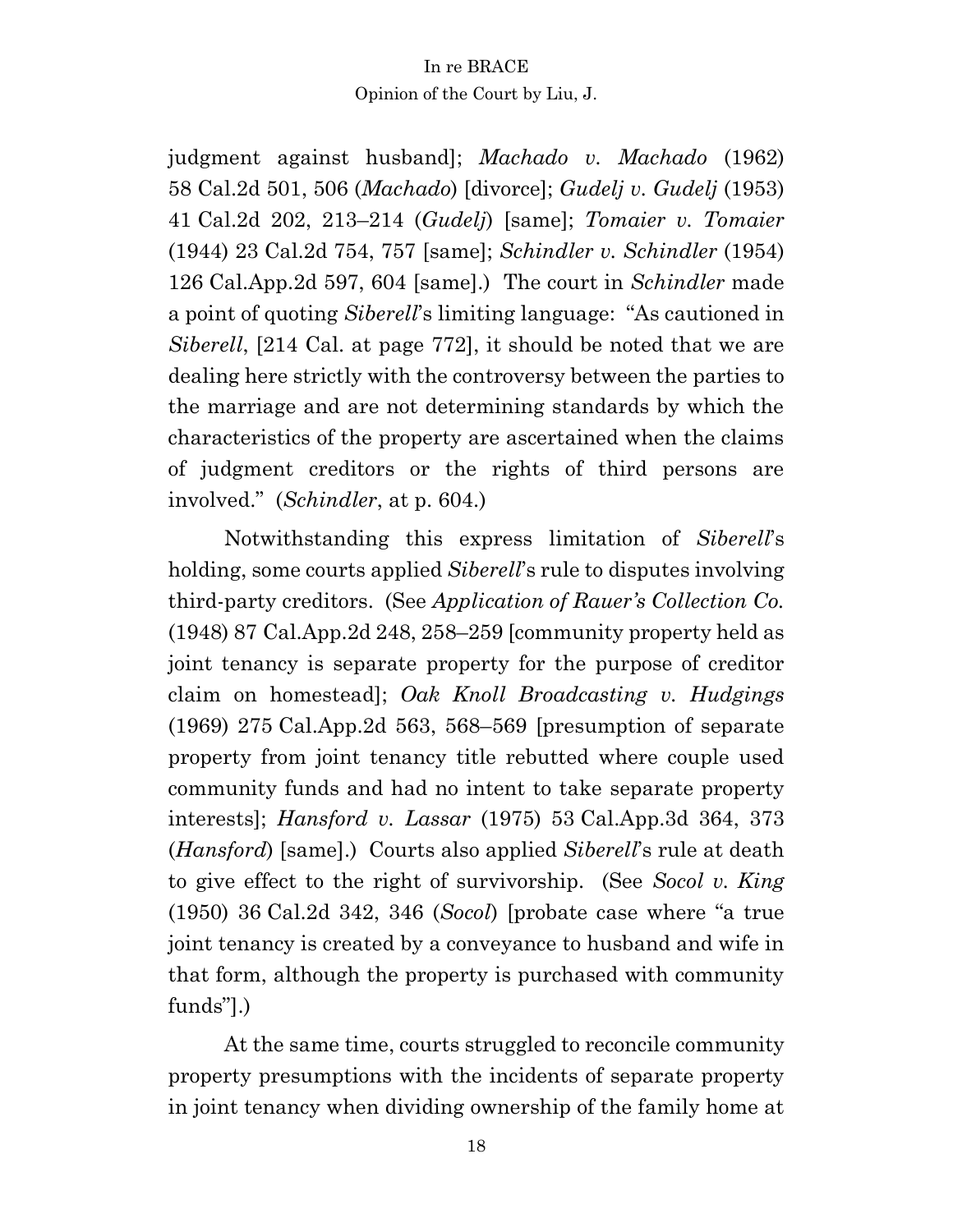divorce. Because a joint tenancy deed was sufficient to create a presumption of separate property, courts were often unable to award the family home to one of the spouses. (See *Machado*, *supra*, 58 Cal.2d at pp. 506–507.) To more closely conform property division with couples' expectations, the Legislature in 1965 amended Civil Code former section 164 to extend the community property presumption to single-family homes held in joint tenancy at divorce. (Stats. 1965, ch. 1710, § 1, pp. 3843– 3844 ["[W]hen a single family residence of a husband and wife is acquired by them during marriage as joint tenants, for the purpose of the division of such property upon divorce or separate maintenance only, the presumption is that such single family residence is the community property of said husband and wife."].) The codification of this presumption superseded *Siberell* and other cases that had treated single-family homes held in joint tenancy as separate property upon divorce. (See *Lucas*, *supra*, 27 Cal.3d at pp. 813–815 [discussing history of this enactment].) This presumption was later added to Civil Code section 5110 without substantive change. (Stats. 1969, ch. 1608,  $\S$  8, p. 3339.) In 1983, the Legislature expanded this presumption to cover all property held in joint title, not just single-family residences, and established a writing requirement for rebuttal. (Stats. 1983, ch. 342,  $\S$  1, p. 1538, codified at Civ. Code, former § 4800.1.)

In 1973, the Legislature made a more far-reaching change to the community property system. Consistent with evolving norms of gender equality, the Legislature enacted landmark reforms that allocated equal management rights to the wife over community property. Whereas previously "[t]he husband ha[d] the management and control of the community real property" subject to certain veto rights by the wife (Stats. 1917, ch. 583,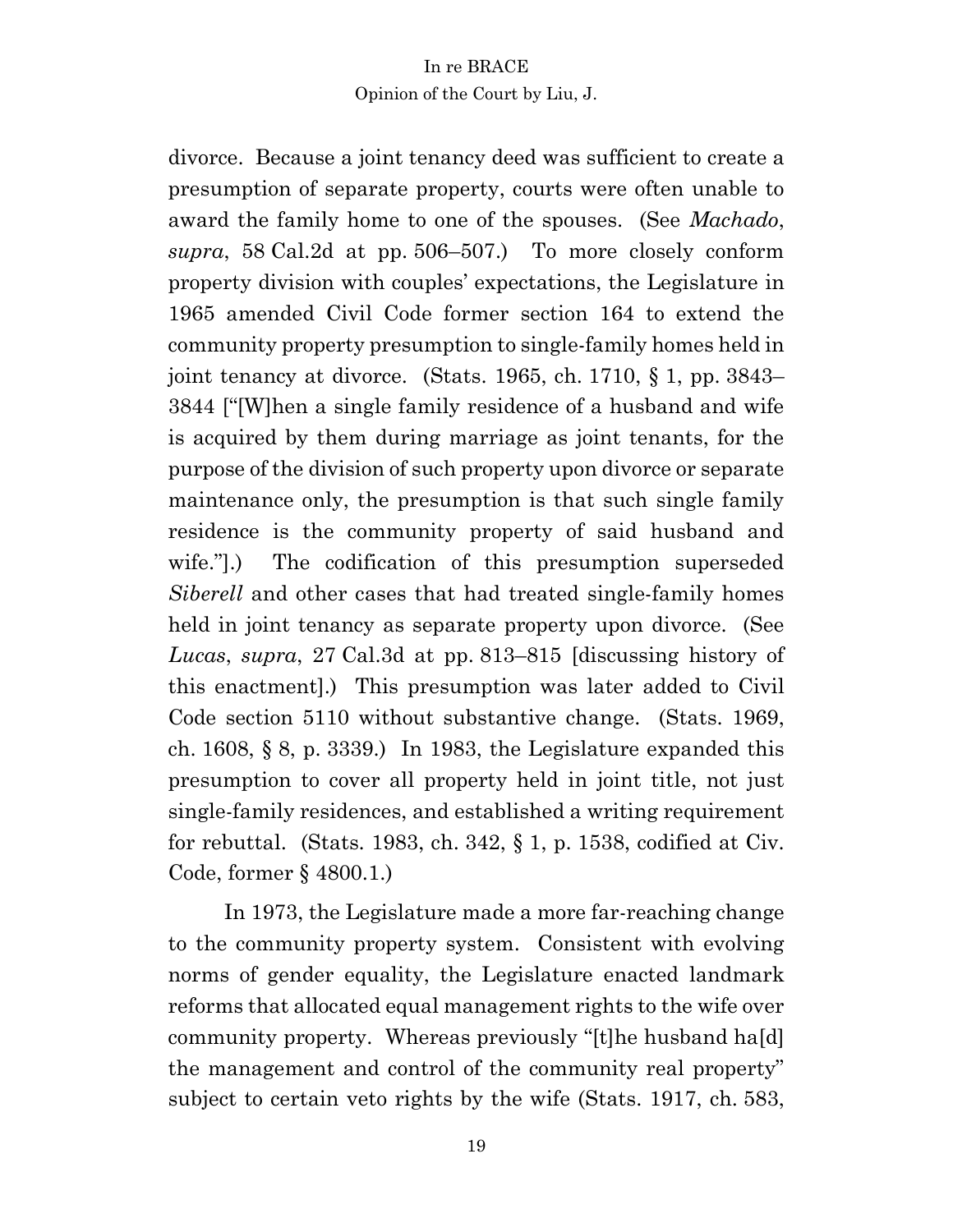§ 2, p. 829 [Civil Code former section 172a]), now "either spouse has the management and control of the community real property, but both spouses either personally or by duly authorized agent, must join in executing any instrument by which such community real property or any interest therein is leased for a longer period than one year, or is sold, conveyed, or encumbered." (Stats. 1973, ch. 987, § 15, p. 1901, codified at Civ. Code, former § 5127.) "[T]he concept of equal management was a radical and significant change in community property law and was a landmark step toward recognizing equality of the spouses. Accordingly, the 1975 reform legislation marked a significant dividing line between the husband-dominated community property law of the past and the equal managerial rights of the present day." (*Droeger v. Friedman, Sloan & Ross*  (1991) 54 Cal.3d 26, 35.)

By securing to both spouses equal management rights over community property, the Legislature eroded the original impetus for facilitating the wife's ownership of separate property. Accordingly, the Legislature in the same bill amended Civil Code section 5110 to prospectively eliminate the married woman's presumption as well as the additional language adopted in 1935. (Stats. 1973, ch. 987, § 5, pp. 1898–1899.) Under this amendment, the statutory provisions that "superimpose[d] the common law technical reliance on title upon the community property reliance upon actual ownership" (Principles of Community Property, *supra*, at p. 143) do not apply to property acquired on or after January 1, 1975. The prospective repeal of the married woman's presumption eliminated the original basis of claims for an unequal interest in joint tenancy property that had precipitated *Siberell*'s rule privileging the form of title. And the prospective repeal of the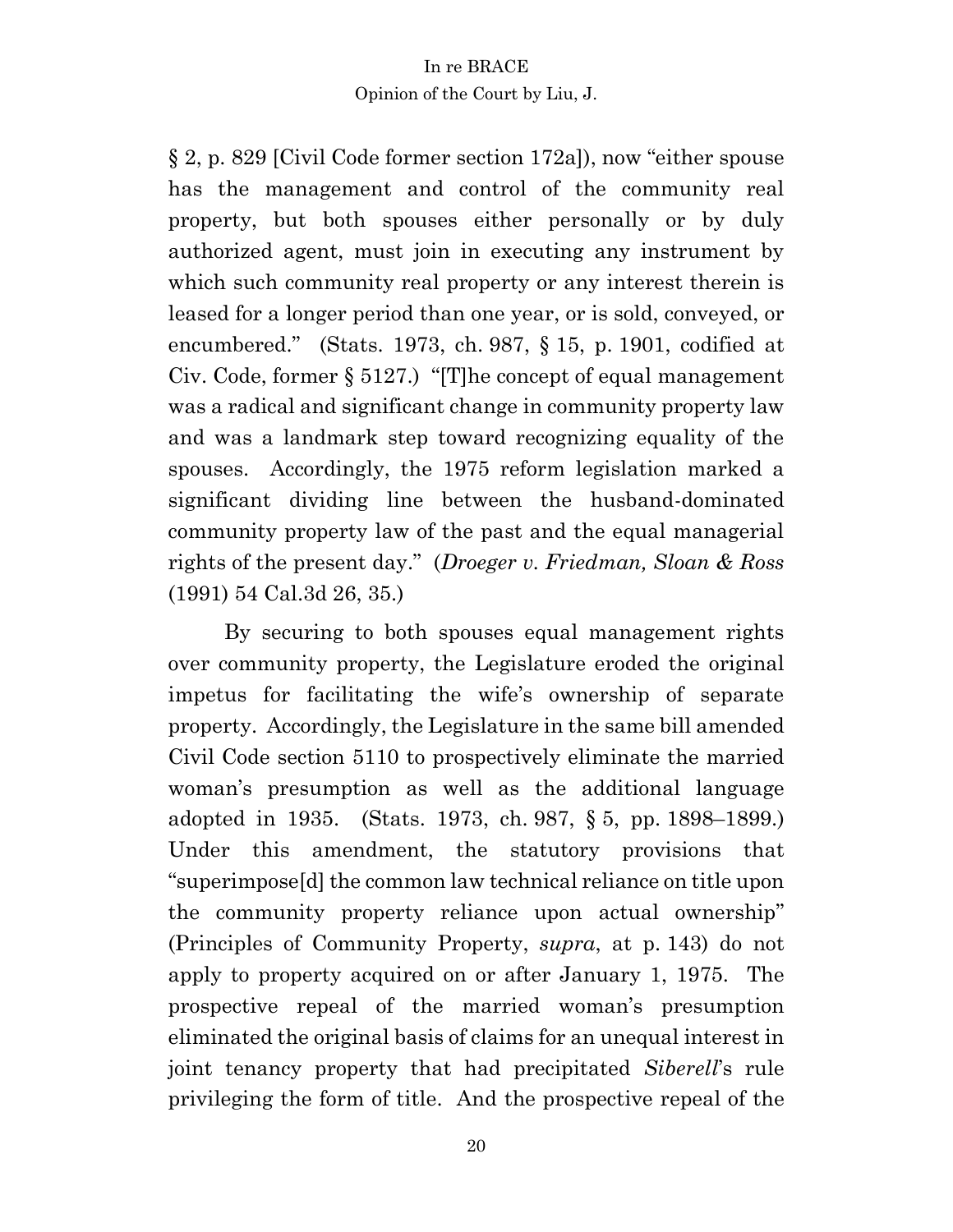1935 language of Civil Code former section 164 (i.e., that property jointly deeded to "husband and wife" is presumptively community property "unless a different intention is expressed in the instrument") signaled that ownership interests in marital property can no longer be directly inferred from form of title, as *Siberell* had held.

Justice Kruger reads *Siberell* as entirely unaltered by the 1973 amendments because *Siberell* established a "common law transmutation rule." (Conc. & dis. opn., *post*, at p. 6.) While one may reasonably debate the extent to which *Siberell* was grounded in the statutory text of Civil Code former section 164 or the common law, *Siberell* was unquestionably a reaction to the strictures of the former married woman's presumption and the resulting inequities at dissolution. (See *ante*, at pp. 14–16.) If *Siberell* did establish a common law rule, that rule was reconcilable with the statutory presumptions only to the extent that the presumptions permitted the title instrument to express "a different intention." (*Siberell*, *supra*, 214 Cal. at p. 773.) Moreover, although *Siberell* can be understood as resting on "a transmutation theory" (conc. & dis. opn., *post*, at p. 4; *id.* at pp. 9–10 & fn. 5), this court has treated it as a title "presumption arising from the form of the deed" that applies regardless of the source of the funds or the intentions of either spouse. (*Gudelj*, *supra*, 41 Cal.2d at p. 212; see *Socol*, *supra*, 36 Cal.2d at p. 345.) The Legislature eliminated the carveout for such title presumptions in 1973.

Thus, as a result of the 1973 legislation, the form of title in property jointly held by a married couple can defeat the general community property presumption only for property acquired before 1975. For property acquired during marriage on or after January 1, 1975, the earlier form of title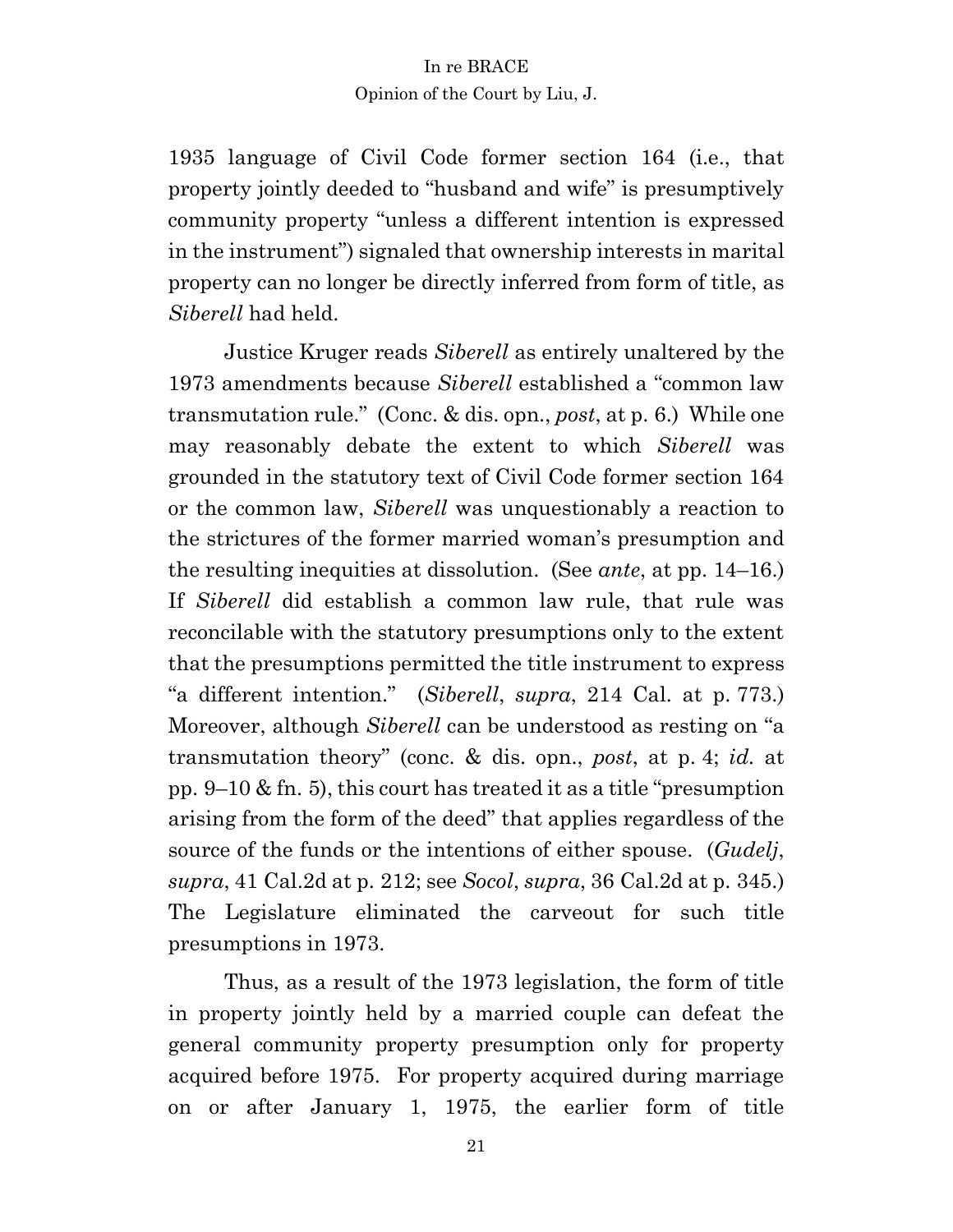presumptions no longer apply; instead, the general community property presumption applies.

After the 1973 amendments, a number of courts relied on the "different intention" language in Civil Code former section 5110 to determine the character of property acquired before 1975. (See *Kane v. Huntley Financial* (1983) 146 Cal.App.3d 1092, 1097, fn. 2 [creditor case reasoning that "[s]ince the grant deed by which the Kanes acquired the property [in 1969] provides that title is in joint tenancy, a different intent is expressed and the community property presumption does not apply"]; *Estate of Petersen* (1994) 28 Cal.App.4th 1742, 1747 [probate case finding that joint tenancy property acquired in 1960 "rebuts the community property presumption found in Civil Code section 5110" because "*the instrument specifically states otherwise*"]; see also *Abbett Electric Corp. v. Storek* (1994) 22 Cal.App.4th 1460, 1466 [creditor case relying on both the statutory language of Civil Code former section 5110 and *Siberell* to find that "the form of title here at issue creates a presumption that Storek and Cook hold the residence as joint tenants ... [s]ince the instrument by which [the couple] acquired the residence [in 1973] [expresses] 'a different intent . . . and the community property presumption does not apply' "].)

But, as Justice Kruger details (conc. & dis. opn., *post*, at pp. 10–11), not all observers understood the 1973 amendments to abrogate *Siberell*. During the 1983 amendments to the predecessor of Family Code section 2581, a committee analysis asserted that "the *Siberell* [form of title] presumption still holds even though a general presumption favoring community property was raised with the 1973 statutory change which gives a wife equal management and control of the community assets." (Assem. Com. on Judiciary, Analysis of Assem. Bill No. 26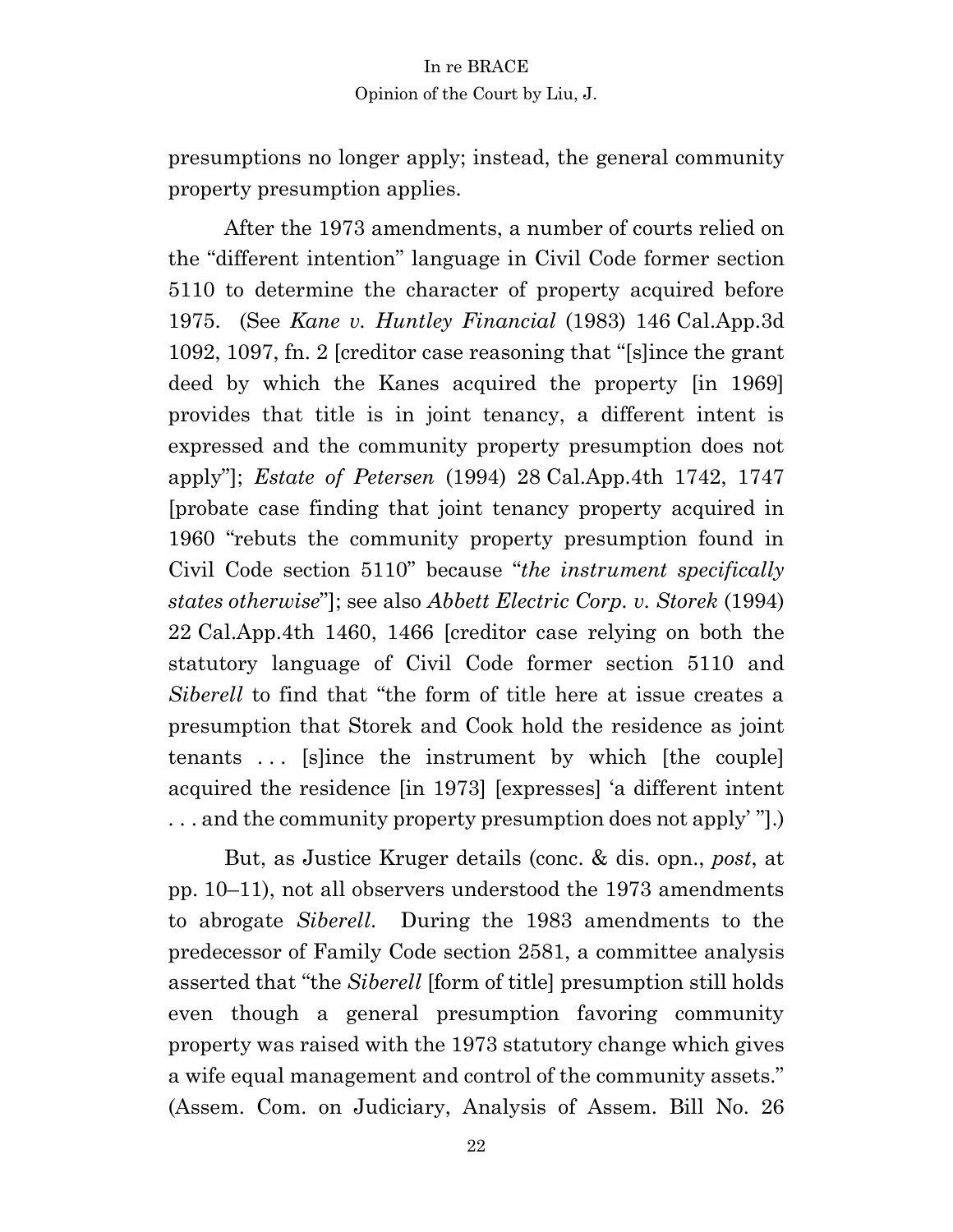(1983–1984 Reg. Sess.) as amended Apr. 4, 1983, p. 2.) And some cases, mostly in the probate context, appeared to treat *Siberell*'s form of title presumption as a rule of common law existing separate and apart from the community property framework. (See *Estate of Castiglioni* (1995) 40 Cal.App.4th 367, 386 [applying form of title presumption to property transferred to joint tenancy in 1989]; *Estate of Gallio*, *supra*, 33 Cal.App.4th at p. 597 [applying form of title presumption to joint tenancy property acquired between 1949 and 1989]; *Estate of Levine* (1981) 125 Cal.App.3d 701, 705 [joint tenancy home purchased in April 1975 was spouses' separate property]; see also *In re Marriage of Leversee* (1984) 156 Cal.App.3d 891, 895 [applying *Siberell* progeny to joint tenancy properties that couple acquired before marriage in 1977].) But these courts, in citing *Siberell* or its progeny, did not engage in any analysis of the evolving statutory framework, including the 1973 elimination of the married woman's presumption, which was central to the issue in *Siberell*.

The same is true of our opinion in *Lucas*, *supra*, 27 Cal.3d 808, which could be read as continuing the effect of the married woman's presumption. (See Recommendation Relating to Marital Property Presumptions and Transmutations (Jan. 1984) 17 Cal. Law Revision Com. Rep. (1984) pp. 209–210 & fn. 9 [describing *Lucas* as one of the cases that "continue[d] the effect of the title presumptions by creating an inference of a gift as to property acquired before or after January 1, 1975"].) In *Lucas*, the divorcing couple bought a motorhome in 1976 using community funds to pay 25 percent of the price and separate funds of the wife to pay 75 percent. The purchase contract was made out in the husband's name, but title and registration were put in the wife's name. (*Lucas*, at p. 817.) The court noted that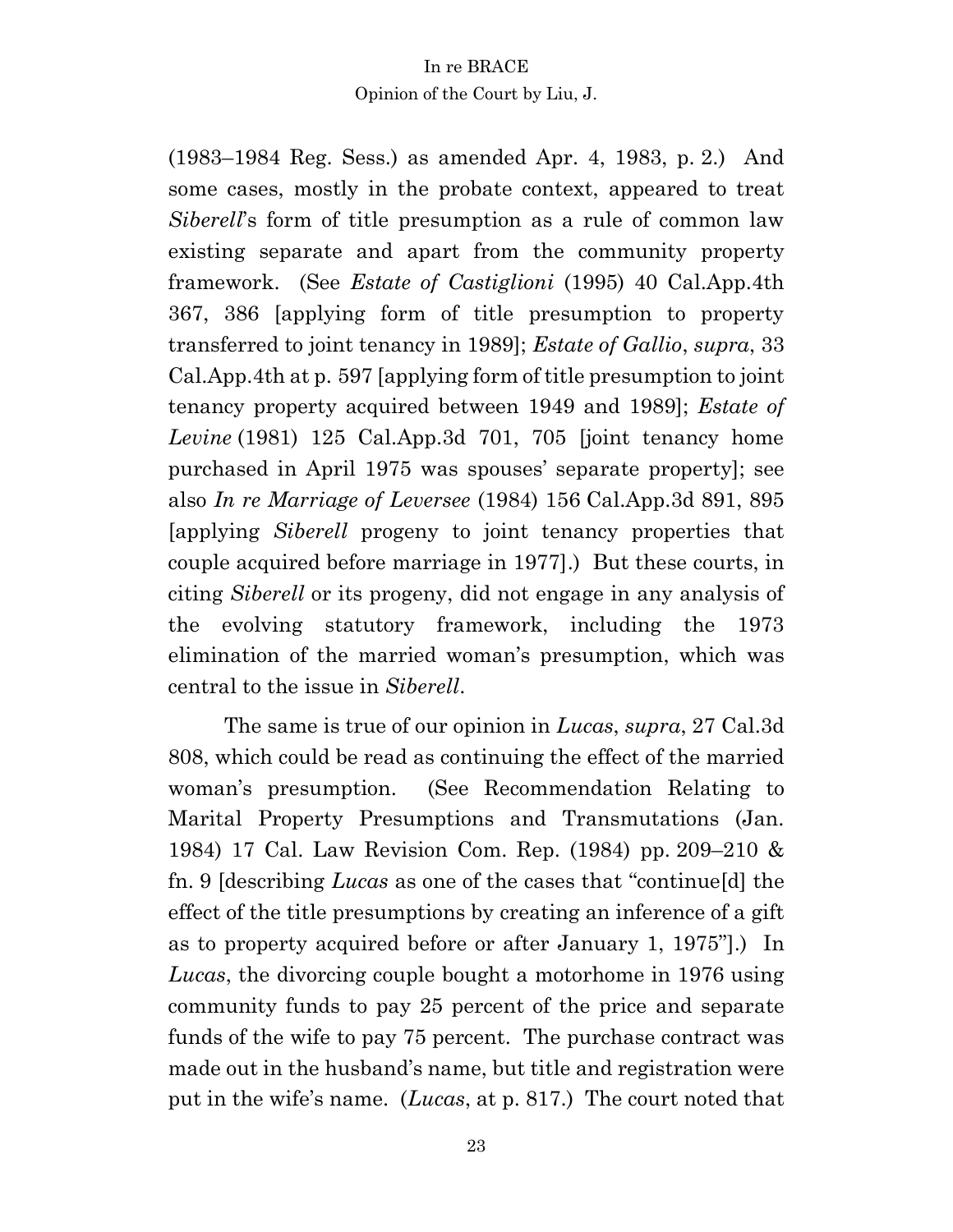the wife "wished to have title in her name alone, and [the husband] did not object." (*Ibid*.) *Lucas* held that the trial court's award of the motorhome to the wife as her separate property was supported by substantial evidence because "[t]itle was taken in [the wife's] name alone" and the husband "was aware of this and did not object." (*Id*. at p. 818.) The decision made no mention of how Civil Code former section 5110 applied to the motorhome, and its conclusion seemed to continue the effect of the married woman's presumption notwithstanding the 1973 amendment eliminating that presumption for property acquired on or after January 1, 1975. We disapprove *In re Marriage of Lucas*, *supra*, 27 Cal.3d 808 to the extent it implies that the married woman's form of title presumption continues to apply to marital property acquired on or after January 1, 1975.

Justice Kruger underscores the reliance interests arising from these applications of *Siberell* and its progeny. (Conc. & dis. opn., *post*, at pp. 11–12.) But prior cases have made little or no effort to trace the convoluted history of the law of joint tenancies. When we examine that history, we find it difficult to discern any settled expectations that married couples could have had. The Legislature recognized as much in 1965 when it enacted the predecessor of Family Code section 2581 to abate the confusion that couples encountered at death and divorce when title and underlying expectations of ownership diverged. (See Domestic Relations, *supra*, at p. 124; *ante*, at pp. 10–11.) The confusion arising from *Siberell* and its relationship to a complex statutory history is regrettable. But when we consider *Siberell*'s actual ruling — which by its terms "deal[t] strictly" with dissolution only (*Siberell*, *supra*, 214 Cal. at p. 772) against the evolution of our community property regime after 1975, there is no longer a basis to apply its presumption of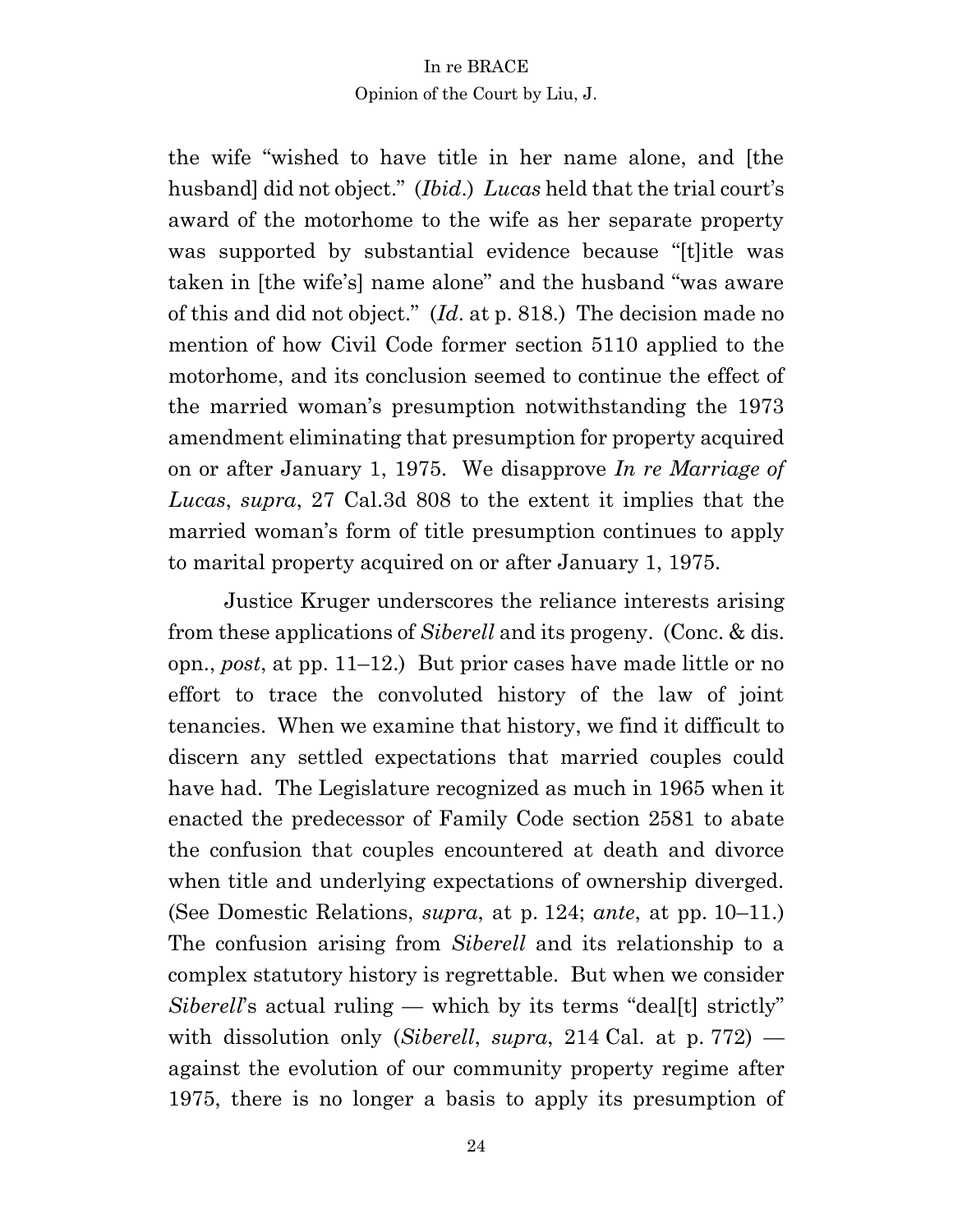separate property in a dispute between a couple and a bankruptcy trustee.

# **C.**

Against the backdrop of the reformed default rules governing characterization of marital property, the Legislature in 1984 substantially altered the mechanism for couples to depart from those default rules. Seeking to curb the risk of fraud, undue influence, and litigation arising from informal agreements between spouses that purported to change the character of property, the Legislature enacted our present-day transmutation statutes. (Recommendation Relating to Marital Property Presumptions and Transmutations, 17 Cal. Law Revision Com. Rep. (1984) pp. 224–225; see *Estate of MacDonald* (1990) 51 Cal.3d 262, 269 (*MacDonald*).) The legislation provides that for property acquired on or after January 1, 1985, a transmutation "is not valid unless made in writing by an express declaration that is made, joined in, consented to, or accepted by the spouse whose interest in the property is adversely affected." (Stats. 1984, ch. 1733, § 3, p. 6302, codified at Civ. Code, former § 5110.730, subds. (a), (e).) This requirement is more stringent than prior law, which allowed a transmutation to be shown by an oral or written agreement or a common understanding between the spouses. (*Estate of Blair* (1988) 199 Cal.App.3d 161, 167.)

Finally, the Legislature in 1992 enacted the Family Code to unify "the dispersion of family law in several codes." (22 Cal. Law Revision Com. Reports, Fam. Code (1992) p. 7.) The Legislature assigned the various rules and presumptions discussed above to different sections of the Family Code: The transmutation requirements in the former sections of the Civil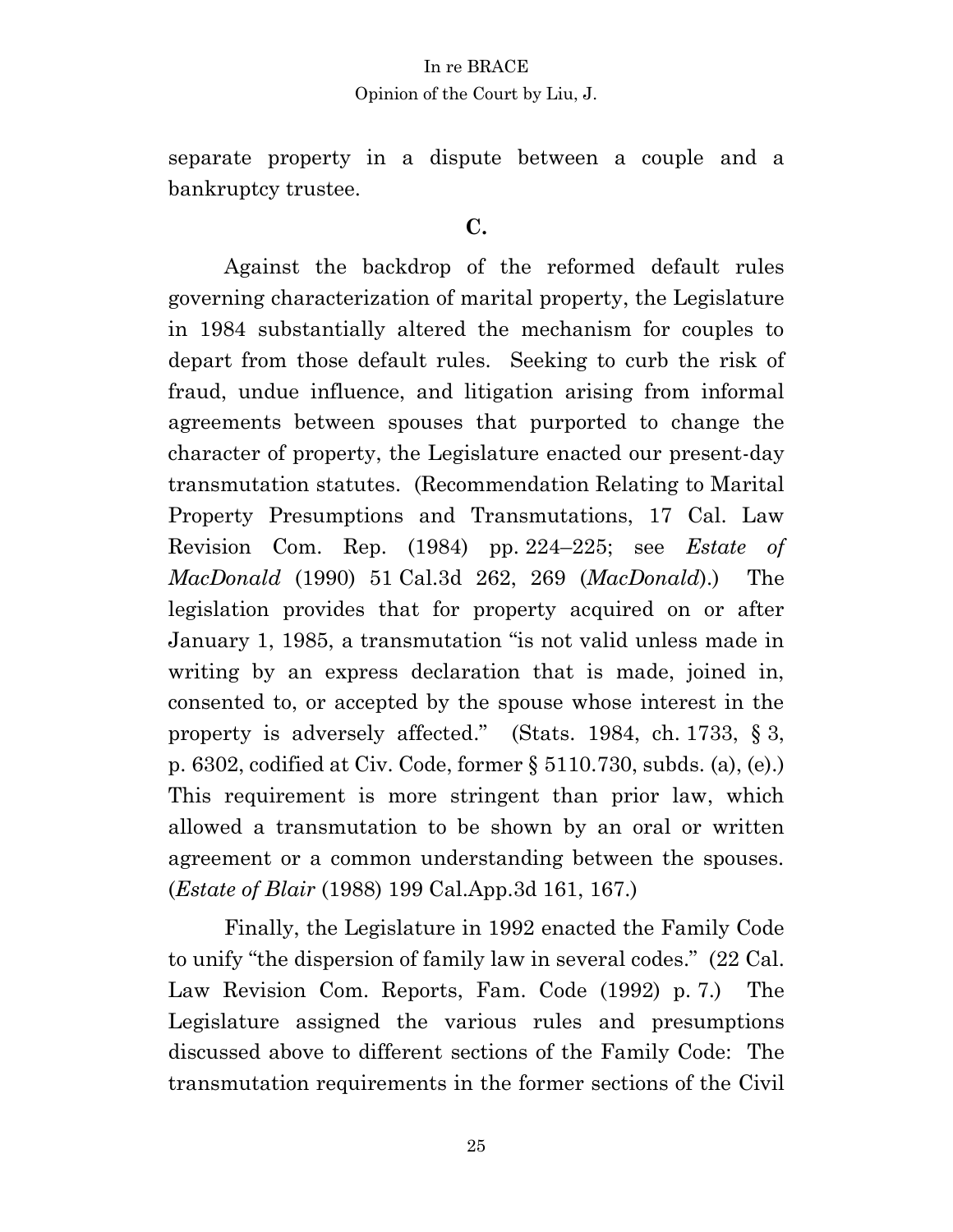Code were moved, without substantive change, to Family Code sections 850 to 853; the requirement of an express written declaration now appears at Family Code section 852, subdivision (a). (Stats. 1992, ch. 162, § 10, pp. 491–492.) The community property presumption applicable at divorce, previously codified at Civil Code section 5110 and then at Civil Code section 4800.1, now appears at Family Code section 2581 and extends to all "property acquired by the parties during marriage in joint form, including property held in tenancy in common, joint tenancy, or tenancy by the entirety, or as community property." (Stats. 1993, ch. 219, § 111.7, p. 1619.) The married woman's presumption and the post-*Siberell*/*Dunn* rule allowing form of title to rebut the community property presumption, both previously codified at Civil Code section 5110, now appear at Family Code section 803 and apply only to property acquired before 1975. (Stats. 1992, ch. 162, § 10, p. 491.)And the general community property presumption, also previously codified at Civil Code section 5110, now appears as a stand-alone provision at Family Code section 760 and applies to all property acquired during marriage "wherever situated," "[e]xcept as otherwise provided by statute." (Stats. 1992, ch. 162, § 10, p. 488.)

# **IV.**

As this history shows, our community property system has gradually evolved toward one that affords both spouses equal interests and control over community assets. At the same time, the rules characterizing property as community or separate based on form of title have faded in the contemporary statutory framework. The provisions of Civil Code former section 5110 (Stats. 1969, ch. 1608, § 8, p. 3339) that had allowed "a different intention . . . expressed in the instrument" conveying jointly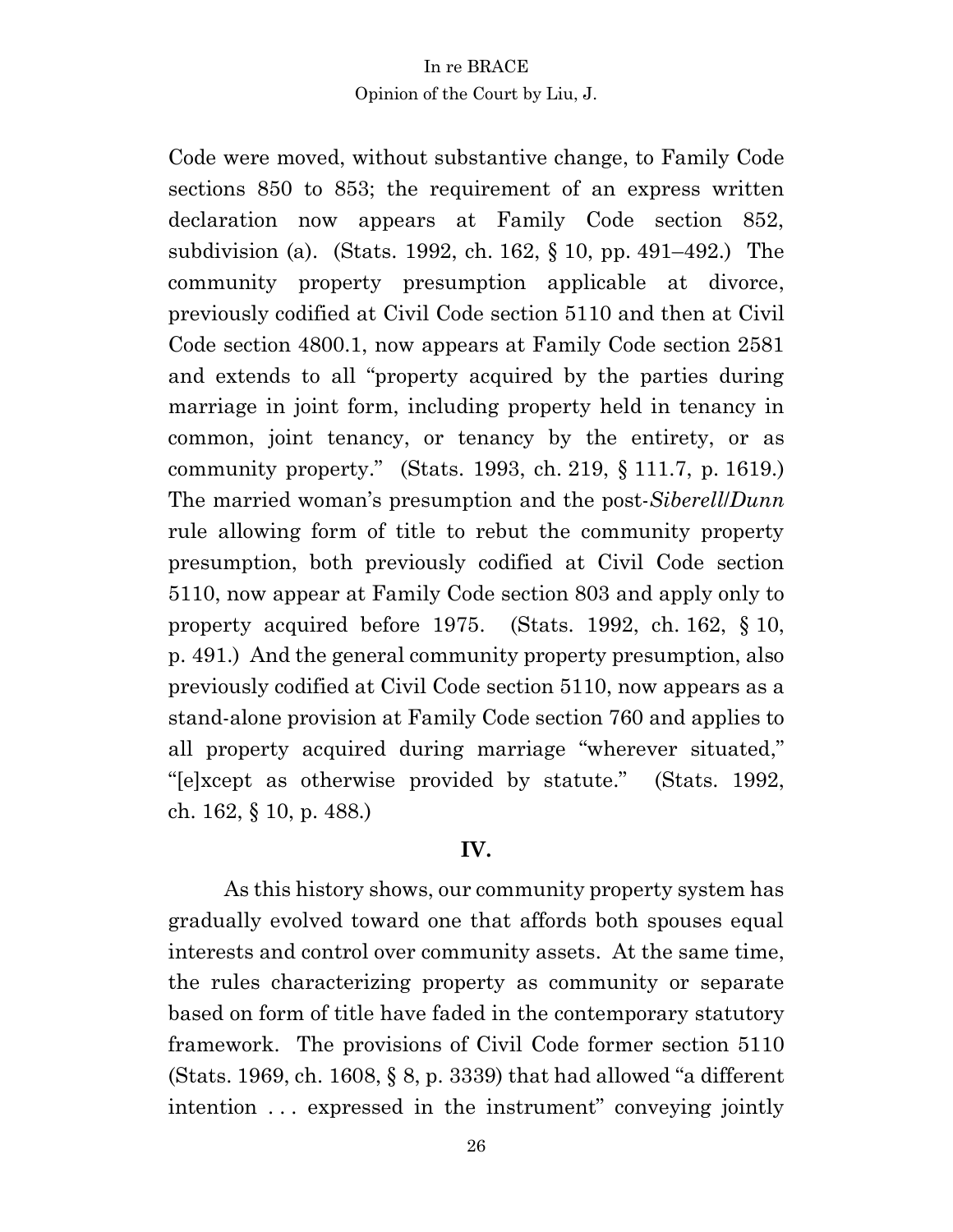held property to rebut the community property presumption no longer apply; their applicability is confined to property acquired before 1975. (See Fam. Code, § 803.) The characterization of property acquired in joint form on or after January 1, 1975 is instead governed by the comprehensive language of Family Code section 760: "Except as otherwise provided by statute, all property, real or personal, wherever situated, acquired by a married person during the marriage while domiciled in this state is community property." Unlike Civil Code former section 5110, Family Code section 760 does not permit the community property presumption to be rebutted simply by the manner in which a married couple takes title.

As noted, the form of title presumption in Evidence Code section 662 is not an exception to the community property presumption in Family Code section 760. The Braces principally contend here that the community property presumption is limited to the context of marital dissolution. But against a historical backdrop in which our community property framework has become more encompassing, while rules characterizing marital property based on form of title have receded, we find no indication that this is so. Nothing in the text of Family Code section 760 expresses such a limitation.

Moreover, when we look to other statutes that refer to community property, we find that the Legislature has explicitly applied the Family Code section 760 presumption to define third-party rights, such as creditor rights, against one or both spouses. (Code of Civ. Proc., § 695.020, subd. (a) ["Community property is subject to enforcement of a money judgment as provided in the Family Code."].) The Civil Code incorporates Family Code section 760 into its definition of joint property interests. (Civ. Code, §§ 682, 687.) And if spouses want to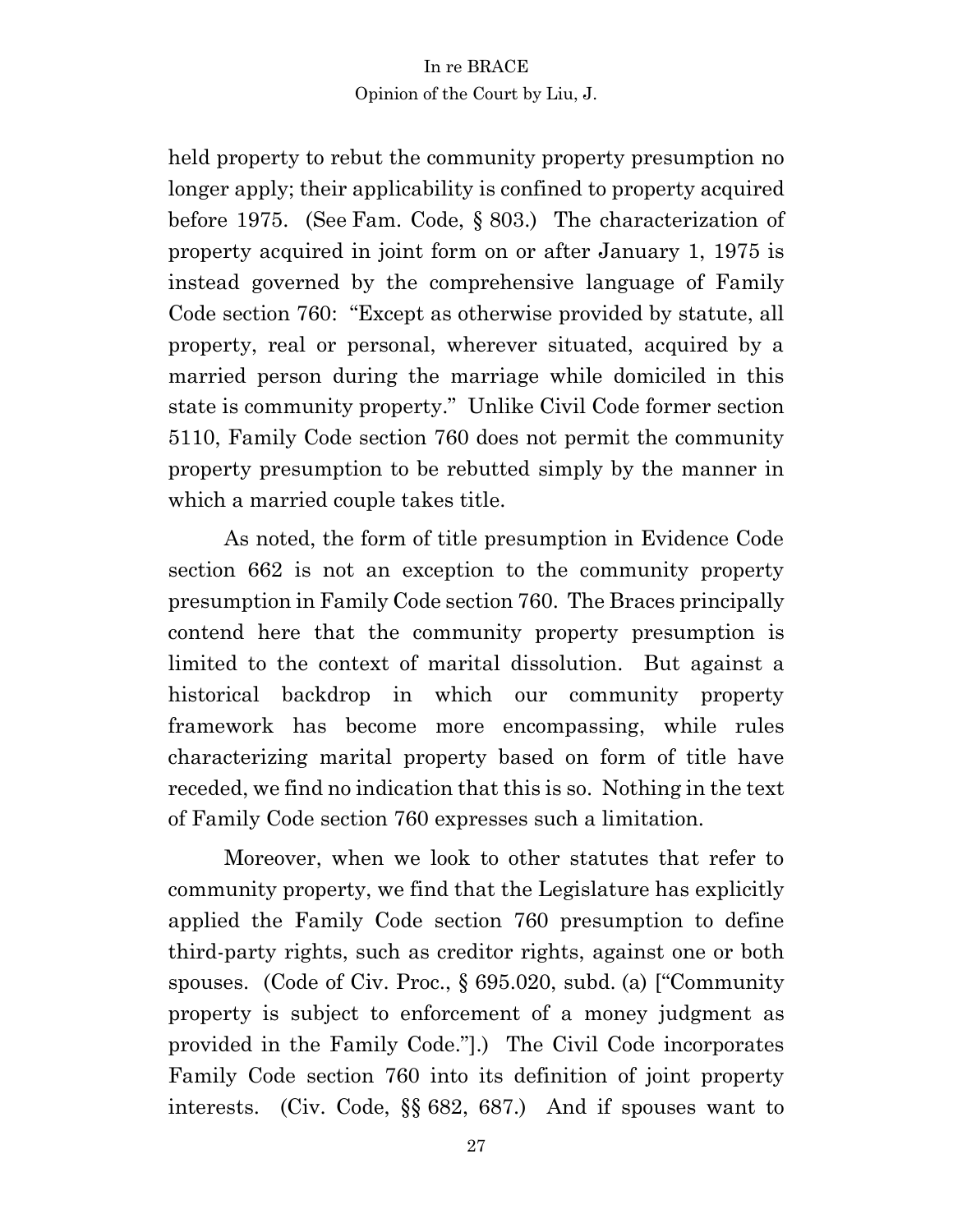transact with each other, the Legislature subjects these agreements to the laws governing fraudulent transfers. (Fam. Code, §§ 851, 852.) "These [Family Code] provisions presuppose that, as a general rule, third parties are entitled to rely on the community property presumption in transactions involving marital property." (*In re Brace*, *supra*, 566 B.R. at p. 24.)

In *Valli*, we held that the statutory transmutation requirements apply to purchases made by one or both spouses from a third party using community funds and that Evidence Code section 662, assuming it "ever applies in marital dissolution proceedings," "does not apply when it conflicts with the transmutation statutes." (*Valli*, *supra*, 58 Cal.4th at p. 1406.) In that case, the form of title on an insurance policy purchased with community funds and put in the wife's name was not sufficient to alter its characterization as community property under Family Code section 760.

The Braces urge us to limit *Valli* to the context of marital dissolutions. But we see no basis in the text, purpose, or history of Family Code section 760 to confine *Valli*'s holding in this way. It would carve a major hole in the community property system to hold that Evidence Code section 662, a general statute that addresses the import of legal title — and not Family Code section 760, a statute that specifically addresses the characterization of property acquired during marriage governs the characterization of property acquired during marriage for all purposes other than divorce. (See *Rader v. Thrasher* (1962) 57 Cal.2d 244, 252 ["a special provision relating to a particular subject will govern against a general provision"]; *Haines*, *supra*, 33 Cal.App.4th at p. 301 ["where two presumptions are in conflict, the more specific presumption will control over the more general one"]; cf. *Estate of Bibb* (2001)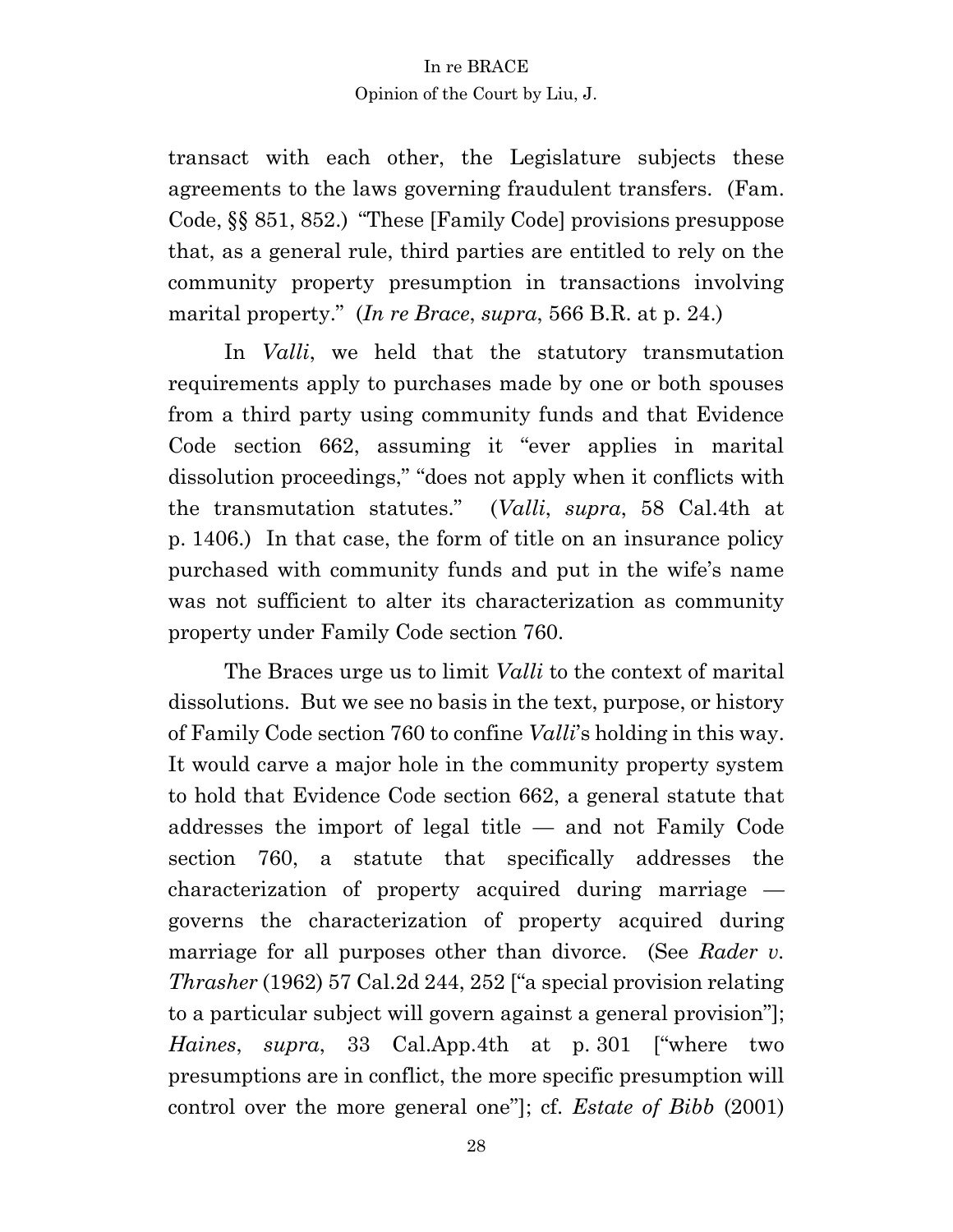87 Cal.App.4th 461, 469–470 (*Bibb*) ["[T]he more general form of title presumption created by Vehicle Code sections 4150.5 and 5600.5 should not be used to negate the requirements of section 852, subdivision (a), which assure that a spouse's separate property entitlements are not undermined."].) In the absence of a statute that expressly restricts the applicability of the community property presumption to dissolution actions, we decline to engraft such a major limitation onto Family Code section 760. Indeed, to conclude that Evidence Code section 662 and not Family Code section 760 applies outside the context of divorce would run counter to the intent of the pivotal 1973 legislation that prospectively eliminated separate property inferences from form of title.

The Braces argue that Family Code section 2581 implies the existence of "a sort of 'hybrid estate' where joint tenancy retains its historic character as constituting two separate estates for some purposes and a unitary estate in dissolution matters." That provision says: "For the purpose of division of property on dissolution of marriage or legal separation of the parties, property acquired by the parties during marriage in joint form, including property held in tenancy in common, joint tenancy, or tenancy by the entirety, or as community property, is presumed to be community property." (Fam. Code, § 2581.) In the Braces' view, the fact that Family Code section 2581 establishes a community property presumption specifically "[f]or the purpose of division of property on dissolution of marriage or legal separation of the parties" means that spouses "hold property as joint tenants in their dealings with third parties," while the property "retains its community nature in dissolution proceedings."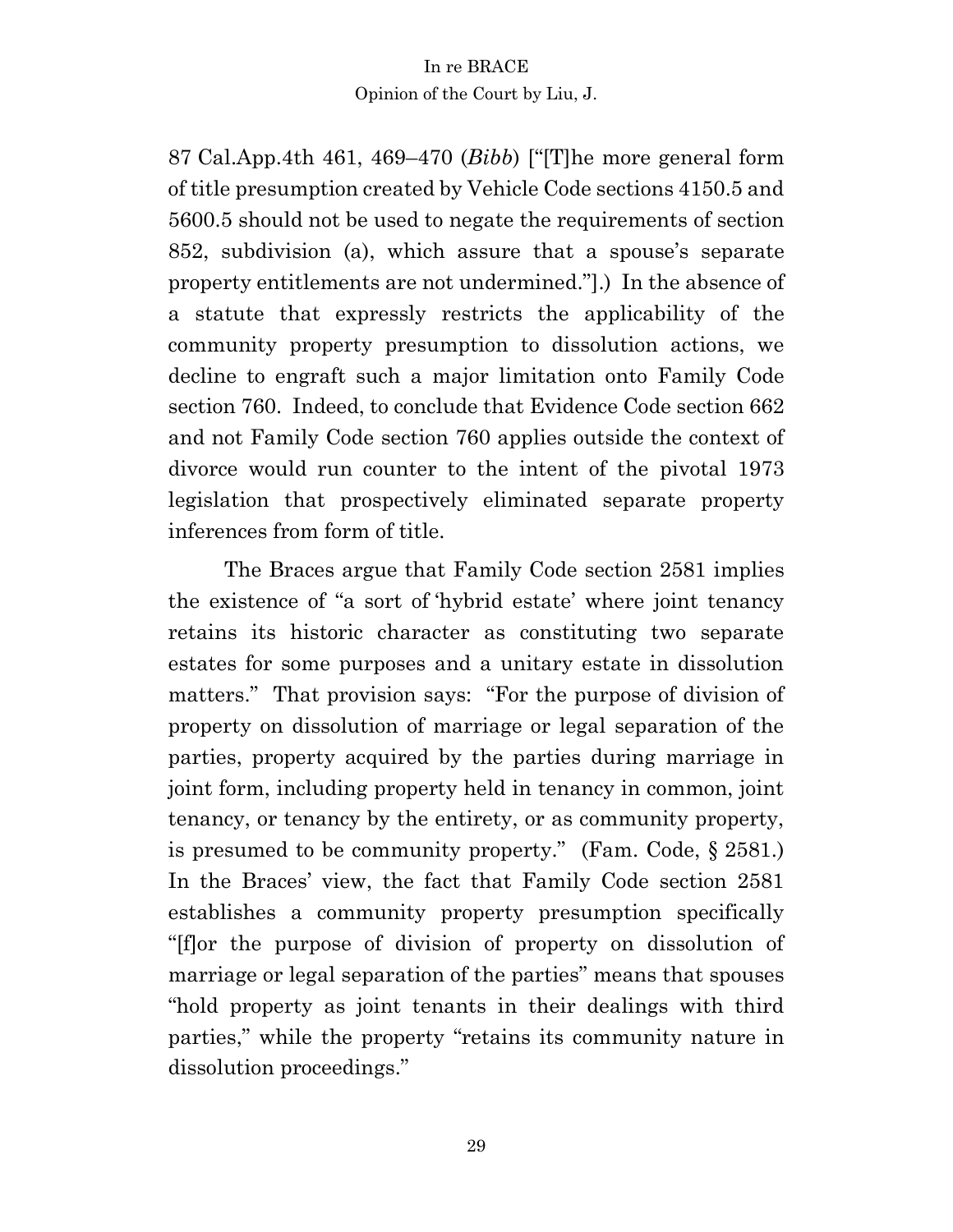Family Code section 2581 is a special presumption at divorce that " 'specifically governs real property designated as joint tenancy.' " (*In re Brace*, 566 B.R. at p. 24, quoting *Valli*, *supra*, 58 Cal.4th at p. 1412 (conc. opn. of Chin, J.); see *ante*, at pp. 19, 26.) Unlike the general community property presumption, the Family Code section 2581 presumption cannot be rebutted by tracing; it can only be rebutted by (1) a clear statement in the deed or other documentary evidence of title that the property is separate property and not community property, or (2) proof that the parties have made a written agreement that the property is separate property. (Fam. Code, § 2581, subds. (a), (b); see *Haines*, *supra*, 33 Cal.App.4th at p. 291.) In discussing this presumption, we have explained that "the affirmative act of specifying a form of [joint] ownership in the conveyance of title . . . removes such property from the more general [community property] presumption" and places it under the specific community property presumption now stated in Family Code section 2581. (*Lucas*, *supra*, 27 Cal.3d at pp. 814– 815.) "It is because of this express designation of [joint] ownership that a greater showing is necessary to overcome the [special] presumption arising therefrom than is necessary to overcome the more general presumption that property acquired during marriage is community property." (*Id.* at p. 815.)

Thus, the import of Family Code section 2581 is that it establishes a stronger presumption of community property at dissolution when title is held in joint form, while the general community property presumption, rebuttable by tracing, applies at dissolution to property not held in joint form. Nothing in the text, purpose, or history of Family Code section 2581 suggests an intent to limit the applicability of Family Code section 760 to dissolution matters, although, as Justice Kruger notes, the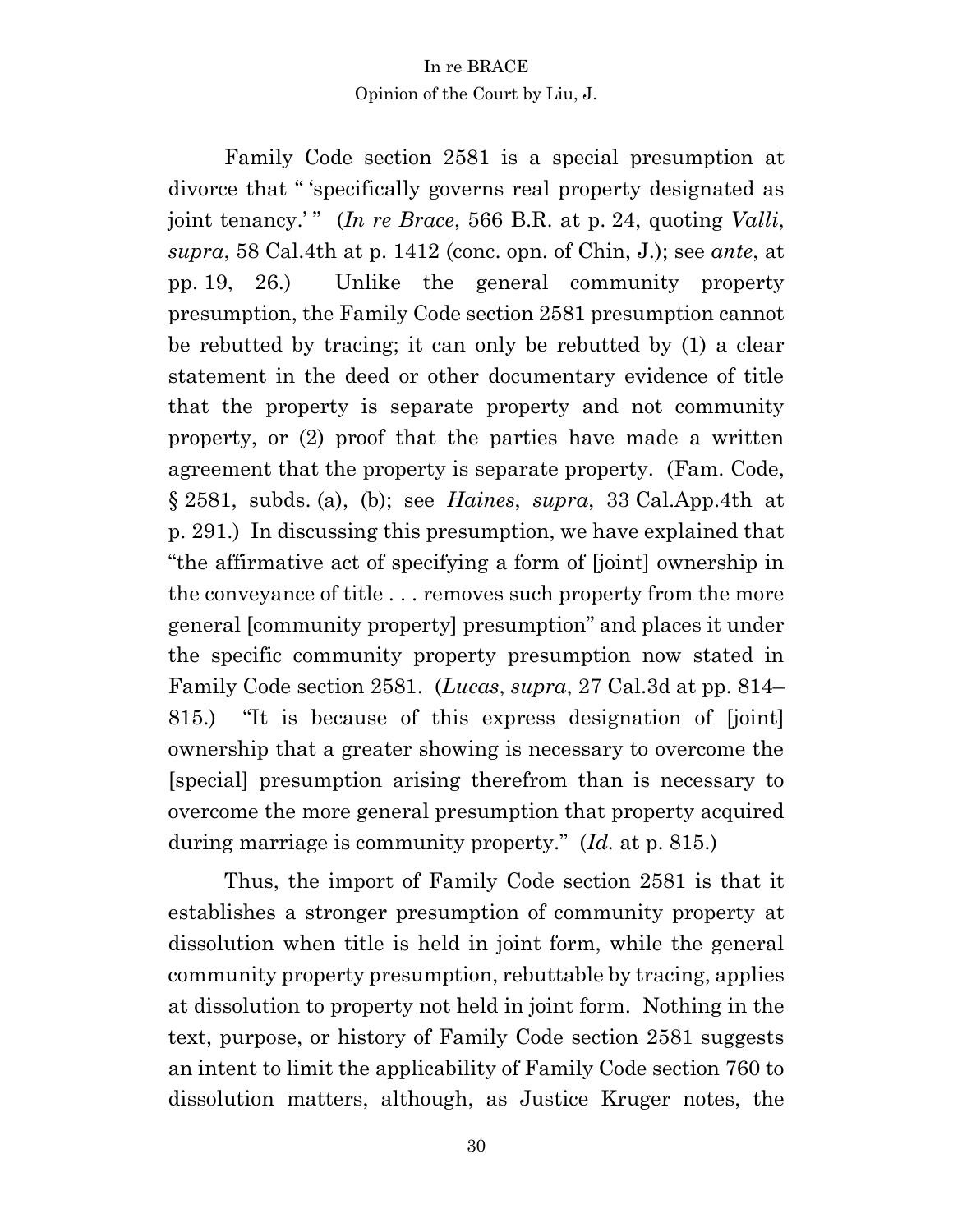legislative history of the 1983 amendments suggests that some believed *Siberell* still controlled outside dissolution. (Conc. & dis. opn., *post*, at pp. 10–11.) If anything, Family Code section 2581 demonstrates that when the Legislature intends to limit a provision affecting the character of property to the marital dissolution context, it is capable of saying so. The absence of any such language in Family Code section 760 confirms that its scope is not limited to marital dissolution.

The Braces also rely on *Hansford*, *supra*, 53 Cal.App.3d 364, a dispute between a wife and her husband's creditor who was trying to reach their home held in joint tenancy. The court held that "[i]n view of the express language of [the predecessor statute to Family Code section 2581], the community-property presumption has no application to the instant case as it involves a dispute with a third party, rather than one between husband and wife in a dissolution of marriage or legal separation proceeding. The presumption that is applicable in this case at bench is that of a joint-tenancy ownership that is the presumed fact which flows from the basic fact of a deed that is joint tenancy in form." (*Id.* at p. 371.) But the property at issue was acquired well before 1975, and at the time, the relevant statutes provided that a designation of joint tenancy on the conveyance served to displace the general community property presumption. (*Ante*, at pp. 14–16, 19–21.) The presumptions in effect today are different. The rule displacing the community property presumption when "a different intention is expressed in the instrument" conveying title jointly to "husband and wife" is now confined to property acquired before 1975. (Fam. Code, § 803, subd. (c).) For property acquired on or after January 1, 1975, the general community property presumption of Family Code section 760 applies and, as noted, the special presumption of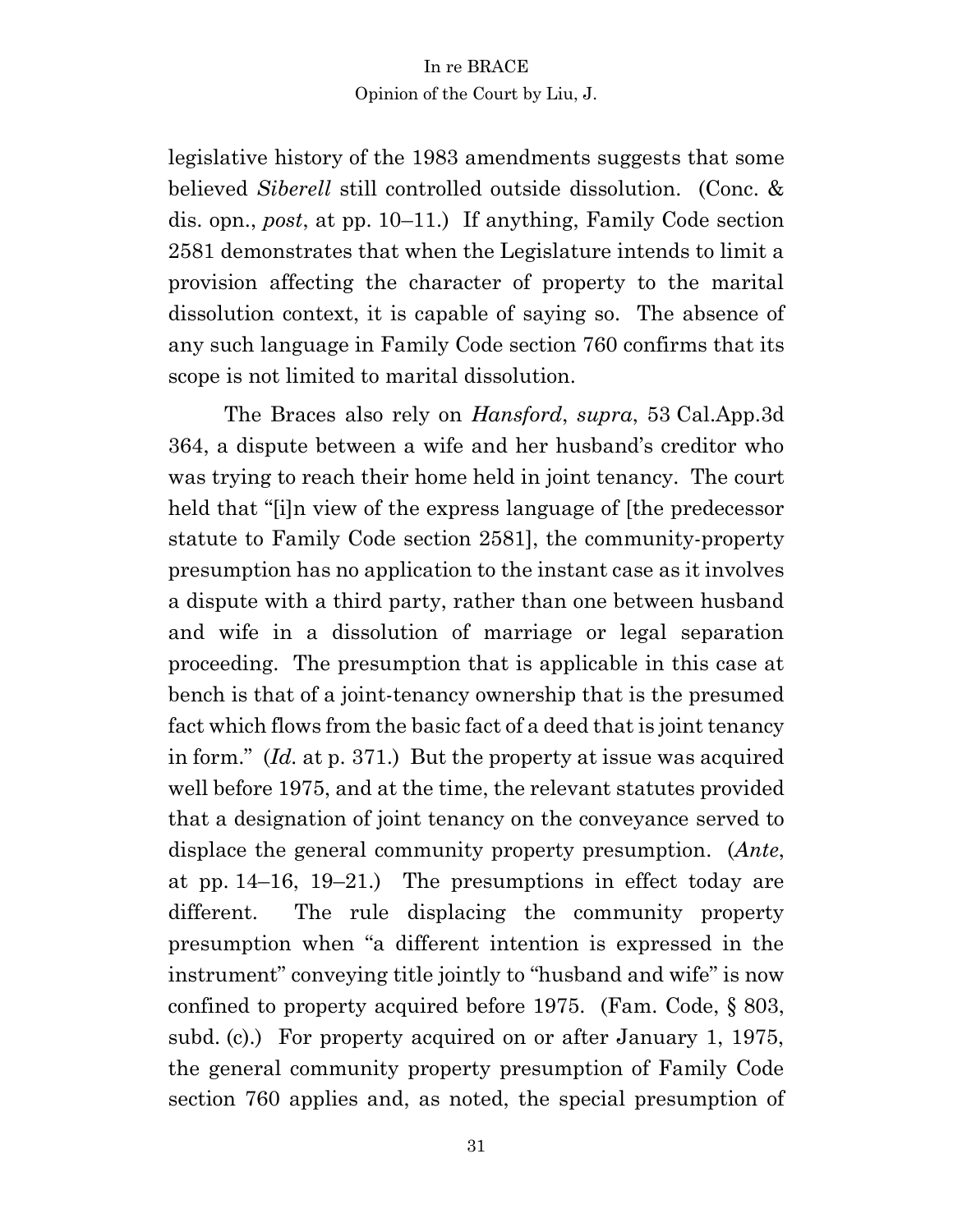Family Code section 2581 does not imply any limitation of Family Code section 760 to dissolution actions.

The Braces further contend that limiting the application of community property presumptions to interspousal disputes would promote stability of title. By presumptively giving effect to form of title, Evidence Code section 662 serves to "protect[] parties to a real property transaction, as well as creditors." (*Haines*, *supra*, 33 Cal.App.4th at p. 294.) Whereas "concerns of stability of title are lessened in characterization problems arising from [interspousal] transmutations" (*id.* at p. 295), the Braces argue, such concerns have more weight in disputes involving third parties or the rights of creditors.

But when property is held in joint tenancy, both tenants are on record title. And recorded deeds commonly indicate the marital status of the grantees; in this case, for example, the Braces took title as "husband and wife as joint tenants." (See, e.g., *Lucas*, *supra*, 27 Cal.3d at p. 811 [title taken as " 'Gerald E. Lucas and Brenda G. Lucas, Husband and Wife as Joint Tenants' "]; *Bibb*, *supra*, 87 Cal.App.4th at p. 463 [grant deed signed by husband conveying separate property home to himself "and his wife as joint tenants"]; *Estate of Mitchell* (1999) 76 Cal.App.4th 1378, 1382 [title taken as " 'Robert S. Mitchell and Shirley C. Mitchell, husband and wife as joint tenants' "]; *In re Marriage of Scherr* (1986) 177 Cal.App.3d 314, 316 [wife chose to title deed as " 'husband and wife as joint tenants' "].) If the joint tenants are married, a creditor or third-party purchaser will be on notice that the property is presumptively community and that an alienation or encumbrance of that property must be joined by both parties. The third party can inquire whether a written transmutation agreement rebuts the community property presumption; such an agreement, in order to be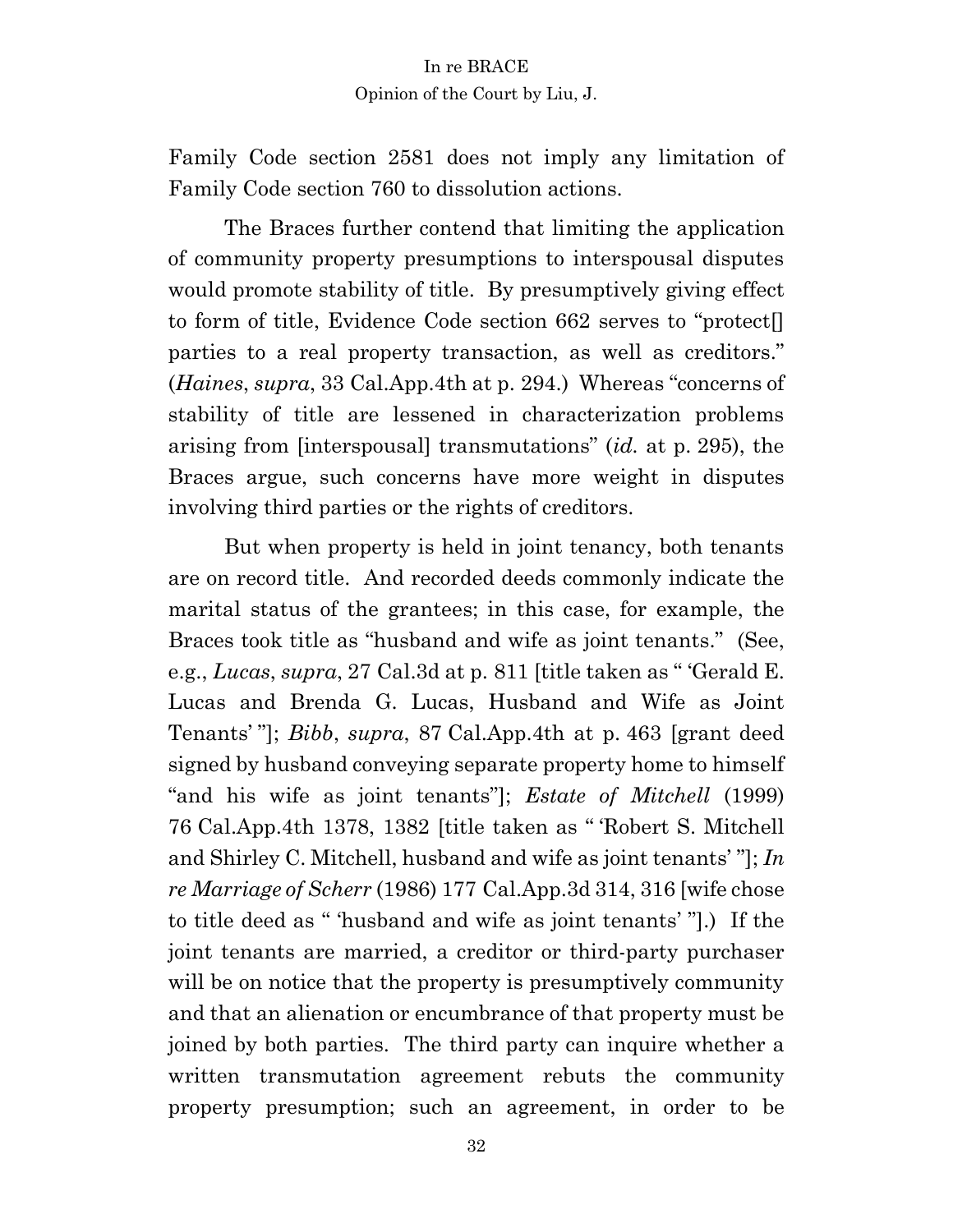"effective as to third parties without notice thereof," must be recorded. (Fam. Code, § 852, subd. (b).) We do not think this approach puts third parties at risk of not being able to determine who owns the property and the nature of the ownership.

It is true that Family Code section 760 also applies to situations where community property is titled in one spouse's name. But the risk to stability of title is mitigated by Family Code section 1102, subdivision  $(c)(2)$ , which validates leases, contracts, mortgages, and deeds between the spouse holding record title to community real property and a third party acting in good faith with no knowledge of the marital relationship. This provision is an exception to the general rule that an adversely affected spouse may void unilateral conveyances of community real property. (Fam. Code, § 1102, subds. (a), (d).) The law thus protects innocent third parties who transact with the spouse holding record title to community property in circumstances where failure to do so would undermine stability of title. (Cf. *Valli*, *supra*, 58 Cal.4th at p. 1413 (conc. opn. of Chin, J.).)

Further, our approach does not undermine the stability of title in the context of probate. The Braces argue that the inapplicability of Evidence Code section 662 to this bankruptcy dispute would mean that at death "title companies could not insure title to the surviving spouse based upon a death certificate, but, instead would run the risk that a non-spousal heir might challenge title based upon allegations that the property was community in nature and not joint tenancy."

Courts have consistently held that for property titled in joint tenancy, the form of title controls at death. (See, e.g., *Estate of Gallio*, *supra*, 33 Cal.App.4th at p. 597; *Estate of*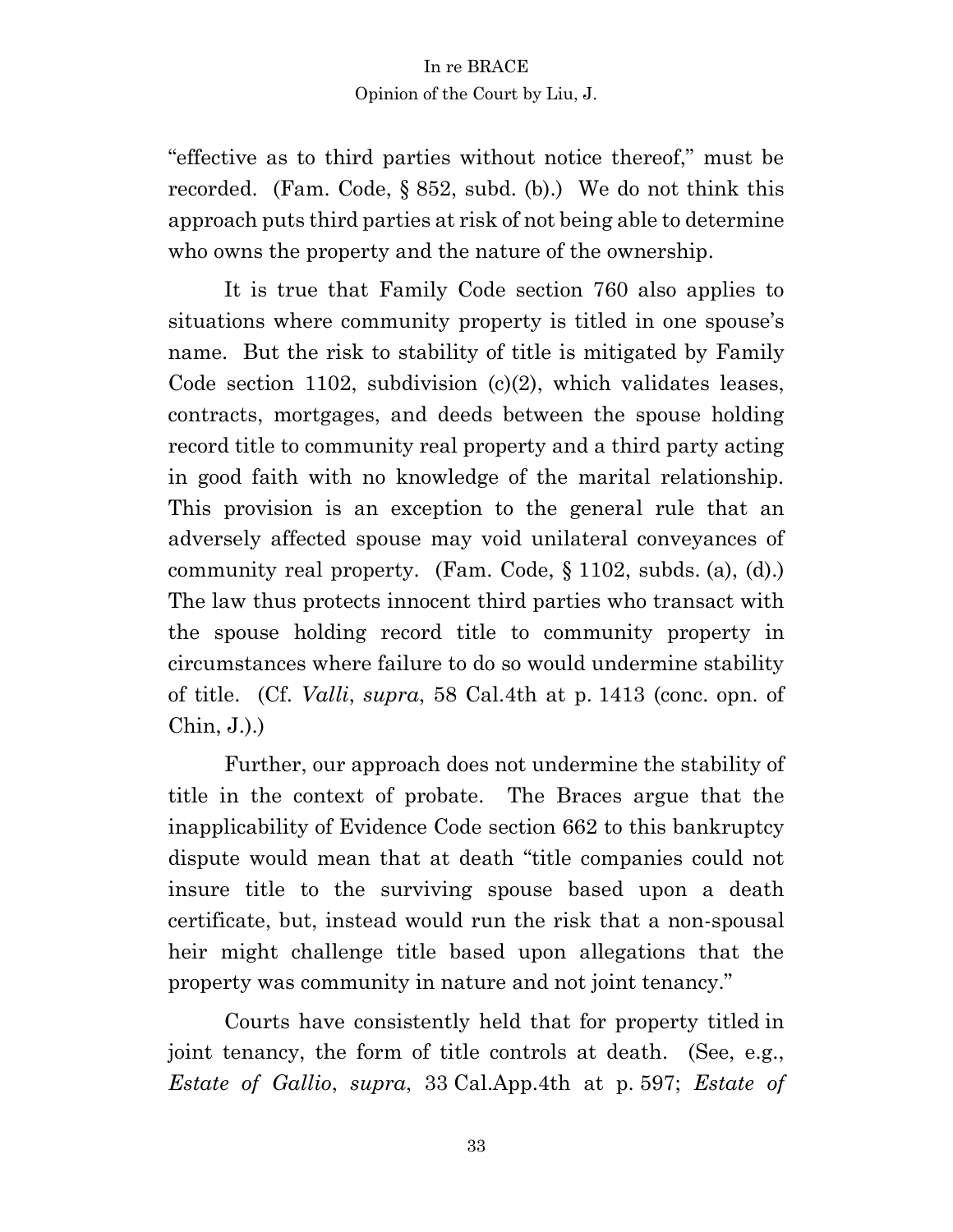*Levine*, *supra*, 125 Cal.App.3d at p. 705.) Although these cases often relied on *Siberell* or its progeny, we see no indication that the abrogation of *Siberell* in 1973 or any subsequent development suggests an intent by the Legislature to disturb the rule that the form of title controls the disposition of joint tenancy property at death.

To the contrary, the Legislature has acted in a manner consistent with the case law. In 1994, the Legislature amended Family Code section 2040 to specify that when one party files for divorce, "the summons shall contain the following notice: 'WARNING: California law provides that, for purposes of division of property upon dissolution of marriage or legal separation, property acquired by the parties during marriage in joint form is presumed to be community property. If either party to this action should die before the jointly held community property is divided, the language of how title is held in the deed (i.e., joint tenancy, tenants in common, or community property) will be controlling and not the community property presumption.'" (Stats. 1994, ch. 1269, § 13, pp. 8034-8035; Fam. Code, § 2040, subd. (c).) This reflects the common expectation that "holding property in joint tenancy will allow the surviving spouse to avoid probate when [his or] her partner dies." (*Estate of Luke*, *supra*, 194 Cal.App.3d at p. 1015.)

In addition, the rule that form of title controls at death was a key motivation for the Legislature's 2000 enactment of Assembly Bill No. 2913, which created a new form of title: community property with a right of survivorship. (Assem. Bill No. 2913 (1999–2000 Reg. Sess.) ch. 645, § 1, pp. 4203–4204, codified at Civ. Code, § 682.1.) This form of ownership combines the tax benefits of holding community property at the death of one spouse — a stepped-up basis in the full value of the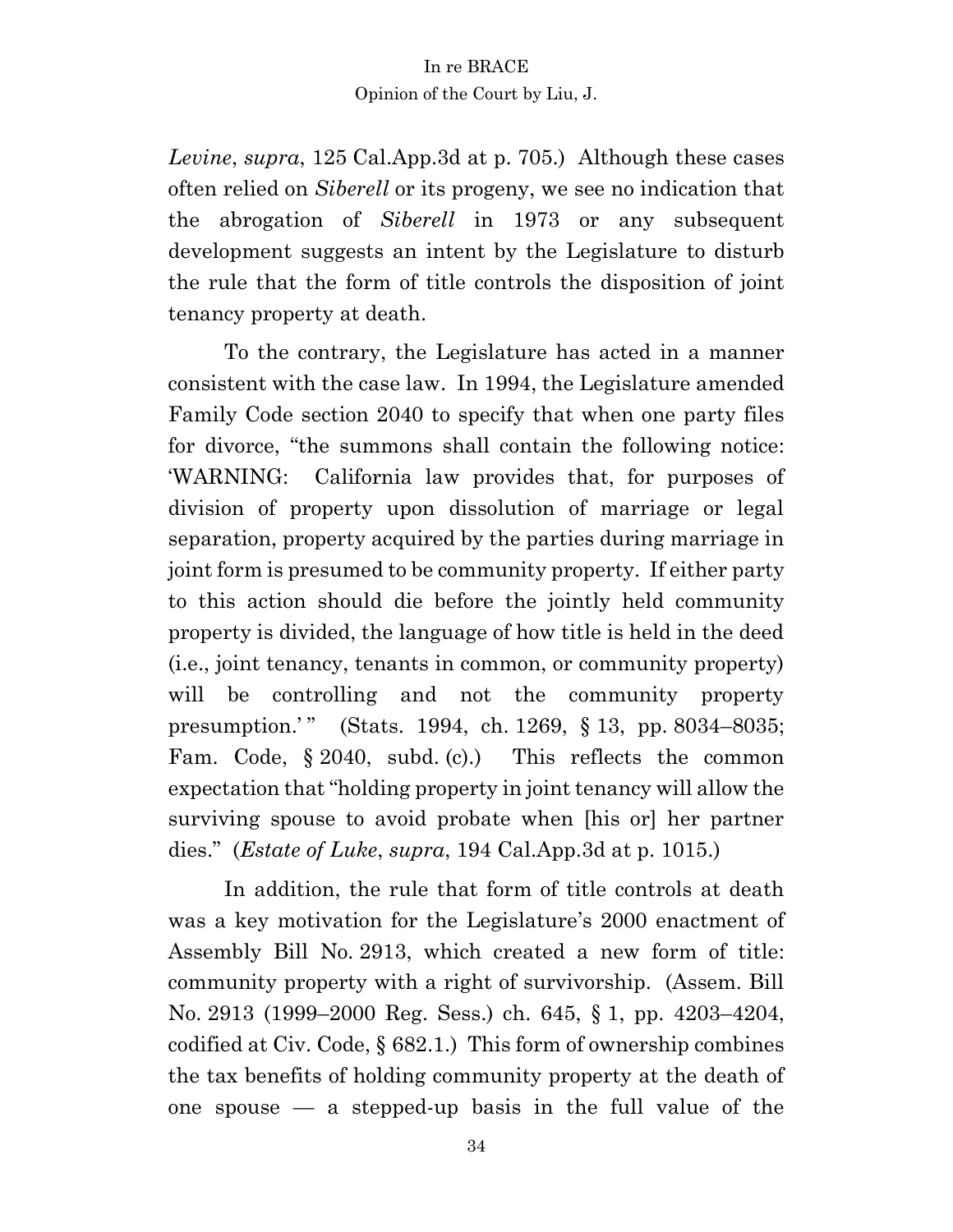community property — with the right of survivorship in a joint tenancy. (See Sen. Rules Com., Off. of Sen. Floor Analyses, 3d reading analysis of Assem. Bill No. 2913 (1999–2000 Reg. Sess.) as amended August 18, 2000, pp. 2–4.) In its analysis of Assembly Bill 2913, the Senate Rules Committee noted that it was necessary to create a new form of title because "[e]xisting law provides that if either spouse should die before any jointly held community property is divided, the language of how title is held in the deed (i.e., joint tenancy*,* tenants in common, or community property) will be controlling and not the community property presumption." (*Id.* at p. 2.)

Moreover, the Legislature has imported community property characterization rules into the Probate Code to prevent full operation of the right of survivorship in certain situations. Probate Code former section 228 provided that when a person died intestate with no surviving spouse or issue, "the [portion of the] estate . . . [that] was community property of the decedent and a previously deceased spouse" did not pass to the heirs of the decedent but instead to the children of the previously deceased spouse. (Stats. 1939, ch. 1065, § 1, p. 2992.) Probate Code former section 229 adopted a similar approach for the separate property of the previously deceased spouse. (*Id.*, at pp. 2992–2993.) In characterizing property under these statutes, courts held that "it is the source of its acquisition and not the nature of its ownership immediately before death, which is controlling." (*Hudspeth v. Earlywine* (1964) 225 Cal.App.2d 759, 762; see *Estate of Luke*, *supra*, 194 Cal.App.3d at p. 1015 ["We conclude the community property presumption, not the form-of-the-title presumption, should apply in cases arising under former section 229."]; *In re Abdale's Estate* (1946) 28 Cal.2d 587, 591–592; *In re Taitmeyer's Estate* (1943)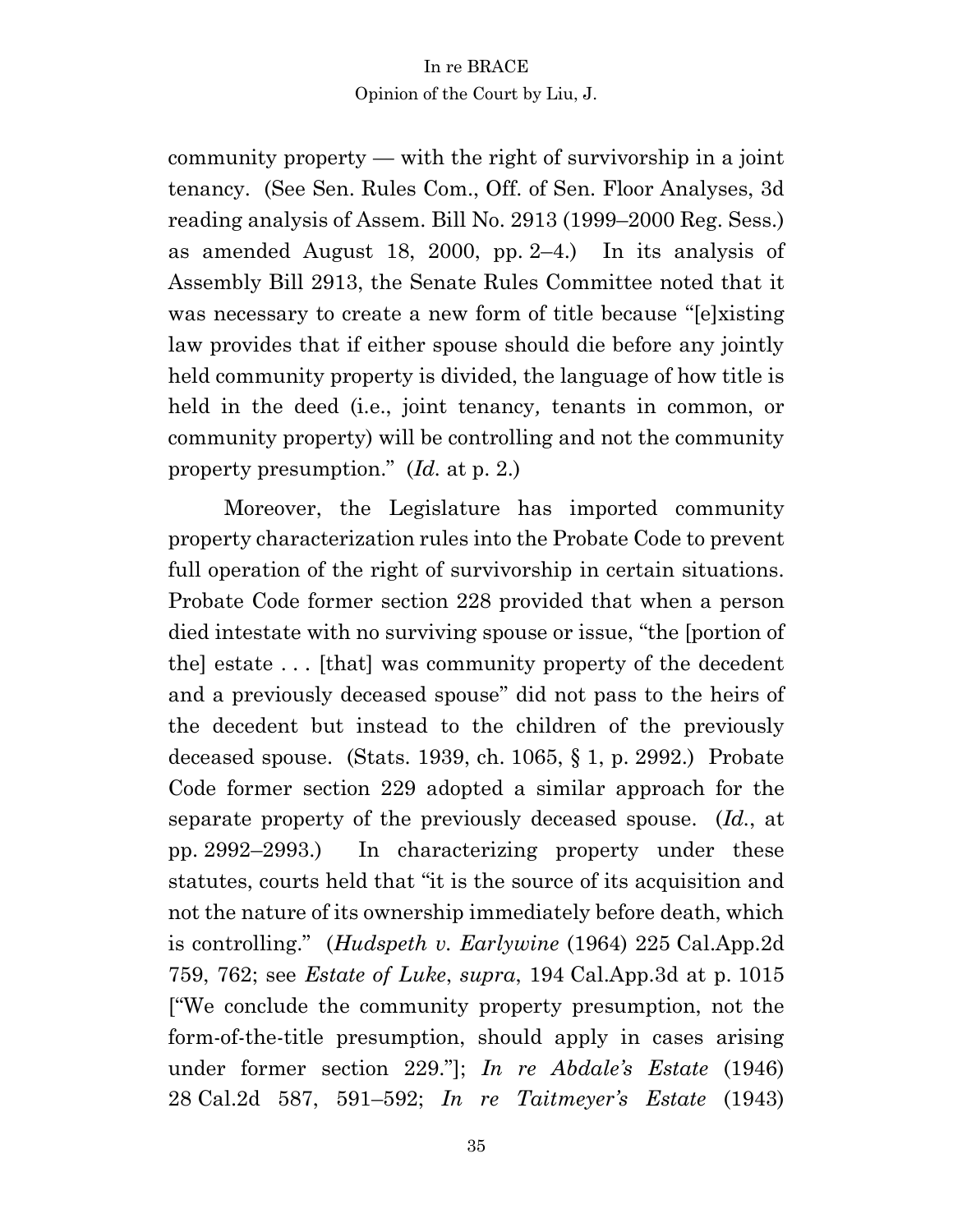60 Cal.App.2d 699, 705, 712.) In 1983, the Legislature consolidated these statutes into Probate Code section 6402.5. Although the Legislature altered the statute's applicability to certain property, the rules for determining " 'the portion of the decedent's estate attributable to the decedent's predeceased spouse'" are the same. (Recommendation Proposing New Probate Code (Dec. 1989) 20 Cal. Law. Rev. Com. Rep. (1990) p. 1466.) By enacting specific source of acquisition rules to govern this scenario, the Legislature implicitly confirmed that unless otherwise specified, form of title controls the disposition of joint tenancy property at death.

The coexistence of the general community property presumption and the form of title rule at death highlights a precept implicit in the various legislative enactments we have discussed: The particular manner in which property is acquired, titled, or held by a married couple is conceptually and legally distinct from the underlying character of the spouses' ownership of the property as separate or community. Our decision in *Siberell* elided these concepts in order to avoid the "manifestly inequitable" division of marital property arising from the married woman's presumption. (*Siberell*, *supra*, 214 Cal. at p. 773.) Today, with that presumption no longer in effect for property acquired during marriage on or after January 1, 1975, there is nothing inequitable in a general presumption that such property held in joint tenancy is community property. (See *id.*  at p. 773 ["A joint tenancy is one estate and in it the rights of the spouses are identical and coextensive."]; Fam. Code, § 751 ["The respective interests of each spouse in community property during continuance of the marriage relation are present, existing, and equal interests."].) The Legislature has expressly recognized that characterization of joint tenancy property as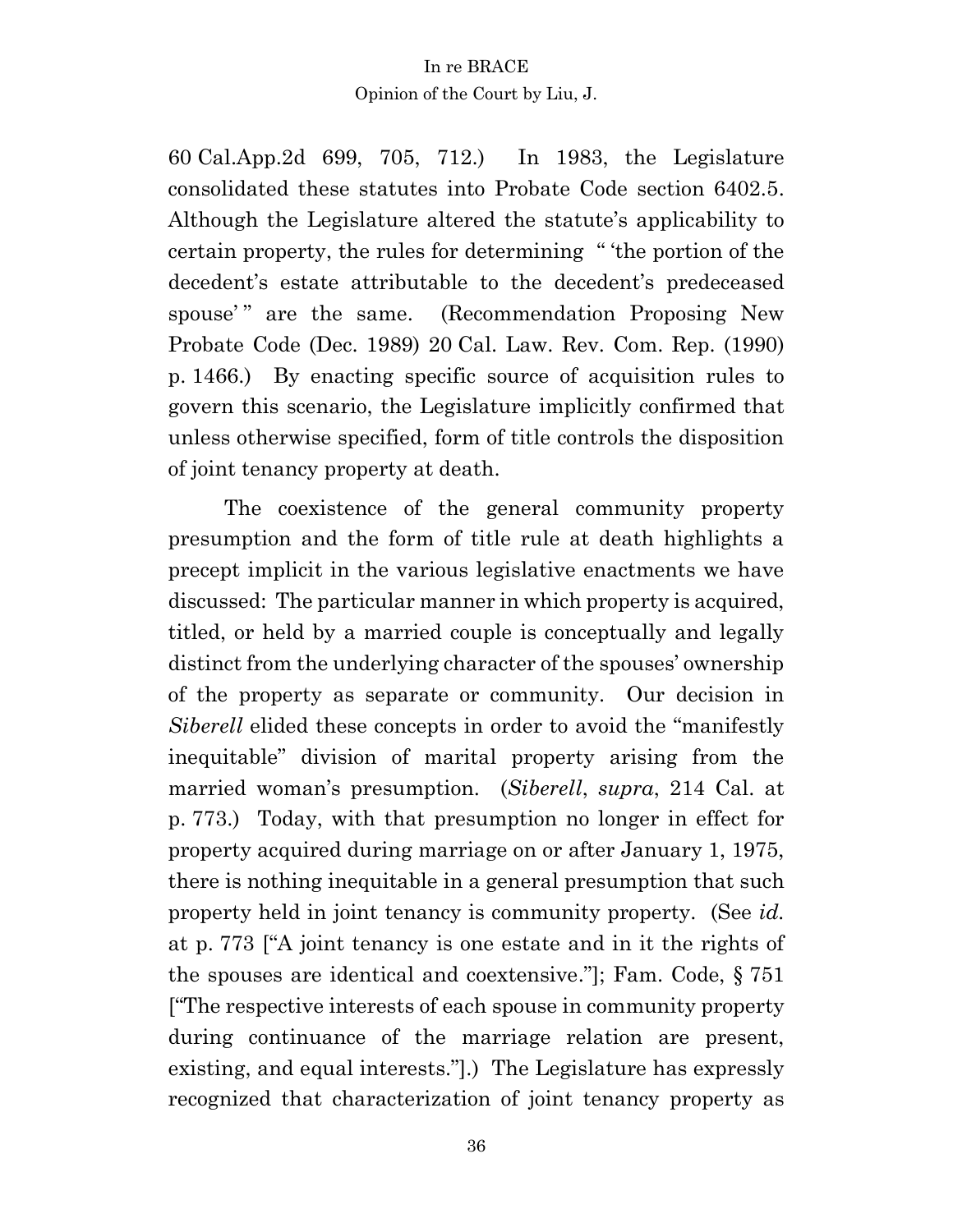community property does not "defeat the right of survivorship." (*Siberell*, at p. 773; see Fam. Code, § 2040, subd. (c).) Each spouse's right of survivorship arising from joint tenancy title remains an "expectancy" that is realized upon the other spouse's death. (*Riddle*, *supra*, 102 Cal.App.3d at p. 526.)

To be sure, the rule that form of title controls at death is not absolute. In practice, putative heirs or devisees have sought to rebut this form of title presumption in order to access the decedent's share of real property through intestacy or devise. (See *Socol*, *supra*, 36 Cal.2d at pp. 345–346; *Estate of Petersen*, *supra*, 28 Cal.App.4th at p. 1747; *Estate of Blair*, *supra*, 199 Cal.App.3d at p. 167; *Bibb*, *supra*, 87 Cal.App.4th at pp. 464–465.) But such litigation is not an artifact of what we hold in this case. Our decision today does not alter the wellestablished default rule that form of title controls at death, nor does it alter the procedures through which a surviving joint tenant may clear title to real property held in joint tenancy. (Prob. Code, §§ 210–212.) Compliance with these procedures entitles title insurers and third parties to rely on the affidavit of death as prima facie evidence of the surviving joint tenant's ownership. (*Id.*, § 212.)

Finally, the Braces argue that our holding will undermine the expectations of spouses and third-party creditors. Applying the community property presumption to third-party disputes outside of the dissolution context, the Braces say, "would . . . subject the interests of innocent spouses to the debts of their spouses, and in the case of bankruptcy subject their one-half interest to administration by the bankruptcy court."

But it is a basic feature of the community property system that "the community estate is liable for a debt incurred by either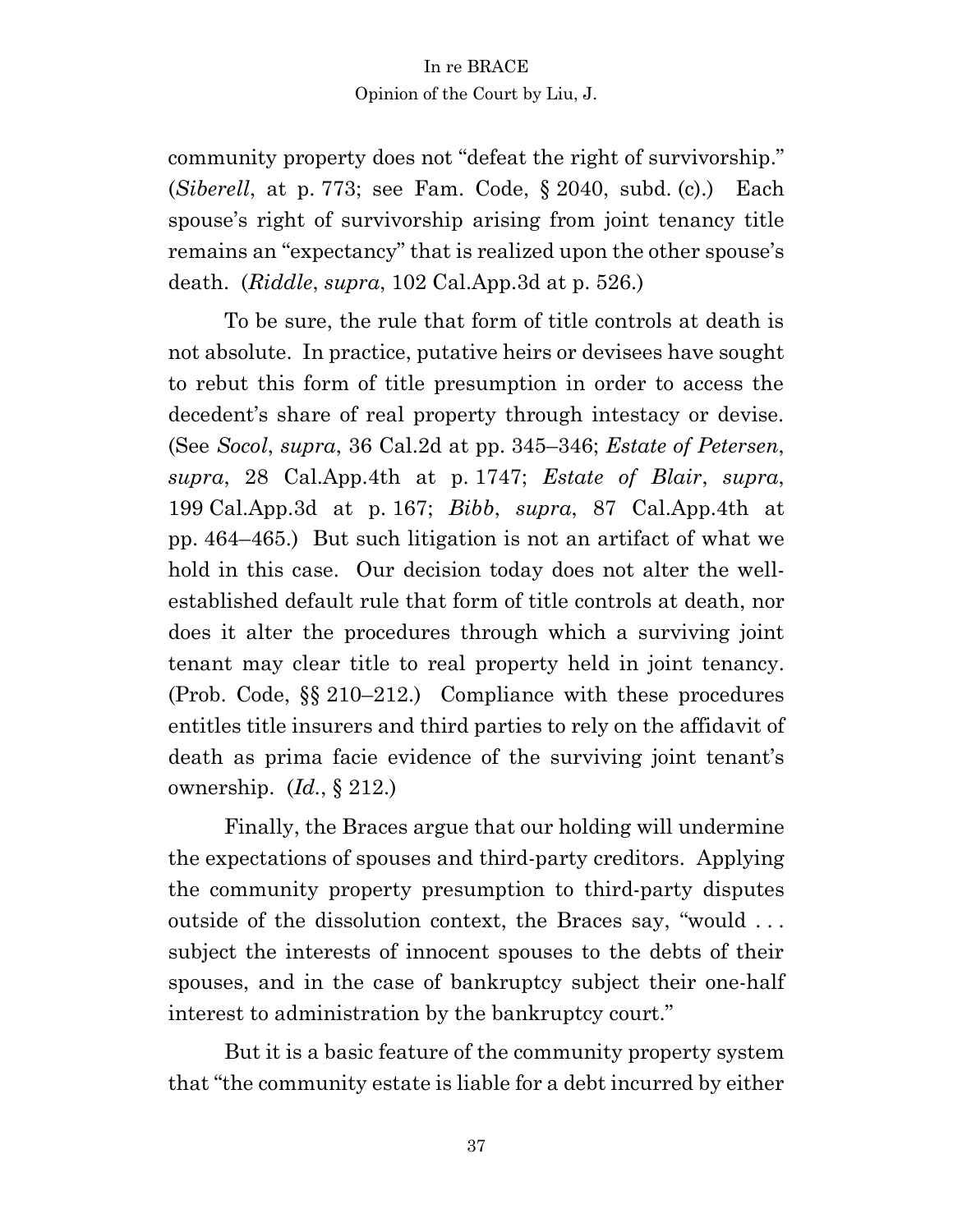spouse before or during marriage, regardless of which spouse has the management and control of the property and regardless of whether one or both spouses are parties to the debt or to a judgment for the debt," unless a statute expressly provides otherwise. (Fam. Code, § 910, subd. (a).) In contrast to the indications from the Legislature that form of title controls the disposition of joint tenancy property at death, there is no indication that the Legislature intended to permit spouses to avoid community debts by the mere acceptance of a joint tenancy deed from a third party. Nor could *Siberell* be read to stand for such a proposition; as noted, *Siberell* expressly declined to opine on third-party claims and distinguished a prior case holding that a husband's creditor could reach the couple's entire interest in joint tenancy property acquired during marriage with community funds. (*Siberell*, *supra*, 214 Cal. at p. 772, citing *Hulse*, *supra*, 212 Cal. at p. 614.)

Importantly, our decision today does not prevent an innocent or estranged spouse from protecting his or her interests in separate property. For purposes other than dissolution, a spouse can prove separate ownership in jointly titled property and rebut the Family Code section 760 community property presumption by tracing. (*Lucas*, *supra*, 27 Cal.3d at p. 815.) A spouse can convert jointly held property acquired with community funds into separate property through a written transmutation agreement. (Fam. Code, §§ 850, subd. (a), 852.) A spouse can hold his or her earnings in an account outside of the other spouse's control in order to protect those earnings from liability for the other spouse's pre-marital debts. (*Id.*, § 911.) And couples can opt out of this system altogether through premarital agreements. (*Id.*, § 1600 et seq.) In light of these options, the Braces' concerns about stability and expectations do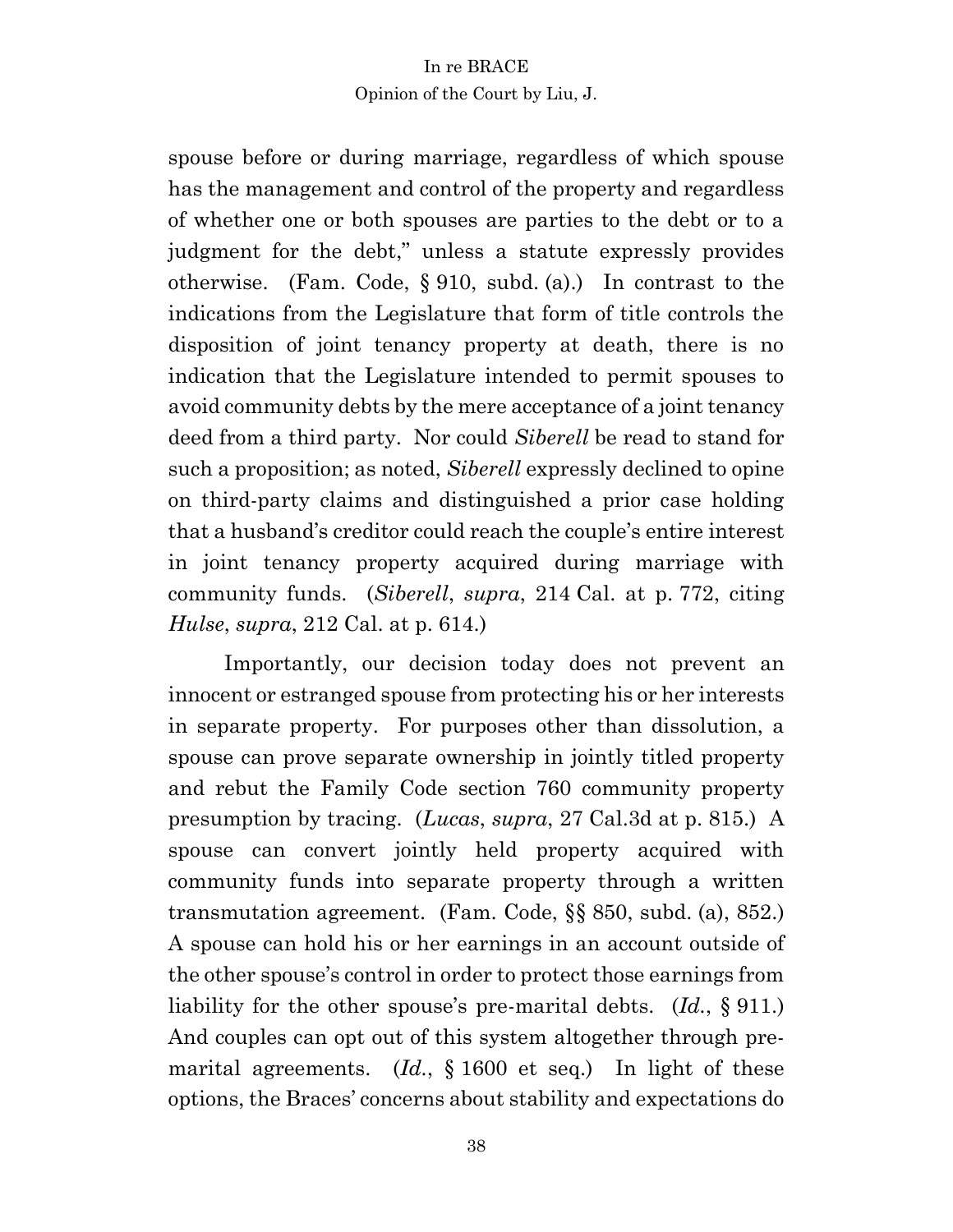not persuade us that the default rule governing the community's liability for the debts of either spouse should differ according to the nature of the action.

In sum, we hold that the community property presumption in Family Code section 760 applies not only to dissolution actions but also to a dispute between one or both spouses and a bankruptcy trustee, and that Evidence Code section 662 does not apply when it conflicts with the Family Code section 760 presumption.

# **V.**

Having elucidated the default rules that govern characterization of property during marriage, we now answer a further question posed by the bankruptcy trustee and amici in this case: When spouses use community funds to acquire property from a third party and take title in a joint tenancy deed, does the form of the deed constitute an express declaration that transmutes the community funds into separate property? (See Cal. Rules of Court, rule 8.548(f)(5); see also *Peabody*, *supra*, 59 Cal.4th at p. 665, fn. 1.)

As noted, spouses can change the character of property during marriage by satisfying the transmutation requirements. (Fam. Code, §§ 850, 852.) For transmutations that occurred before 1985, a written agreement is not required; a valid transmutation can be demonstrated by substantial evidence of an oral or written agreement or a common understanding between the spouses. (*Estate of Blair*, *supra*, 199 Cal.App.3d at p. 167; see *ibid.* [the conduct of the spouses is relevant evidence].)

For property acquired on or after January 1, 1985, a "transmutation of real or personal property is not valid unless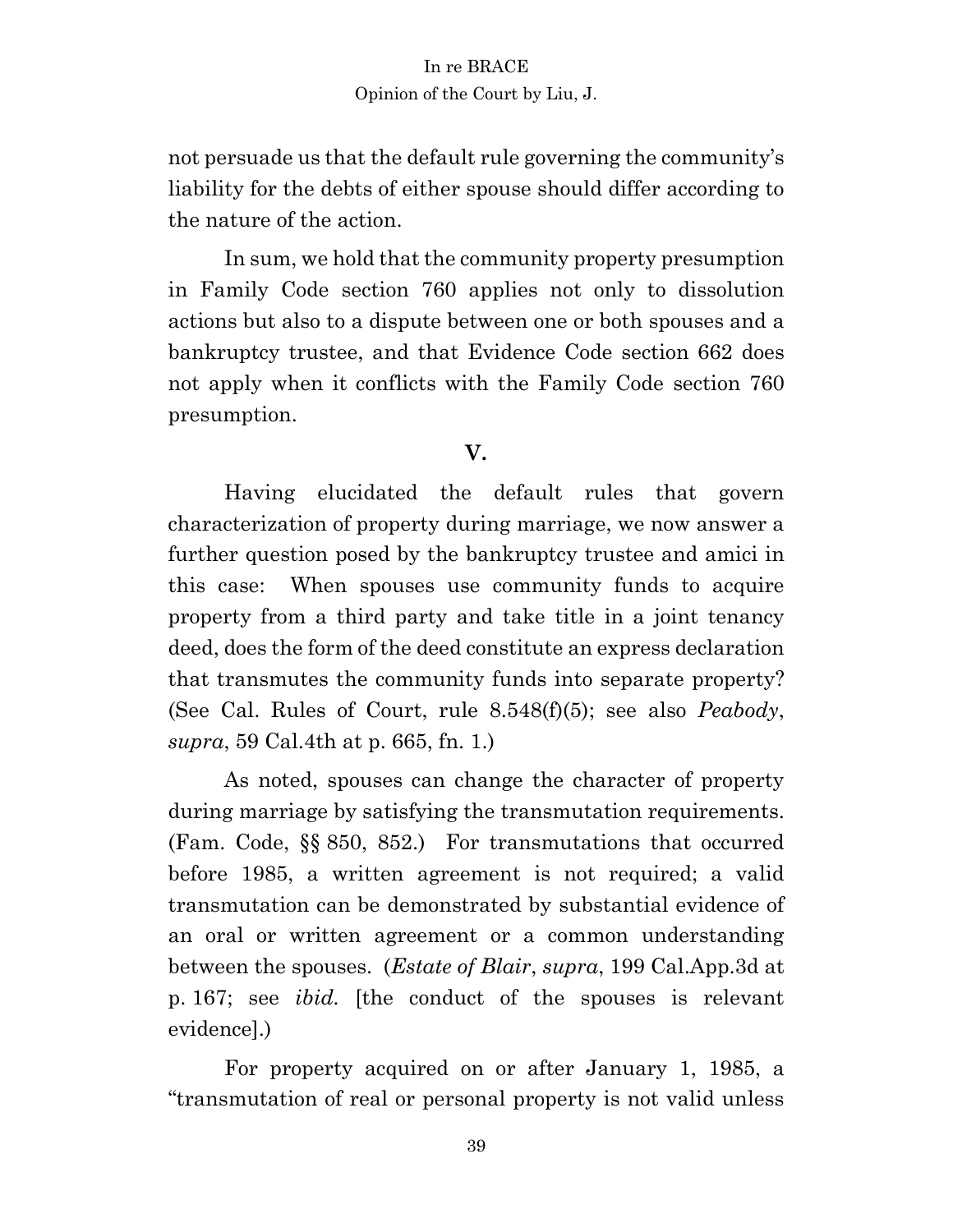made in writing by an express declaration that is made, joined in, consented to, or accepted by the spouse whose interest in the property is adversely affected." (Fam. Code, § 852, subd. (a); see *id.*, subd. (e).) The Legislature enacted the writing requirement "to remedy problems which arose when courts found transmutations on the basis of evidence the Legislature considered unreliable." (*MacDonald*, *supra*, 51 Cal.3d at p. 269.)

In *MacDonald*, we explained that the transmutation requirements are not satisfied by just "*any* writing." (*MacDonald*, *supra*, 51 Cal.3d at p. 269.) The adversely affected party must make an " 'express declaration' " in an instrument that "contains language which expressly states that the characterization or ownership of the property is being changed." (*Id*. at p. 272.) We reasoned that an IRA account consent agreement did not satisfy this requirement because it could not be determined from the face of the document whether the wife was "aware that the legal effect of her signature might be to alter the character or ownership of her interest in the pension funds." (*Id*. at pp. 272–273.) Similarly, we held in *Valli* that the act of putting a life insurance policy in the name of one spouse was not sufficient because the "[h]usband never expressly declared in writing that he gave up his community interest in the policy bought with community funds." (*Valli*, *supra*, 58 Cal.4th at p. 1406.)

By contrast, the Court of Appeal in *Bibb* found the express declaration requirement satisfied where a husband signed a grant deed conveying his interest in his separate property to him and his wife as joint tenants. (*Bibb*, *supra*, 87 Cal.App.4th at pp. 468–469.) The court reasoned that the deed was in the statutory form required to convey an interest in property. (*Id*.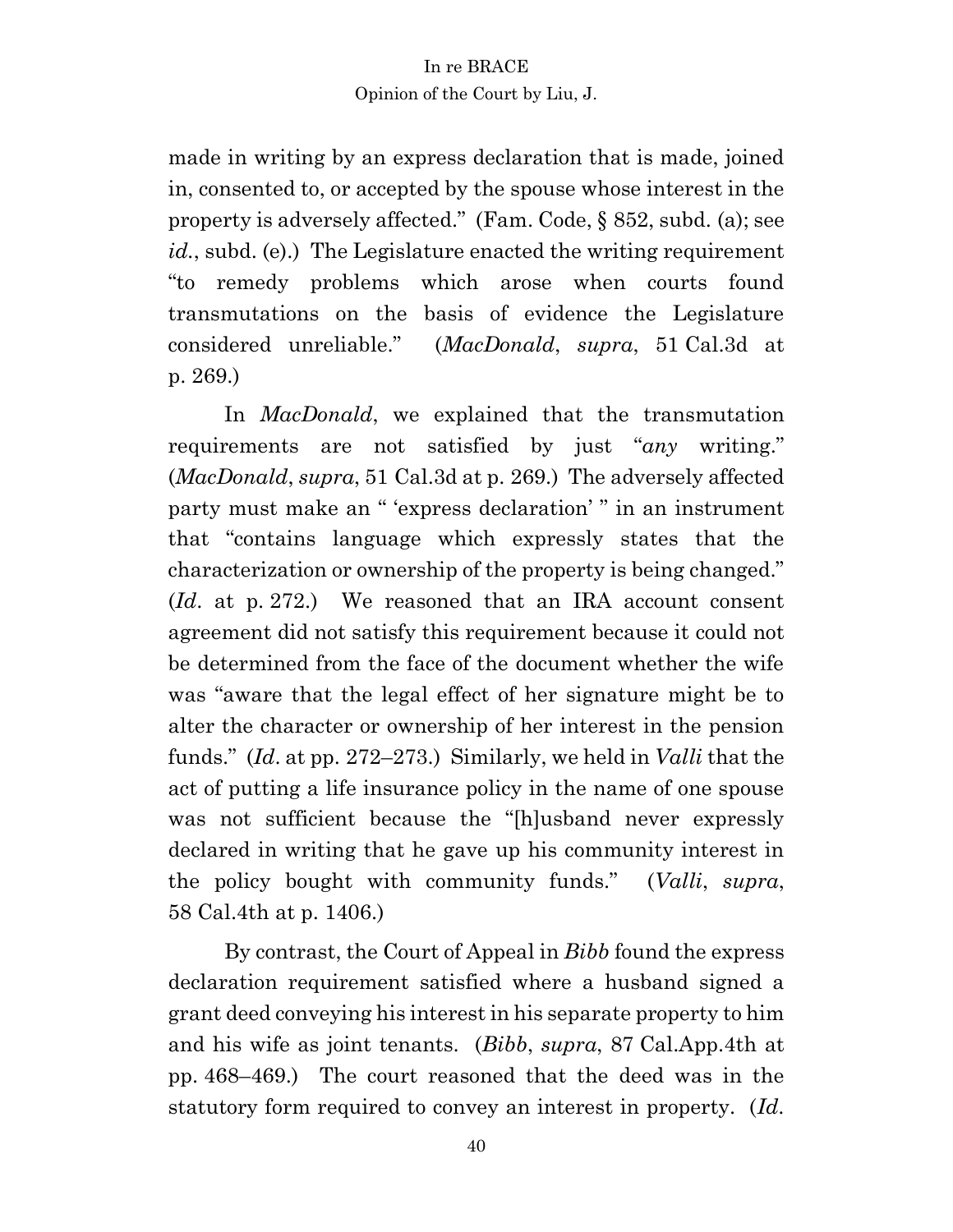at p. 468; see Civ. Code, § 1092 [prescribing statutory form of deed required to convey title].) Because the deed contained language that expressly conveyed the husband's interest to his wife, the court explained, the property was validly transmuted from his separate property to property held in joint tenancy by the couple. (*Bibb*, at p. 469.)

In this case, we do not address interspousal deeds by which one spouse conveys his or her separate property to both spouses as joint tenants, as in *Bibb*, or by which both spouses deed their community property to each other as joint tenants. Instead, we focus here on the common scenario of a married couple using community funds to buy property from a third party. Such a conveyance typically occurs through a grant deed signed by the third-party grantor. (Civ. Code, § 1092.) The deed conveys the third party's interest in the property to the spouses, and the spouses, as grantees, accept the interest of the grantor. Although the deed may " 'expressly declare[]' " that title is vested as joint tenants  $(id, \S 683)$ , the deed does not "contain. language which expressly states that the characterization or ownership of the property is being changed" between the spouses. (*MacDonald*, *supra*, 51 Cal.3d at pp. 271–272.)

Professor Blumberg, as amicus curiae, argues that the Braces relinquished "the incidents of community property ownership . . . when the parties accepted title in a deed specifying an alternative and mutually exclusive form of jointand-equal ownership." (See Blumberg, *supra*, at p. 150 [joint tenancy "title creates a presumption of transmutation"]; see *id.* at p. 156.) But the Legislature and the courts have repeatedly lamented that spouses do not understand what effect, if any, joint tenancy title has on the characterization of property purchased with community funds. (See *In re Marriage of Buol*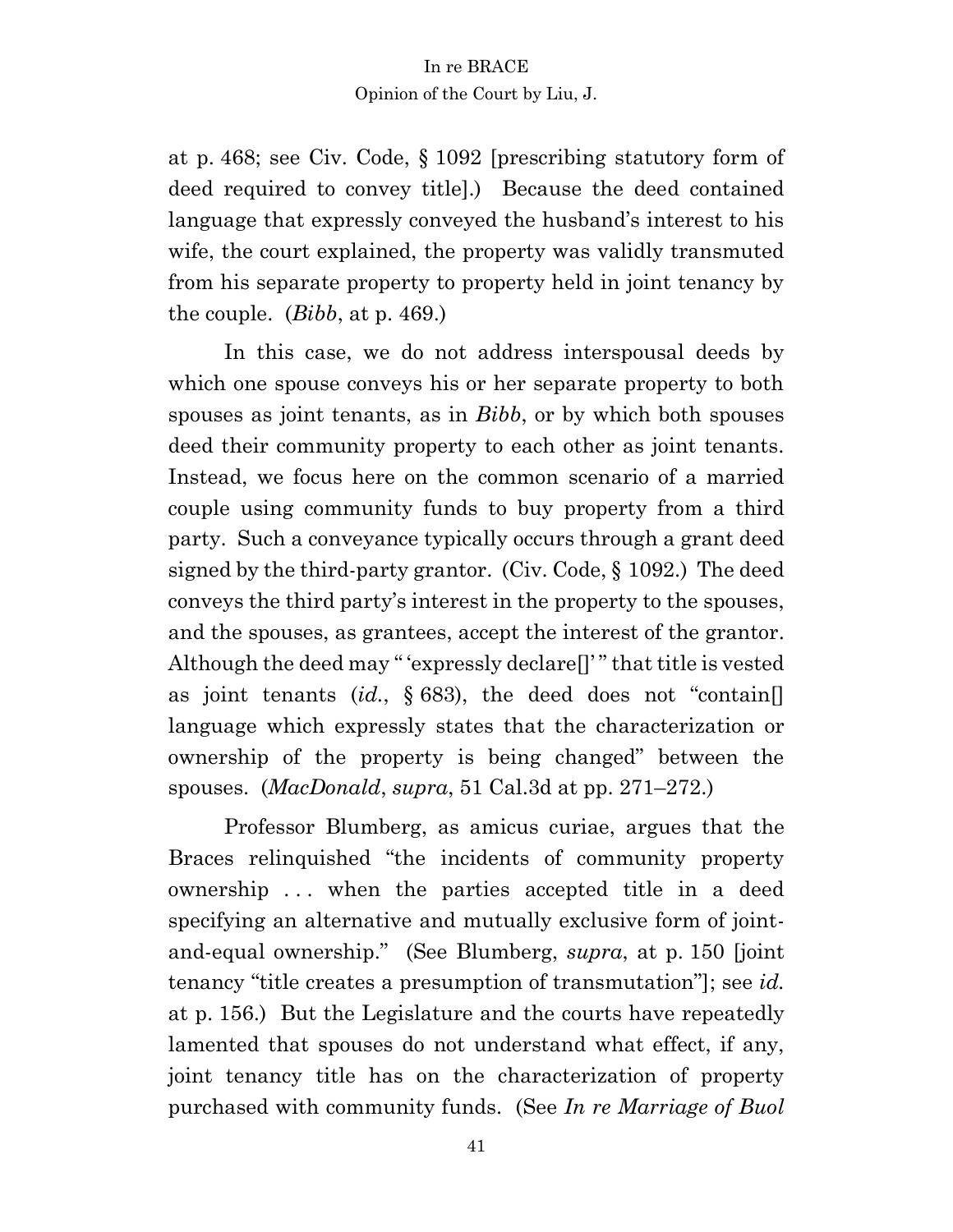(1985) 39 Cal.3d 751, 762–763; *Schindler*, *supra*, 126 Cal.App.2d at p. 601; *ante*, at pp. 10–11.) If anything, we have observed that the 1965 enactment of the special community property presumption applicable at divorce had the effect of "more closely matching the intent and assumptions of most spouses who acquire and hold their residence in joint tenancy." (*Lucas*, *supra*, 27 Cal.3d at p. 814 [discussing predecessor to Family Code § 2581].)

Against this backdrop, we see no basis to assert that married couples intend joint tenancy title to result in separate property interests with regard to third-party claims. Indeed, the mere fact that spouses choose to take title as joint tenants appears to be the kind of "unreliable" evidence that the Legislature intended to target with the transmutation statute. (*MacDonald*, *supra*, 51 Cal.3d at p. 269; see *Schindler*, *supra*, 126 Cal.App.2d at p. 601 ["It is common knowledge that innumerable husbands and wives with little or no information about estates in real property acquiesce without reflection in the suggestion that they place purchased property in joint tenancy."].) Under Family Code section 852, the question is whether it is apparent solely from the titling of a deed as a joint tenancy that the spouses understood the writing to change the character of property acquired with community funds into separate property. We conclude the answer is no because a joint tenancy deed does not itself constitute "language which expressly states that the characterization or ownership of the property is being changed." (*MacDonald*, at p. 272.)

Nor is a joint tenancy deed exempt from the express declaration requirement on the ground that neither spouse's ownership interest is adversely affected. It is true that holding property as joint tenants does not completely deprive one spouse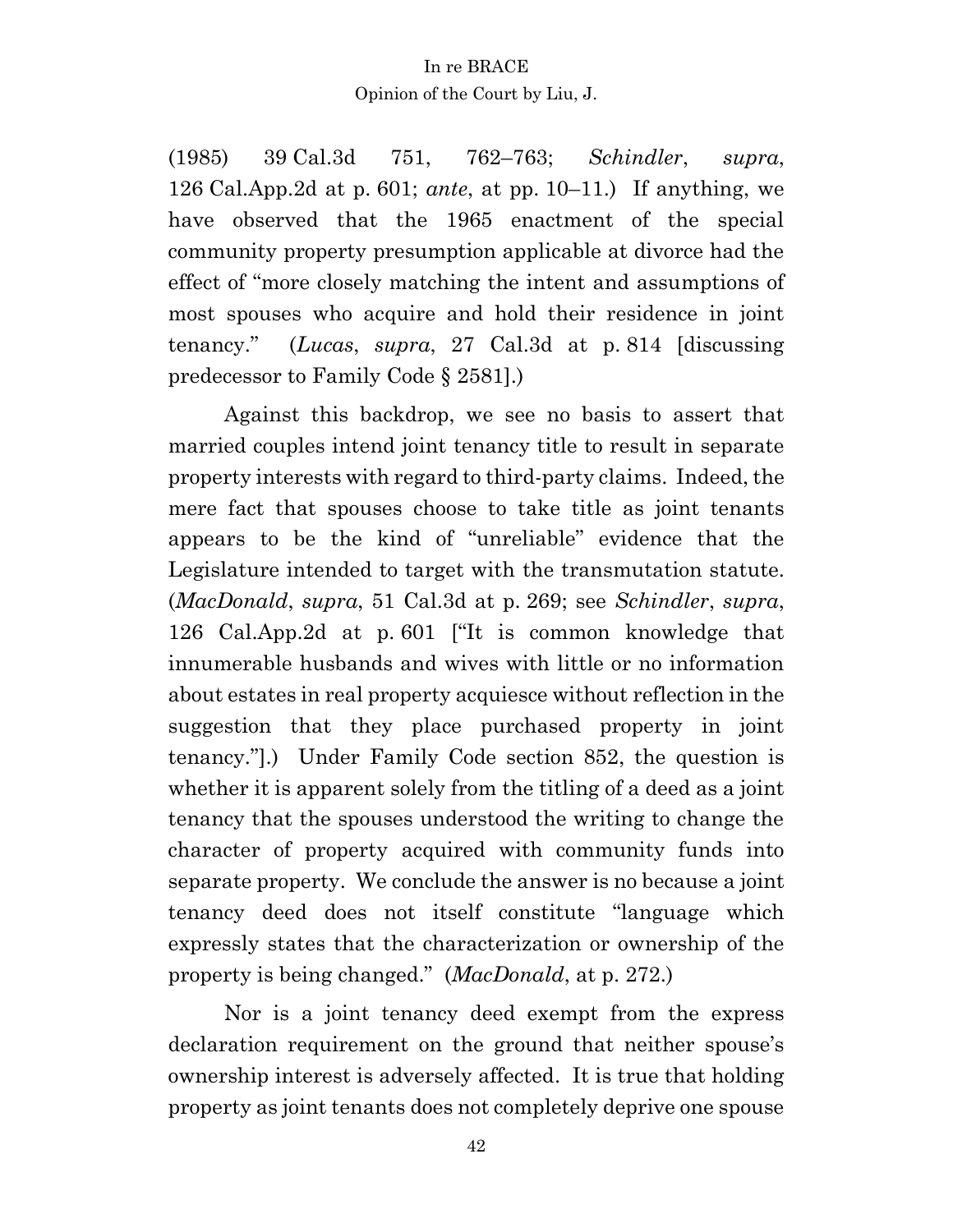of possession, as is the case when one spouse takes community property with sole title. (See *Valli*, *supra*, 58 Cal.4th at p. 1399.) Taking title in joint tenancy also does not change the 50 percent interest that each spouse has in community property. But a property right is not simply the percentage share a person holds in a particular asset. It encompasses a "bundle of rights and privileges as well as of obligations" (*Union Oil Co. v. State Bd. of Equal.* (1963) 60 Cal.2d 441, 447, fn. omitted), such as the right to possess, lease, encumber, or alienate the property. Shared management and control is a defining feature of our community property system and has driven the evolution of our community property laws. (Fam. Code, §§ 1100, 1102.) With few exceptions, "either spouse has the management and control of the community real property." (*Id.*, § 1102, subd. (a).) Spouses must act as fiduciaries to one another in the management and control of the community assets. (*Id.*, § 1100, subd. (e).) And both spouses must "join in executing an instrument by which that community real property or an interest therein is leased for a longer period than one year, or is sold, conveyed, or encumbered." (*Id.*, § 1102, subd. (a).) By contrast, a "married person may, without the consent of the person's spouse, convey the person's separate property." (*Id.*, § 770, subd. (b).) Although the ability to unilaterally convey community property or the absence of fiduciary duties may be advantageous to a spouse in certain situations, the law presumes that couples desire the protections above.

Indeed, it is not difficult to see why a spouse's claim of a separate interest arising from joint tenancy title causes the other spouse's interest to be "adversely affected." (Fam. Code, § 852, subd. (a).) If a husband collateralizes his half of the couple's family home without his wife's consent, the wife's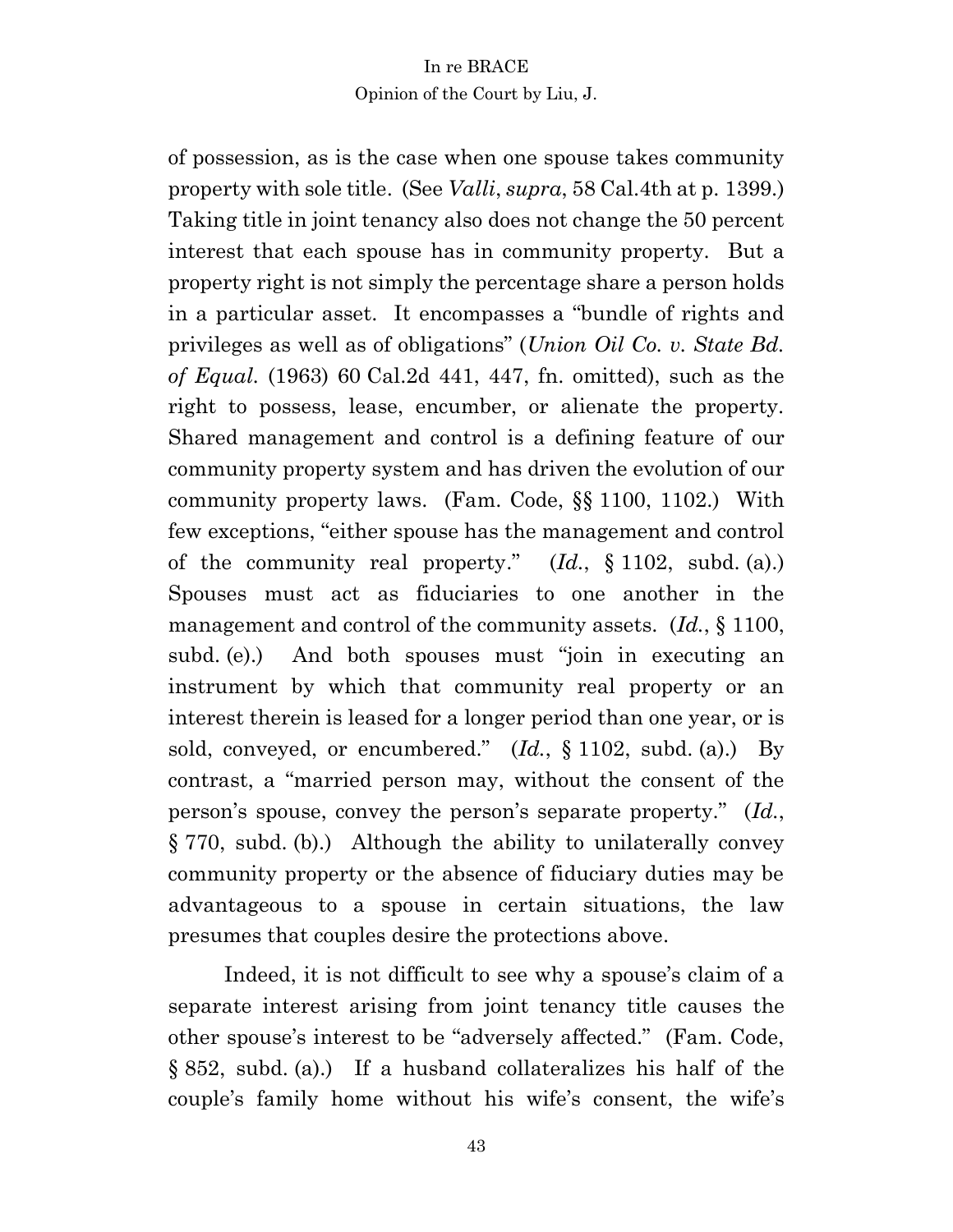ability to collateralize her half is probably not much relief for her. Such concerns are heightened by the fact that the right of survivorship — the main incident of joint tenancy title — may be unilaterally severed. (See Civ. Code, § 683.2; *Riddle*, *supra*, 102 Cal.App.3d at p. 526.)

In sum, for property acquired with community funds on or after January 1, 1985, the titling of a deed as a joint tenancy is not an express written declaration sufficient to transmute the property into separate property under Family Code section 852.

# **CONCLUSION**

We answer the Ninth Circuit's question as follows: Evidence Code section 662 does not apply to property acquired during marriage when it conflicts with Family Code section 760. For joint tenancy property acquired during marriage before 1975, each spouse's interest is presumptively separate in character. (Fam. Code, § 803; *Siberell*, *supra*, 214 Cal. at p. 773.) For joint tenancy property acquired with community funds on or after January 1, 1975, the property is presumptively community in character. (Fam. Code, § 760.)

If such property was acquired before 1985, the parties can show a transmutation from community property to separate property by oral or written agreement or a common understanding. (Fam. Code, § 852, subd. (e); *Estate of Blair*, *supra*, 199 Cal.App.3d at p. 167.) Although a joint tenancy deed is insufficient to effect a transmutation, a court may consider the form of title in determining whether the parties had a common agreement or understanding under the pre-1985 rules. (See *MacDonald*, *supra*, 51 Cal. 3d at p. 270 & fn. 6.) For joint tenancy property acquired with community funds on or after January 1, 1985, a valid transmutation from community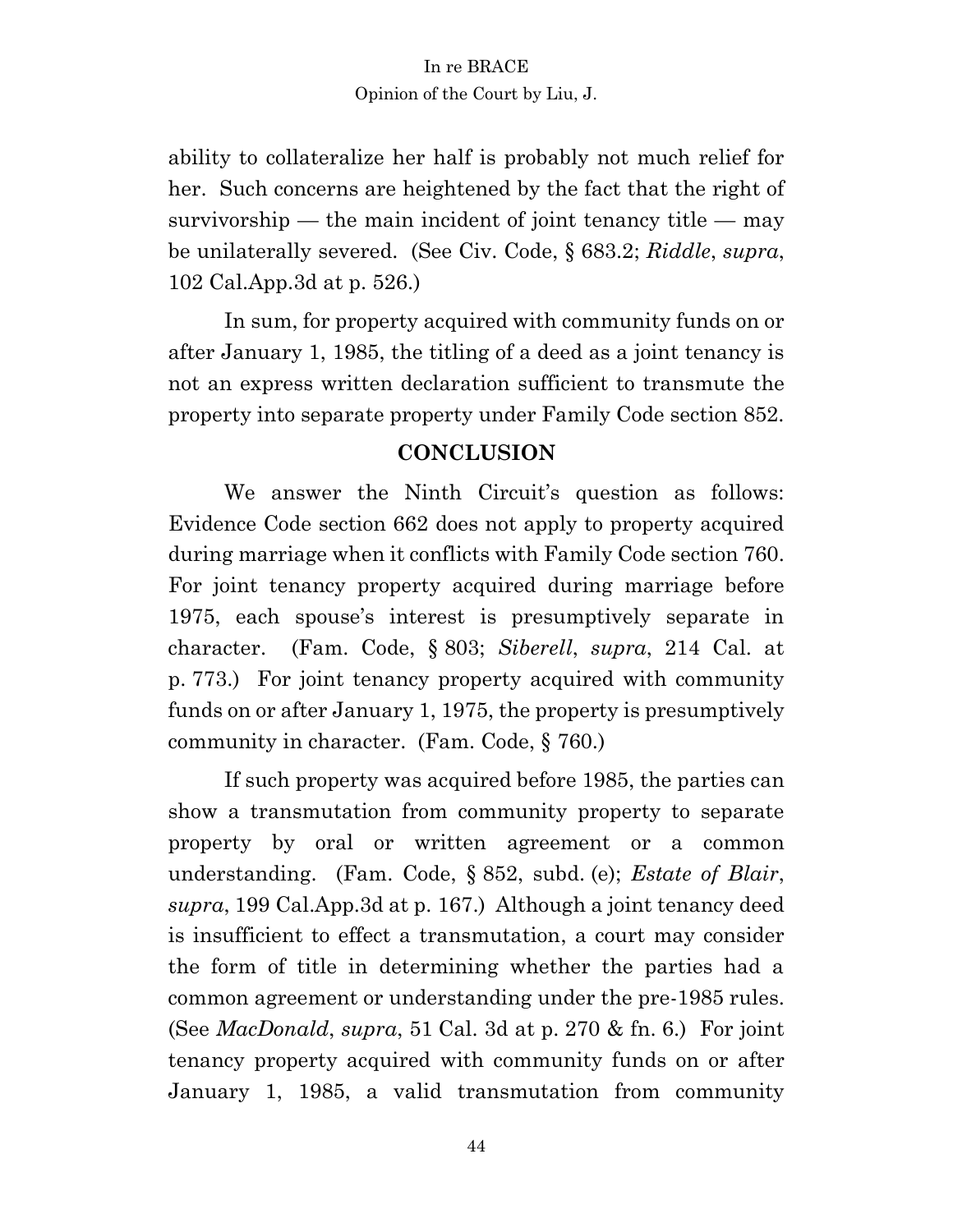# In re BRACE

#### Opinion of the Court by Liu, J.

property to separate property requires a written declaration that expressly states that the character or ownership of the property is being changed. (Fam. Code, § 852, subd. (a); *MacDonald*, at p. 272). A joint tenancy deed, by itself, does not suffice.

Nothing in our decision precludes spouses from holding separate property as joint tenants or from transmuting community property into separate property held in joint tenancy as long as the applicable transmutation requirements are met. Nor does our decision alter the operation of the right of survivorship that is the main incident of joint tenancy title.

# **LIU, J.**

**We Concur: CANTIL-SAKAUYE, C. J. CHIN, J. CORRIGAN, J. CUÉLLAR, J. GROBAN, J.**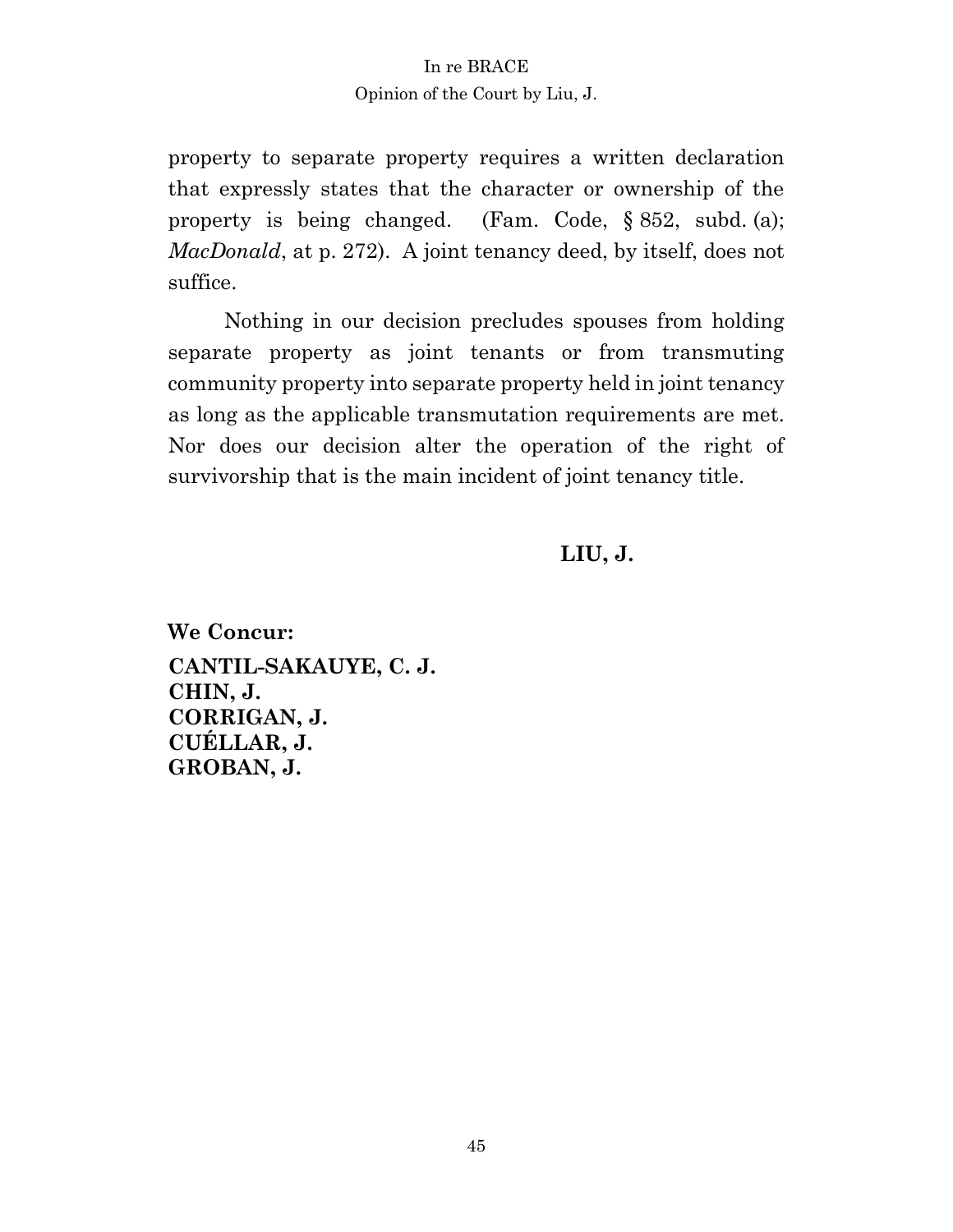# In re BRACE S252473

### Concurring and Dissenting Opinion by Justice Kruger

A married couple uses community funds to purchase real estate and takes title as joint tenants. Decades later, one spouse declares bankruptcy. Now, to determine just how much of the real estate the bankruptcy trustee can reach, the bankruptcy court must decide: Under California law, is the real estate the spouses' community property (and therefore reachable in full), or is it instead the jointly held but separate property of the spouses (and therefore reachable only as to the debtor spouse's one-half interest)?

I agree with much of the majority's answer to the question. At one time the law presumed that real estate acquired in this manner was the jointly held, separate property of the spouses. (See *Siberell v. Siberell* (1932) 214 Cal. 767 (*Siberell*).) But today, the presumption runs in the other direction: When a couple purchases property with community funds, the property generally continues to belong to the community unless the spouses expressly declare an intent to change—or "transmute"—it to separate property under Family Code section 852. (See Fam. Code, §§ 760, 852.) This express declaration requirement applies no matter how the couple takes title, whether as joint tenants or otherwise. (See maj. opn., *ante*, at pp. 2–3, 39 [form of title presumption in Evidence Code section 662 does not control the inquiry]; *In re Marriage of Valli* (2014) 58 Cal.4th 1396, 1406 [property titled in one spouse's name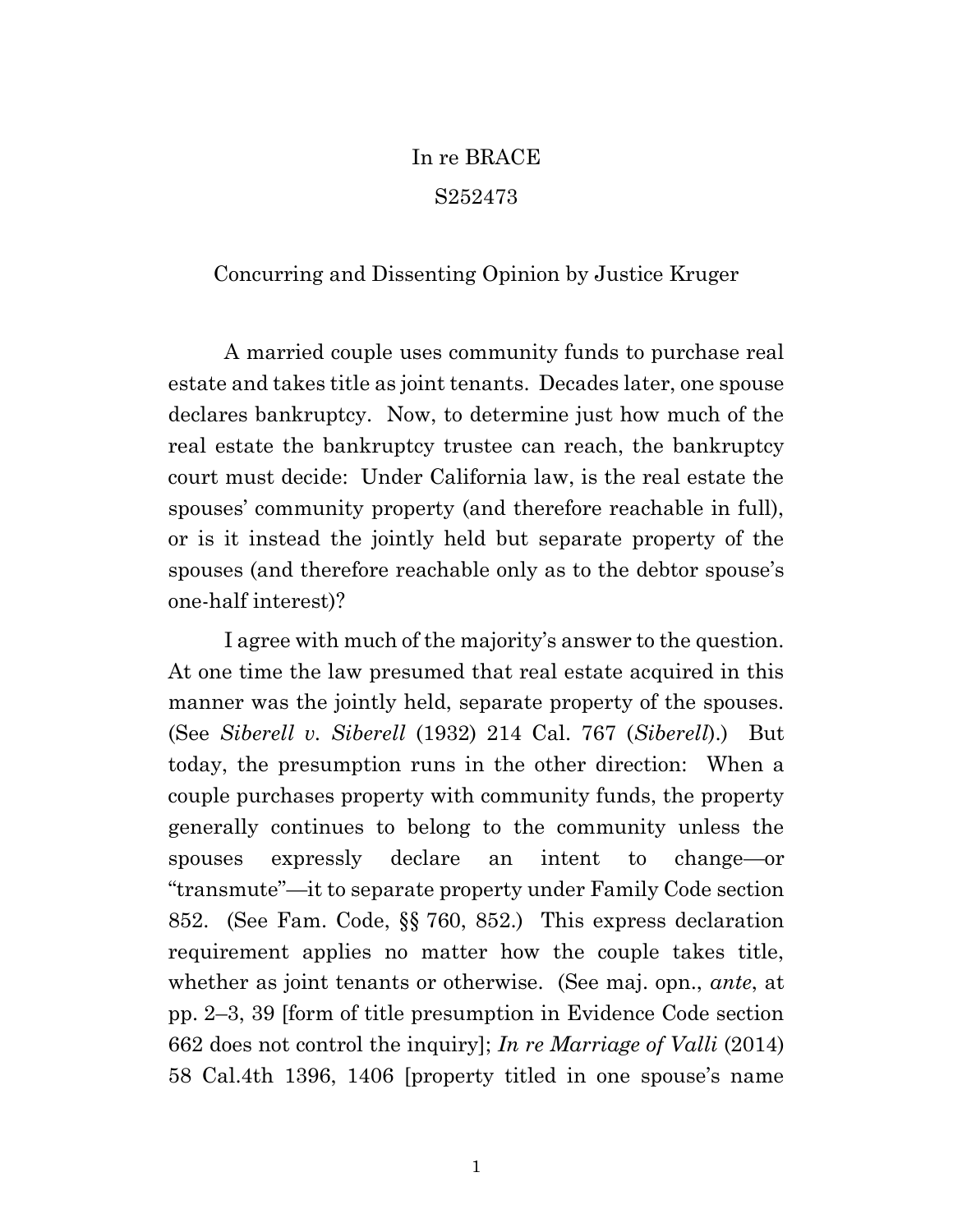must satisfy statutory transmutation requirements to overcome community property presumption].)**<sup>1</sup>**

Where I part ways with the majority is on the timing of this change in the governing law. I would identify that date as 1985, when the transmutation rule presently codified in Family Code section 852 first took effect. This is because the old separate property presumption was itself a transmutation rule; the Legislature changed the rule when it changed the requirements for transmuting community property to separate property.

The majority, by contrast, identifies the relevant moment of change as 1975, when the Legislature implemented other reforms that "eroded the original impetus" for the old rule. (Maj. opn., *ante*, at p. 20; see *id*. at pp. 20–21.) But unlike the passage of the modern transmutation rule, the 1975 reforms had no direct effect on the old separate property presumption; "eroding the original impetus" for a rule is not the same thing as overruling it. And for the Braces and other married couples who purchased property in joint tenancy sometime between 1975 and 1985, the difference matters. These couples were entitled to depend on the law as it had existed before the present transmutation rule took effect in 1985. By backdating the relevant changes by a decade, the majority risks upending the

**<sup>1</sup>** Under a provision of the Family Code originally enacted in the Civil Code in 1983, an express declaration is not sufficient to transmute joint tenancy property into separate property for purposes of dissolution of marriage or legal separation of the spouses. (Fam. Code, § 2581; see Civ. Code, former § 4800.1, added by Stats. 1983, ch. 342, § 1, p. 1538.) But because the Braces' action does not involve dissolution or separation, that rule is inapplicable here.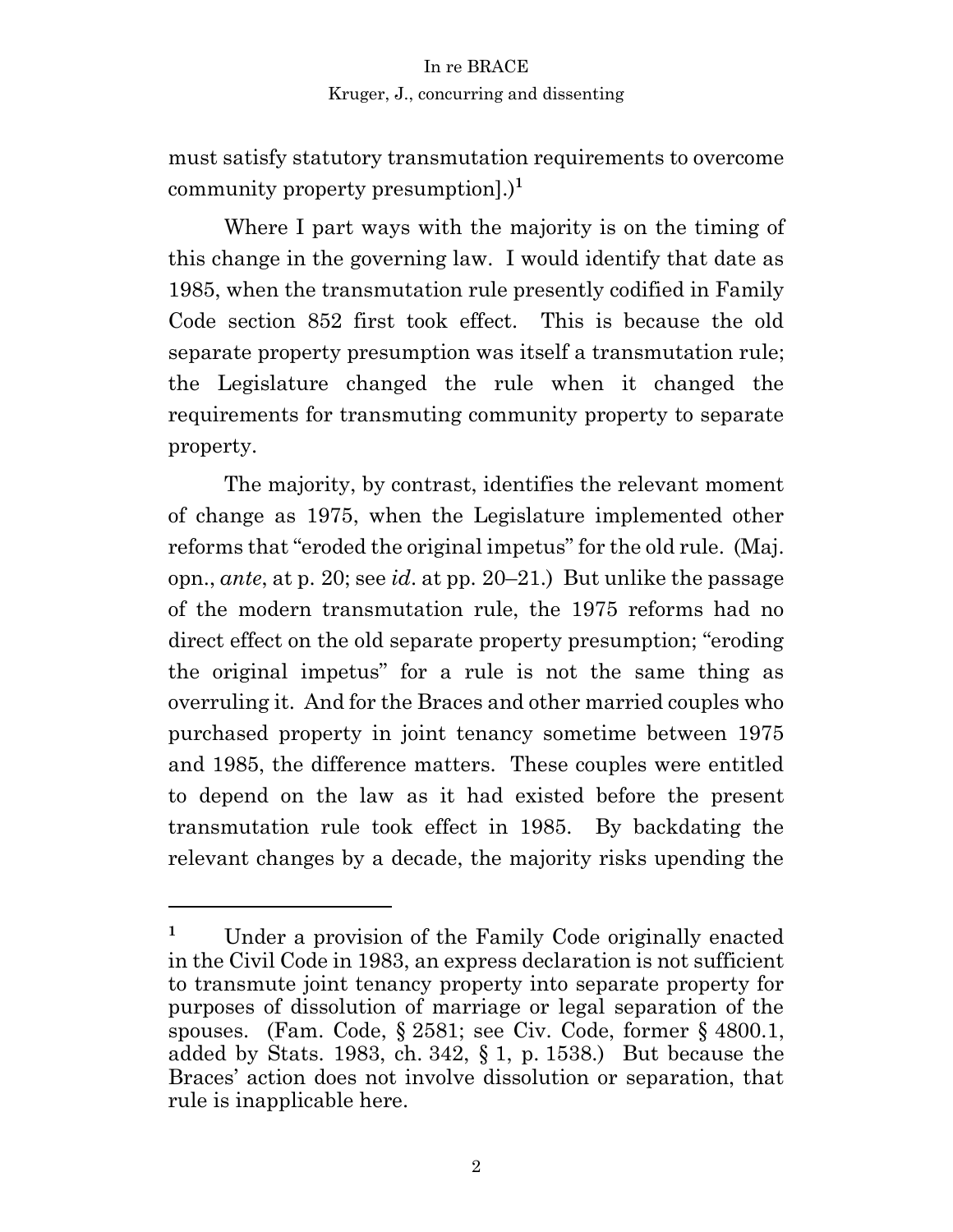reasonable expectations of individuals who structured their purchases in reliance on the law as the courts had then described it.

The relevant history begins with our 1932 decision in *Siberell*, which established the separate property presumption. *Siberell* was decided against the backdrop of various statutory presumptions governing the characterization of marital property. One of these presumptions, still substantively in effect today, was the presumption that property acquired by spouses during marriage is community property. (Civ. Code, former § 164, added by Stats. 1889, ch. 219, § 1, p. 328 [enacted in 1889].) A second presumption, known as the married woman's presumption, dictated that, despite the general community property presumption, "whenever any property is conveyed to a married woman by an instrument in writing, the presumption is that the title is thereby vested in her as her separate property. And in case the conveyance be to such married woman and her husband, or to her and any other person, the presumption is that the married woman takes the part conveyed to her as tenant in common, unless a different intention is expressed in the instrument . . . ." (*Ibid.*) The juxtaposition of these two statutory presumptions sometimes led to spouses holding different interests in the same piece of property. For example, in *Dunn v. Mullan* (1931) 211 Cal. 583, we held that a deed conveyed to "husband and wife" presumptively created a tenancy in common in which the wife held a half interest as her separate property and the husband held the remaining half as community property. (*Id.* at p. 588.)

The question in *Siberell* was whether the relevant statutes required the same result when spouses acquired property deeded in joint tenancy. We said no, for reasons specific to joint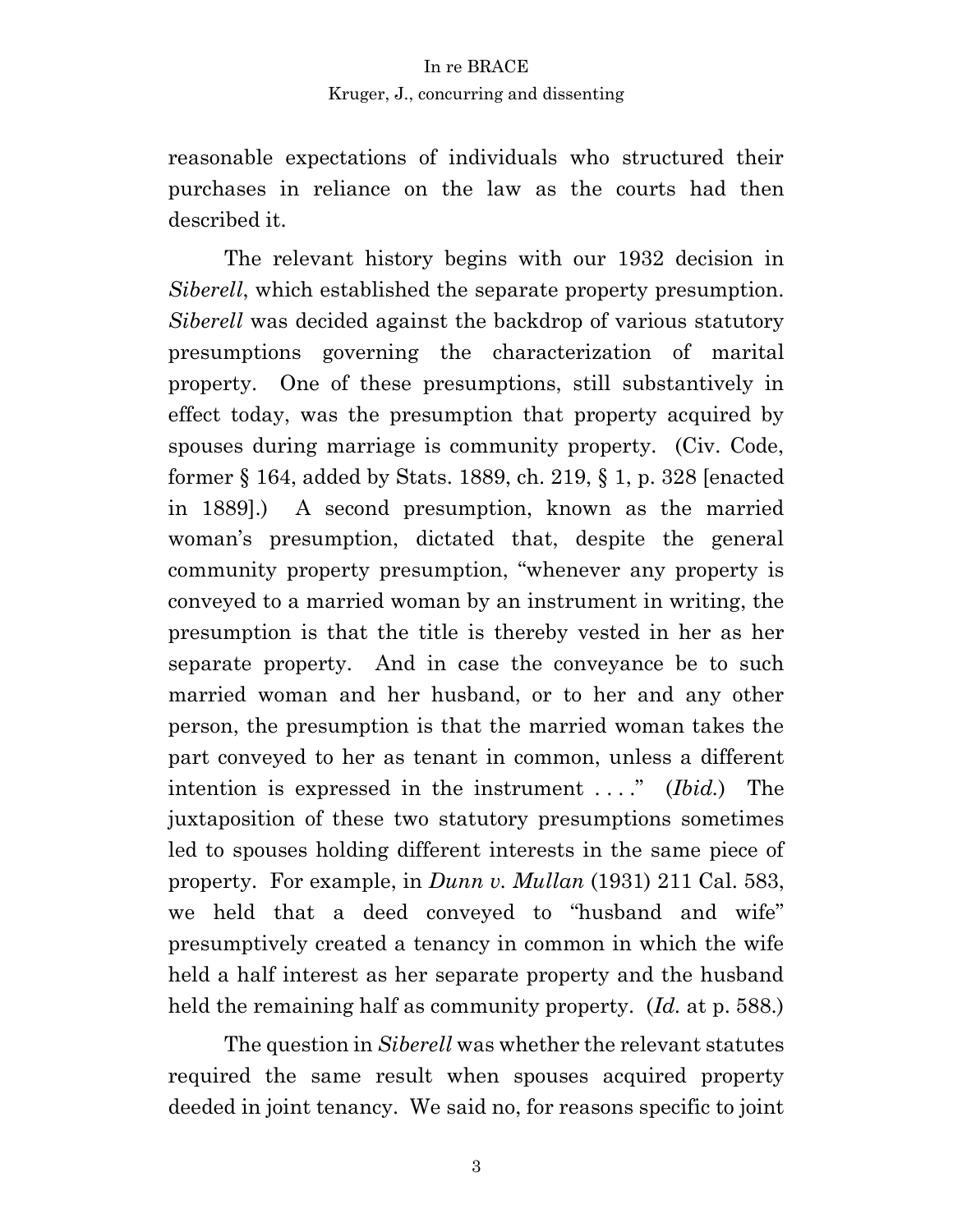tenancies. We explained, as an initial matter, that the spouses could not have different interests in the same property because joint tenancies require unity of interest, meaning that the joint tenant spouses must have identical and coextensive interests in the property. This unity of interest, we explained, would be destroyed if "a wife hold[s] half the property as her separate estate and the husband hold[s] the other half as community property, . . . [because] the interest of the wife would be unequal to and more than that of the husband." (*Siberell*, *supra*, 214 Cal. at pp. 771–772.) Specifically, in some instances, the wife would "own[] three-fourths of the property" and the husband would own "the remaining one-fourth," as was the result in *Dunn*. (*Siberell*, at p. 772.) But we went on to explain that a decision to take title in joint tenancy is "tantamount to a binding agreement between [the spouses] that the [property] shall not thereafter be held as community property but instead as a joint tenancy with all the characteristics of such an estate," under which "the equal interest of the spouses" is "classed as their separate but joint estate in the property." (*Id.* at p. 773.) Such an agreement was sufficient to rebut any contrary presumption—be it the married woman's presumption or the general community property presumption—that might arise by operation of statute. (*Ibid*.)

This latter point was at the core of *Siberell*'s holding, and it rested on what was, fundamentally, a transmutation theory namely, that when spouses use community funds to purchase property titled in joint tenancy, they are agreeing to transmute their community property into separate, jointly held property. Indeed, *Siberell* itself used this very term in describing the issue, asking whether, when the spouses took title as joint tenants, "was not the common property, by the consent of the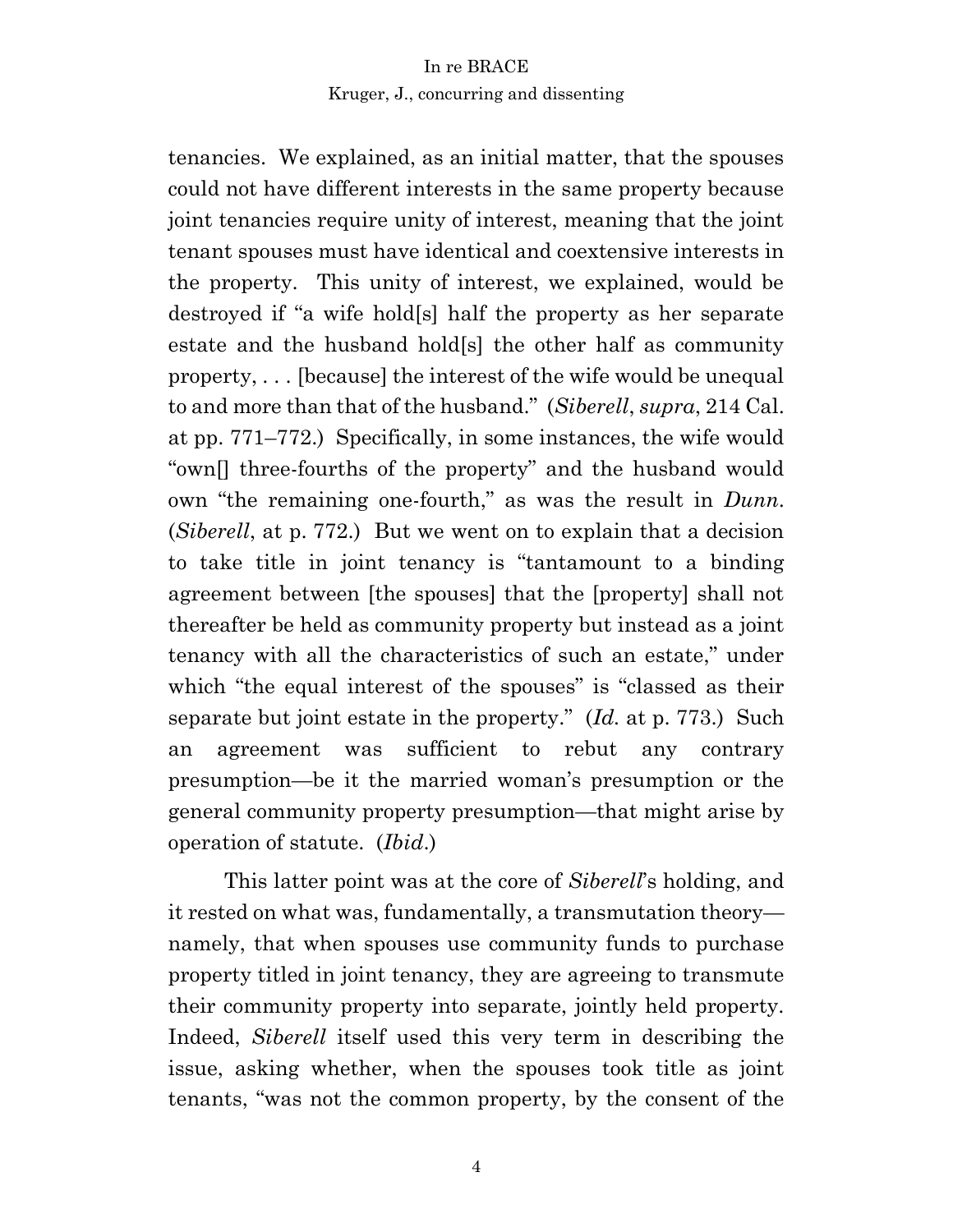spouses, then and there *transmuted* into one estate, the separate property of each and held jointly by them?" (*Siberell*, *supra*, 214 Cal. at p. 769, italics added.)

To be sure, *Siberell*'s transmutation reasoning was not beyond reproach. The *Siberell* court evidently believed that spouses could claim the chief benefit of a joint tenancy—the right of survivorship at death—only if they also intended to claim the property as separate during life. (*Siberell*, *supra*, 214 Cal. at p. 773.) So the court refused to treat the spouses' property as community during life, lest it deprive them of the right of survivorship at death. To hold otherwise, *Siberell* said, would have been "manifestly inequitable and a subversion of the rights of both husband and wife," because "following the demise of either," community interests in the property would "bring[] into operation the law of descent, administration, rights of creditors and other complications which would defeat the right of survivorship." (*Ibid.*) This particular concern was misplaced, for reasons the majority alludes to: A couple who takes property in joint tenancy may secure the right of survivorship and other incidents of separately held property at death, even if the property belongs to the community during life. (Maj. opn., *ante*, at pp. 36–37.)

But whatever concerns underlay *Siberell*'s reasoning, the critical point is that we instructed courts to presume that joint tenancy property is separate property because the spouses implicitly agreed to a transmutation—and not because the statutory scheme required this result. That is not to say the statutory scheme was entirely irrelevant to the outcome. The transmutation rule in *Siberell* did have the happy effect of equalizing the spouses' interests in the property, notwithstanding a set of statutory presumptions that sometimes

5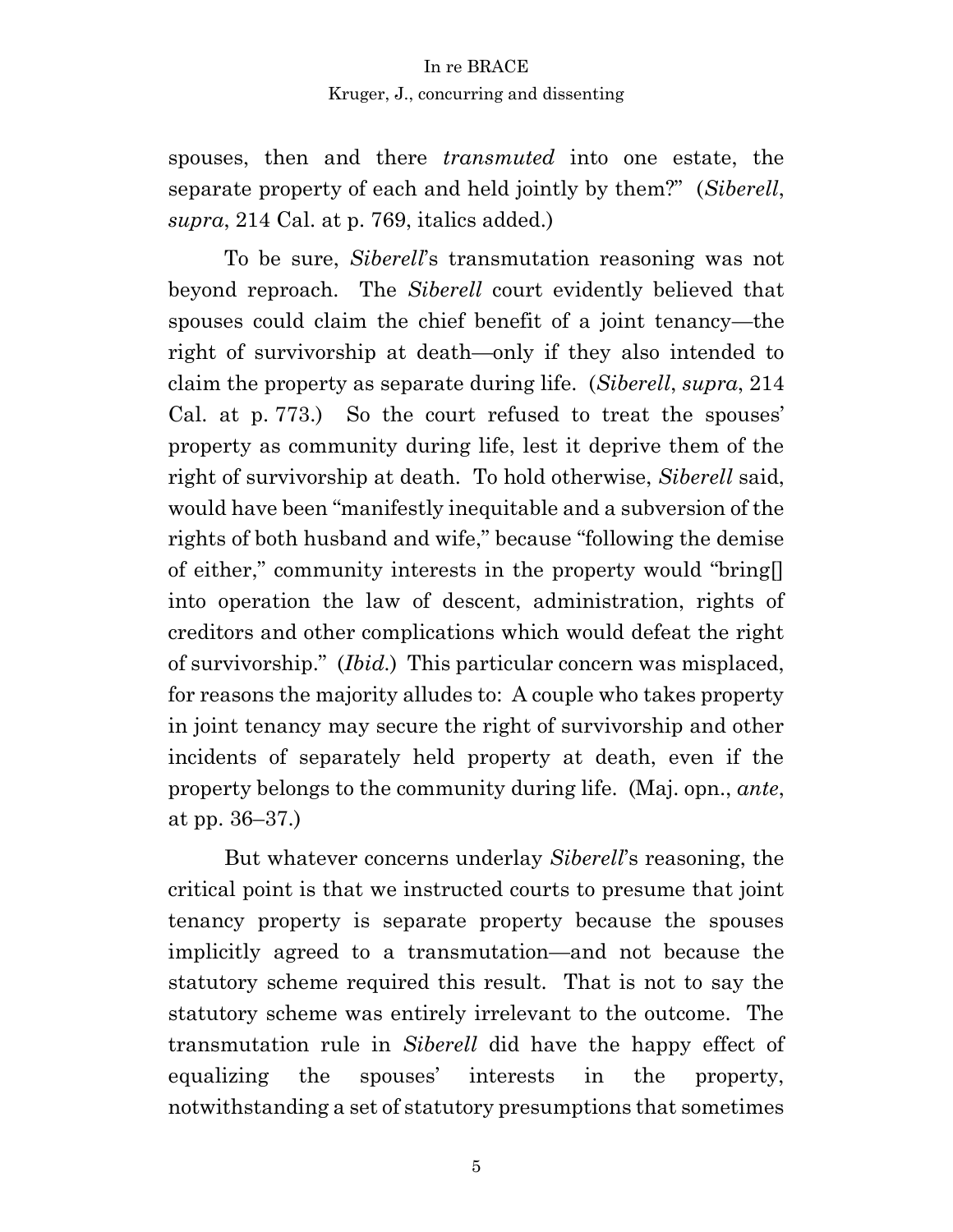created a peculiar imbalance in the spouses' relative interests. But even though the statutory scheme may have partly motivated the *Siberell* transmutation rule, it was not the basis for the rule. In fact, *Siberell* expressly held that the statutes did not control the question, noting that the statutory married woman's presumption does not apply "to a case where 'a different intention is expressed in the instrument,'" including where the spouses agree to hold title in joint tenancy.**<sup>2</sup>** (*Siberell*, *supra*, 214 Cal. at p. 773, quoting Civ. Code, former § 164.)

Over the next 50 years, both this court and the Courts of Appeal repeatedly applied *Siberell*'s common law transmutation rule in a variety of contexts to hold that joint tenancy property was presumptively the separate property of the spouses. It is worth noting that none of this case law describes *Siberell* as rooted in any particular operation of the statutory presumptions; the cases instead describe *Siberell* in the language of transmutation.**<sup>3</sup>** (See, e.g., *Delanoy v. Delanoy*,

**<sup>2</sup>** The same language was included in the presumption added in 1935, which abrogated *Dunn*'s rule for tenancies in common. (See Stats. 1935, ch. 707, § 1, p. 1912 ["[W]hen any of such property is acquired by husband and wife by an instrument in which they are described as husband and wife, *unless a different intention is expressed in the instrument*, the presumption is that such property is the community property of said husband and wife." (Italics added.)].) Because a joint tenancy deed had been understood to express a different intention—that is, an intention to hold the property as the separate property of the spouses—the 1935 amendment had no effect on the *Siberell* presumption. (*Siberell*, *supra*, 214 Cal. at p. 773; but see maj. opn., *ante*, at pp. 20–21.)

**<sup>3</sup>** The Legislature, too, apparently considered *Siberell*'s rule to be a common law transmutation rule. (See, e.g., Assem.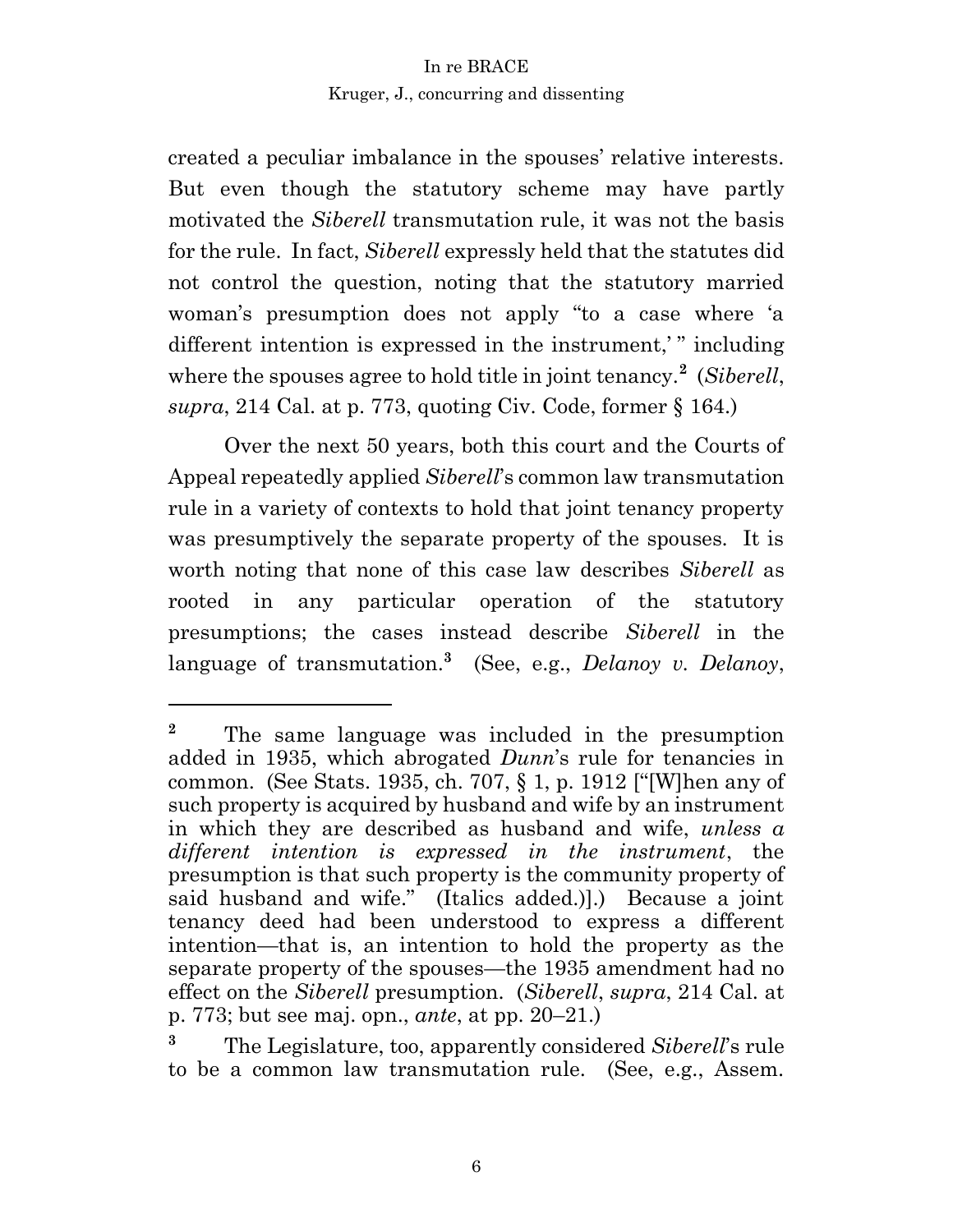*supra*, 216 Cal. 23, 26 [citing *Siberell* for the proposition that when spouses purchase joint tenancy property with community funds, "the community interest must be deemed severed by consent"]; *Tomaier v. Tomaier*, *supra*, 23 Cal.2d 754, 757–758 [applying transmutation principles to hold that spouses could rebut the *Siberell* presumption with evidence that they intended to retain community interests in the property]; *Socol v. King* (1950) 36 Cal.2d 342, 345–346 [holding that, under established transmutation principles, the *Siberell* presumption controls unless both spouses intended to hold community interests in the property]; *Schindler v. Schindler* (1954) 126 Cal.App.2d 597, 602 [" 'The form of the conveyance is itself some evidence of the intent to change it from community property, and creates a rebuttable presumption to that effect.' "].)

Nor was the *Siberell* transmutation rule confined to actions between spouses, as the majority suggests. (See maj. opn., *ante*, at pp. 16, 24, 38.) *Siberell* did say that it was dealing with an interspousal action (*Siberell*, *supra*, 214 Cal. at p. 772), but nothing in *Siberell*'s transmutation reasoning was limited to that context.**<sup>4</sup>** Unsurprisingly, then, none of the cases applying

Interim Com. on Judiciary, Final Rep. on Relating to Domestic Relations (Jan. 11, 1965) p. 118 ["The result of *Siberell*, *Delanoy* [*v. Delanoy* (1932) 216 Cal. 23] and *Tomaier* [*v. Tomaier* (1944) 23 Cal.2d 754] has been to create in the joint tenancy deed a presumption that the property has been changed from community property to joint tenancy . . . ."].)

**<sup>4</sup>** The majority highlights *Siberell*'s reference to *Hulse v. Lawson* (1931) 212 Cal. 614, but the *Hulse* citation is not particularly telling. Although the majority understands *Hulse*  as using tracing, and not a form-of-title presumption, in the context of a creditor suit to characterize the spouses' joint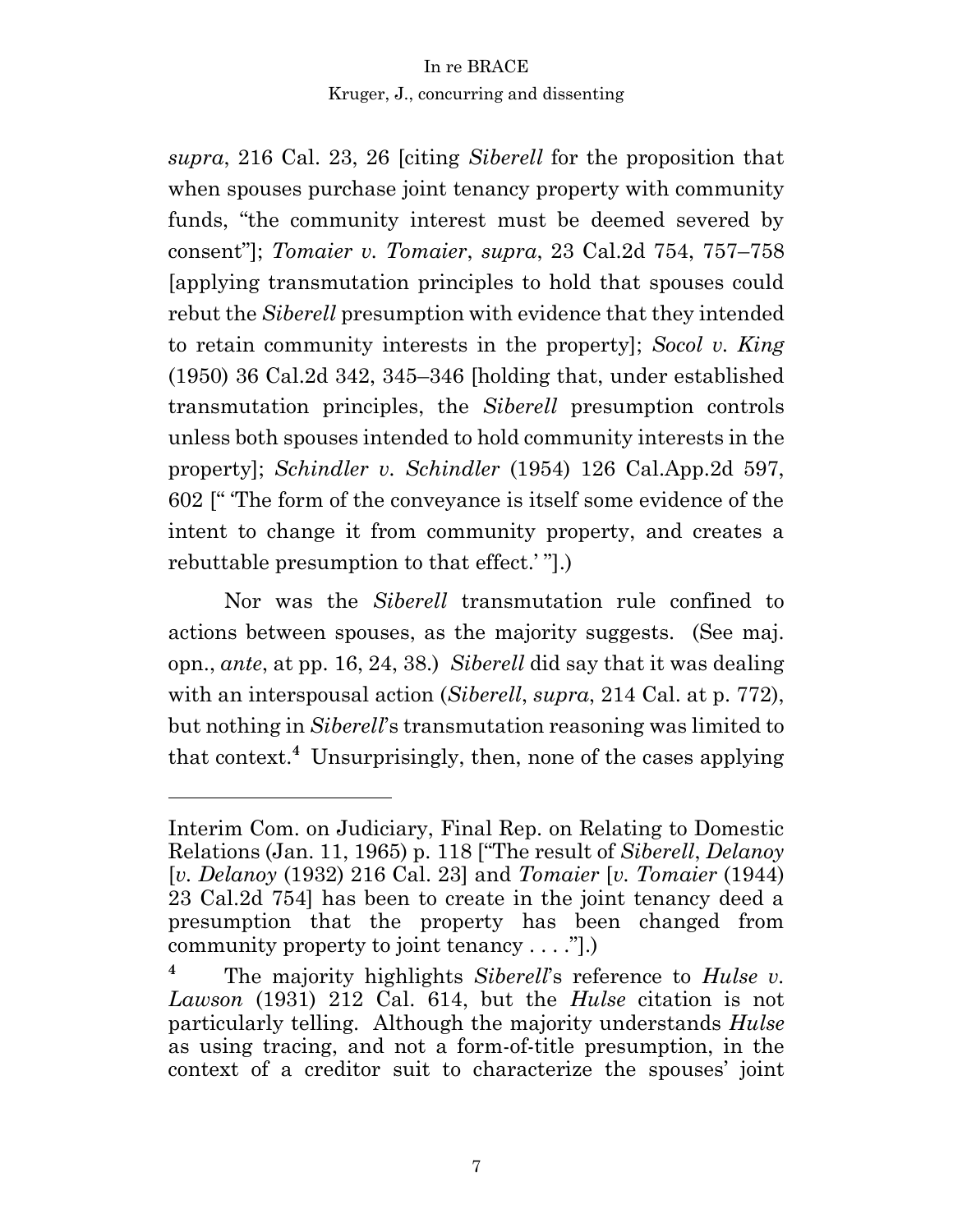*Siberell* suggested the rule was limited to the context of dissolution or other interspousal disputes. Indeed, the *Siberell* rule was regularly applied outside the dissolution context, including to claims made by third party creditors. (See, e.g., *Hansford v. Lassar* (1975) 53 Cal.App.3d 364, 371–373 [third party creditor claim]; *Oak Knoll Broadcasting Corp. v. Hudgings*  (1969) 275 Cal.App.2d 563, 568–569 [same]; see also *Socol v. King*, *supra*, 36 Cal.2d at pp. 345–346 [claim at death].) This understanding of *Siberell*'s breadth was evidently shared by the Legislature, which in 1965 effectively abrogated the *Siberell* presumption for certain joint tenancy property, but solely for purposes of dissolution—a limitation that would have been meaningless if *Siberell* did not already apply outside the dissolution context. (See Civ. Code, former § 164, amended by Stats. 1965, ch. 1710, § 1, pp. 3843–3844 ["[W]hen a single family residence of a husband and wife is acquired by them during marriage as joint tenants, for the purpose of the division of such property upon divorce or separate maintenance only, the presumption is that such single family residence is the community property of said husband and wife."].)

tenancy property (maj. opn., *ante*, at p. 16), *Hulse* has generally been understood as standing for the very different proposition that a presumption based on how spouses take title can be rebutted by other evidence of the spouses' intent. (See *Hulse*, at pp. 616, 619–620 [framing question as whether property acquired in joint tenancy "had become" the community property of the spouses and relying on fact that spouses made mortgage payments with community property after the purchase]; *Tomaier v. Tomaier*, *supra*, 23 Cal.2d at p. 757 [citing *Hulse* for proposition that "evidence is admissible to show that husband and wife who took property as joint tenants actually intended it to be community property"].)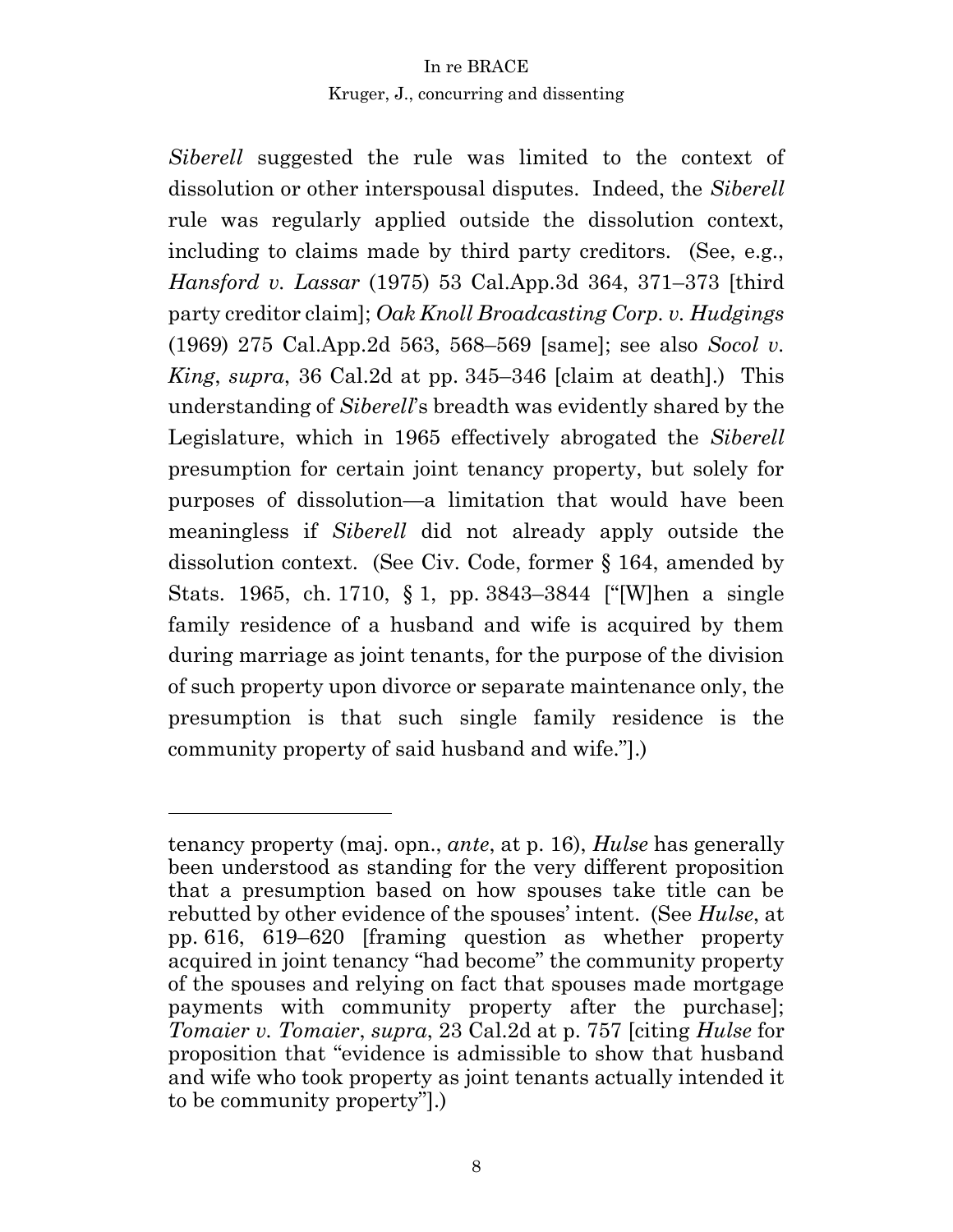This brings us to 1973, when the Legislature prospectively eliminated the married woman's presumption for property acquired on or after January 1, 1975. This amendment changed the legal background against which *Siberell* was decided. But nothing in the 1973 amendments changed the *Siberell* rule itself—that spouses who take title to property as joint tenants are presumed to have intended to transmute their community property to separate property. It was not until the precursor to Family Code section 852 was passed in 1984 that the Legislature changed the transmutation rules, and even then only for transmutations occurring on or after January 1, 1985. (See Civ. Code, former § 5110.730, added by Stats. 1984, ch. 1733, § 3, p. 6302.) Though the 1973 amendments eliminated the statutory presumptions that would have created unequal interests in joint tenancy property absent *Siberell*'s rule, they did not speak to the core premise of the rule.**<sup>5</sup>**

<sup>&</sup>lt;sup>5</sup> The majority claims that the *Siberell* rule could not have survived the 1973 amendments because those amendments eliminated the "carveout" to statutory presumptions for titles that expressed "'a different intention.<sup>'</sup>" (Maj. opn., *ante*, at p. 21; see also *id.* at pp. 26–27.) But *Siberell*'s transmutation rule did not depend on a statutory "carveout" any more than did any other common law transmutation rules in effect before 1985—all of which, by their nature, operated to overcome the statutory presumption that property acquired by spouses during marriage is community property. There is no dispute that, as a general matter, transmutation principles survived the 1973 amendments and were used to overcome the statutory community property presumption until the Legislature tightened the requirements for transmutations effected on or after January 1, 1985. If common law transmutation rules in general survived the 1973 amendments, it is hard to see why *Siberell*'s rule alone would be an exception.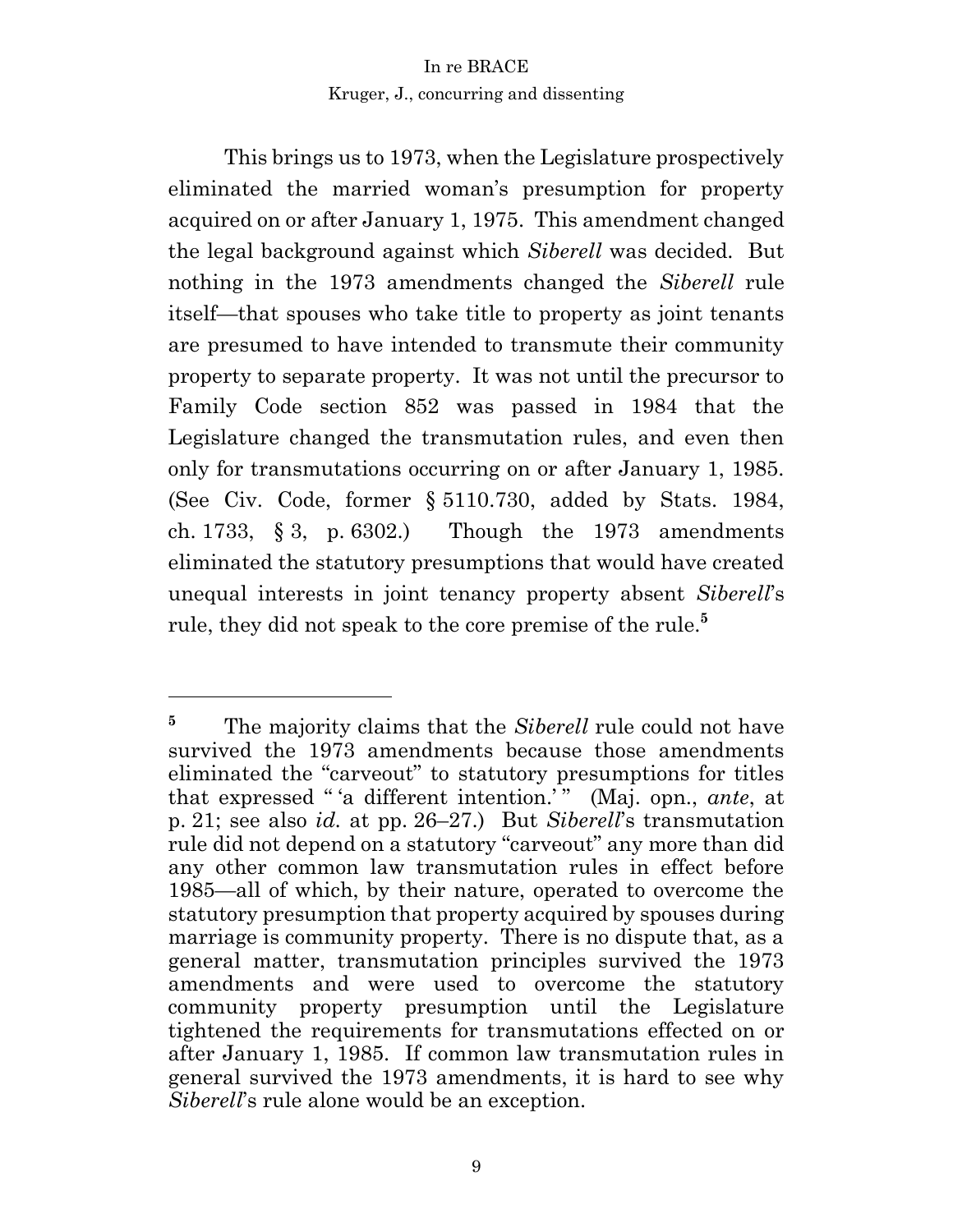It makes sense, then, that contemporary authorities assumed *Siberell*'s transmutation rule survived the 1973 amendments. Lower courts continued to apply the *Siberell* rule to property acquired after January 1, 1975. (See, e.g., *Estate of Levine* (1981) 125 Cal.App.3d 701, 705 [applying *Siberell* presumption to joint tenancy property acquired after January 1, 1975]; cf. *Estate of Blair* (1988) 199 Cal.App.3d 161, 167, quoting *Levine*, at p. 705 ["Before January 1, 1985, the form of title presumption"—i.e., *Siberell*'s presumption—"could be rebutted by showing the character of the property had been changed by oral or written 'agreement or common understanding between the spouses.' "]; maj. opn., *ante*, at pp. 22–23.) Legislative history accompanying relevant statutory amendments in 1983 suggests the Legislature held the same understanding. (See Assem. Com. on Judiciary, Analysis of Assem. Bill No. 26 (1983– 1984 Reg. Sess.) as amended Apr. 4, 1983, p. 2 ["The Siberell [form-of-title] presumption still holds even though a general presumption favoring community property was raised with the 1973 statutory change which gives a wife equal management and control of the community assets."]; Annual Rep. (Dec. 1983) 17 Cal. Law Revision Com. Rep. (1984) appen. VII, p. 864 [noting that Civ. Code, former § 4800.1, the precursor to Fam. Code, § 2581, would "reverse[] the common law presumption" i.e., *Siberell*'s presumption—"that property acquired by the spouses during marriage in joint tenancy form is joint tenancy property"].)**<sup>6</sup>**

**<sup>6</sup>** Academic commentary from the time is also in accord. (See, e.g., Reppy, *Debt Collection from Married Californians: Problems Caused by Transmutations, Single-Spouse Management, and Invalid Marriage* (1981) 18 San Diego L.Rev.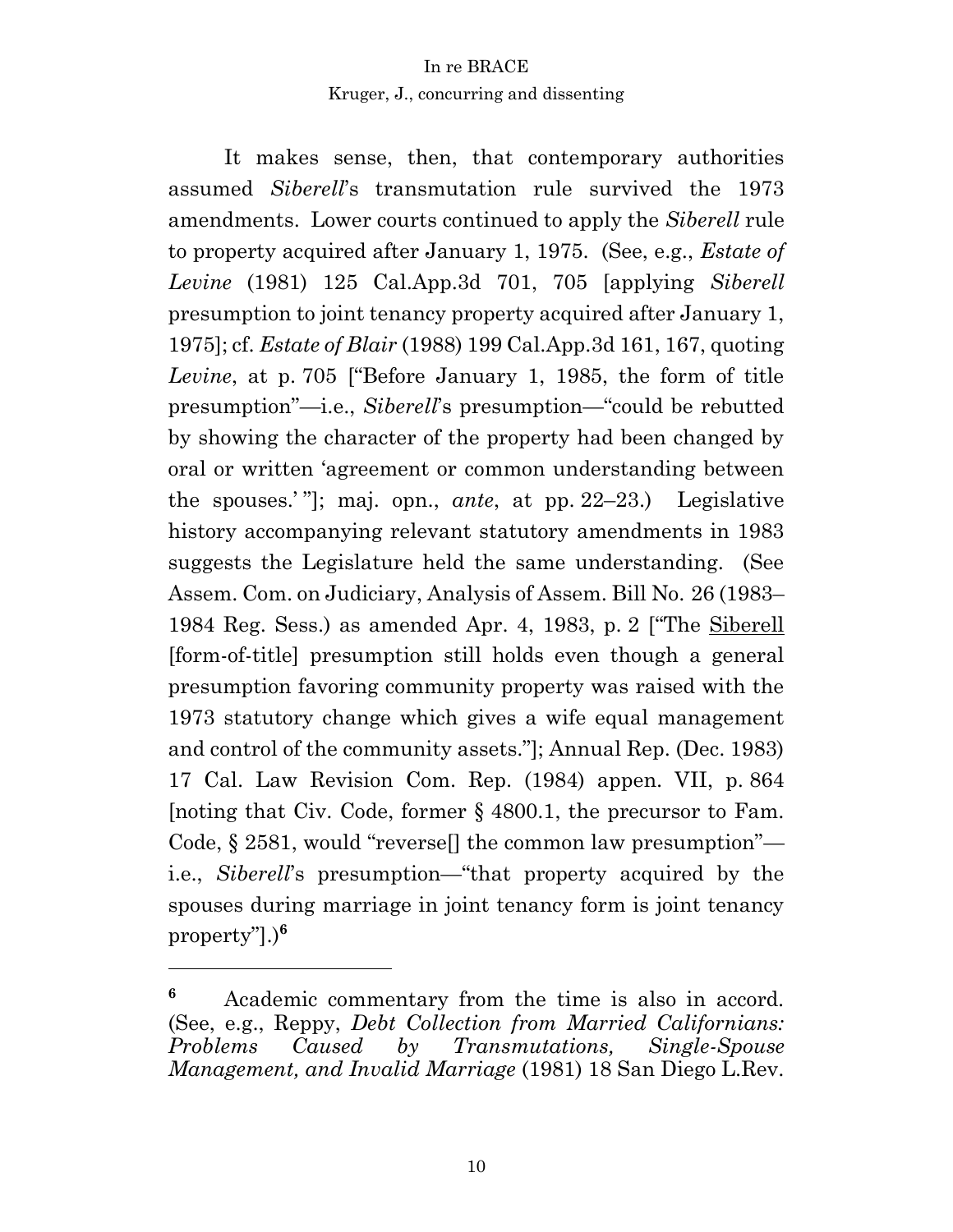These authorities demonstrate that, while the "history of the law of joint tenancies" may have been "convoluted" (maj. opn., *ante*, at p. 24), the governing rule was clearly understood: Notwithstanding the 1973 amendments, property acquired by spouses as joint tenants before 1985 was generally presumed to be their jointly held, separate property. This understanding should come as no surprise, since this rule was not based on the statutory married woman's presumption, or any other element of the statutory scheme. Before today's opinion, few would have ventured the view that *Siberell*'s transmutation rule had been effectively overruled by a set of property law reforms that had nothing to do with transmutation.

Again, the underpinnings of *Siberell*'s transmutation reasoning were open to question, for reasons the majority correctly identifies and now clarifies. (Maj. opn., *ante*, at pp. 36– 37.) But this clarification comes too late for those who, like the Braces, acquired property in joint tenancy between 1975 and 1985 with the reasonable expectation that the property would

<sup>143, 164 [&</sup>quot;Case law has firmly established, however, that the mere recital of joint tenancy raises a presumption that [the spouses] by agreement transmuted the community consideration to joint tenancy property." (Citing *Siberell.*)]; Sterling, *Joint Tenancy and Community Property in California*  (1983) 14 Pacific L.J. 927, 960 ["Title in joint tenancy creates a rebuttable presumption that the property is in fact owned in joint tenancy rather than as community property."]; Bruch, *The Definition and Division of Marital Property in California: Towards Parity and Simplicity* (1982) 33 Hastings L.J. 769, 830, fn. 238 [noting that *Siberell* "still controls" and that the Legislature that enacted the 1973 amendments "signaled its understanding that *Siberell*'s presumption of equal separate property interests remains"].)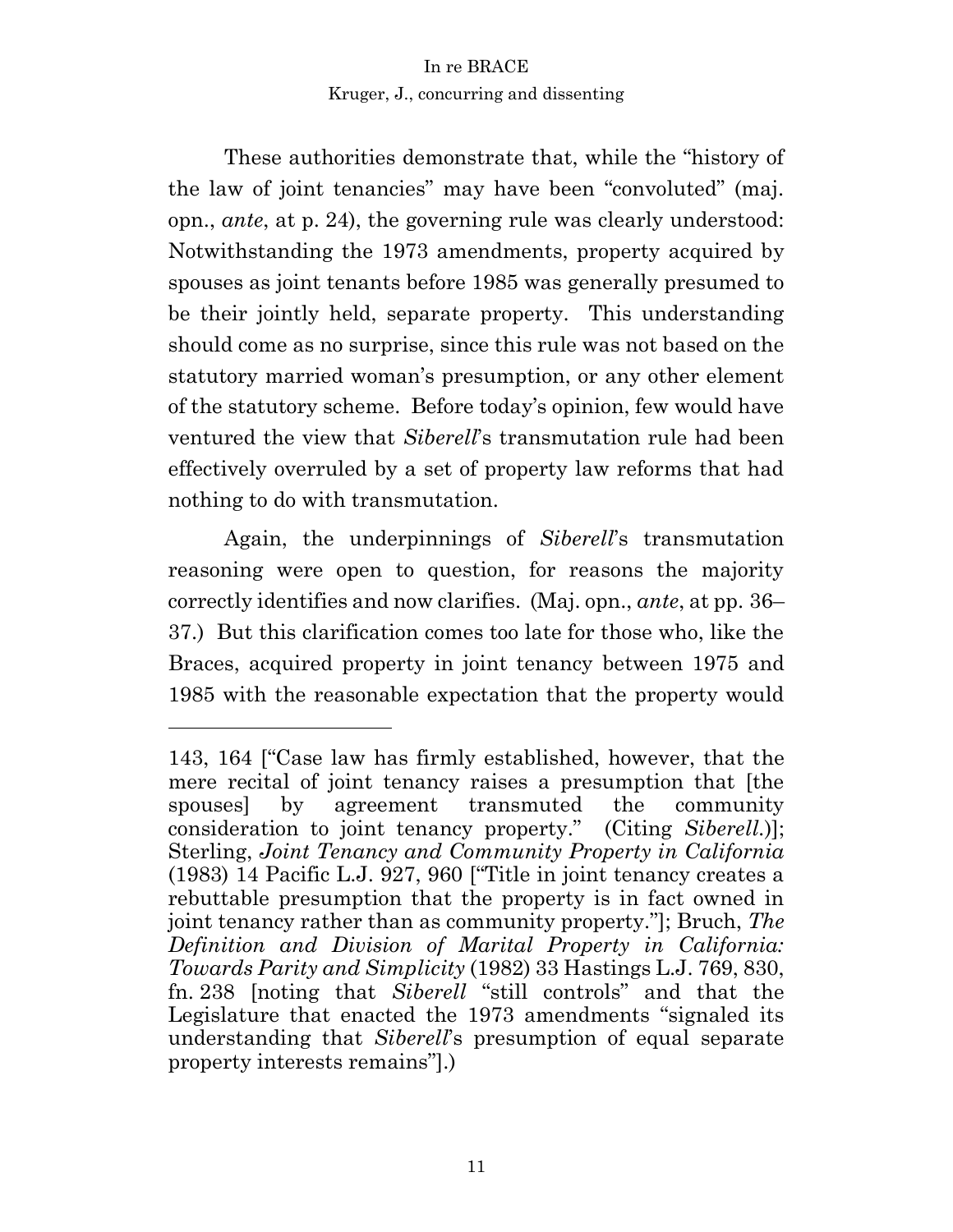be presumed separate under *Siberell*'s longstanding rule.**<sup>7</sup>** Because the Braces were entitled to rely on the law as it then stood, I would hold that, in a suit against a bankruptcy trustee, property acquired by spouses in joint tenancy on or before December 31, 1984, is presumptively the spouses' separate property, while property acquired since then is presumptively the property of the community.

# **KRUGER, J.**

<sup>&</sup>lt;sup>7</sup> Though some of those couples might have been "confus[ed]" about the effects of their decision to take title as joint tenants (maj. opn., *ante*, at p. 24), surely it is safe to presume that others were aware of the state of the law at the time and took title expecting its protections.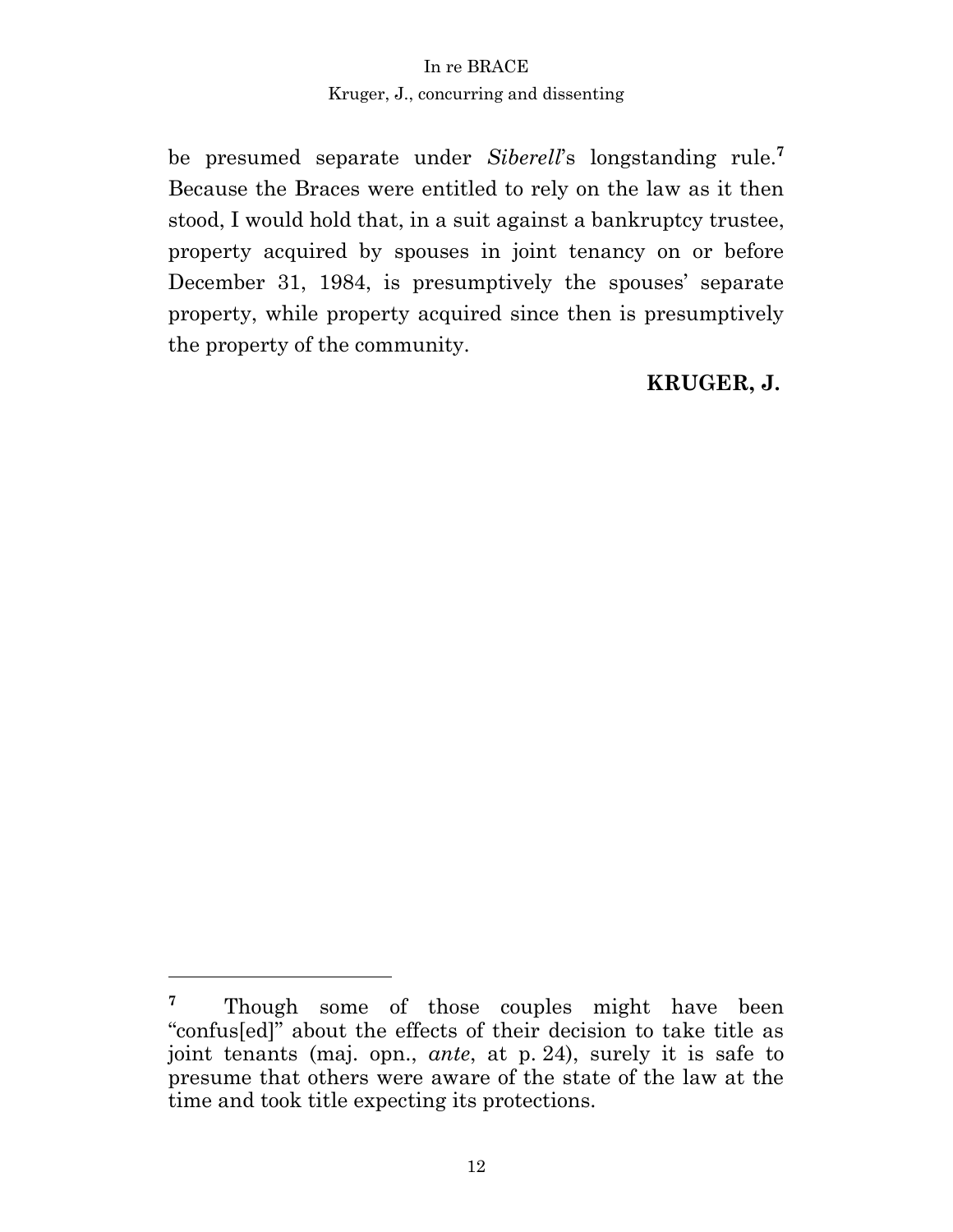*See next page for addresses and telephone numbers for counsel who argued in Supreme Court.*

**\_\_\_\_\_\_\_\_\_\_\_\_\_\_\_\_\_\_\_\_\_\_\_\_\_\_\_\_\_\_\_\_\_\_\_\_\_\_\_\_\_\_\_\_\_\_\_\_\_\_\_\_\_\_\_\_\_\_\_\_\_\_\_\_\_\_\_\_\_\_\_\_\_\_\_\_\_\_\_\_\_\_**

**\_\_\_\_\_\_\_\_\_\_\_\_\_\_\_\_\_\_\_\_\_\_\_\_\_\_\_\_\_\_\_\_\_\_\_\_\_\_\_\_\_\_\_\_\_\_\_\_\_\_\_\_\_\_\_\_\_\_\_\_\_\_\_\_\_\_\_\_\_\_\_\_\_\_\_\_\_\_\_\_\_\_**

**\_\_\_\_\_\_\_\_\_\_\_\_\_\_\_\_\_\_\_\_\_\_\_\_\_\_\_\_\_\_\_\_\_\_\_\_\_\_\_\_\_\_\_\_\_\_\_\_\_\_\_\_\_\_\_\_\_\_\_\_\_\_\_\_\_\_\_\_\_\_\_\_\_\_\_\_\_\_\_\_\_\_**

**\_\_\_\_\_\_\_\_\_\_\_\_\_\_\_\_\_\_\_\_\_\_\_\_\_\_\_\_\_\_\_\_\_\_\_\_\_\_\_\_\_\_\_\_\_\_\_\_\_\_\_\_\_\_\_\_\_\_\_\_\_\_\_\_\_\_\_\_\_\_\_\_\_\_\_\_\_\_\_\_\_\_**

**Name of Opinion** In re Brace

**Unpublished Opinion Original Appeal Original Proceeding** XXX on request pursuant to rule 8.548, Cal. Rules of Court **Review Granted Rehearing Granted**

**Opinion No.** S252473 **Date Filed:** July 23, 2020

**Court: County: Judge:** 

#### **Counsel:**

Law Offices of Stephen R. Wade, Stephen R. Wade; Law Office of W. Derek May and W. Derek May for Defendants and Appellants.

Grace Ganz Blumberg as Amicus Curiae on behalf of Defendants and Appellants.

Tara Twomey for National Association of Consumer Bankruptcy Attorneys and National Consumer Bankruptcy Rights Center as Amici Curiae on behalf of Defendants and Appellants.

Marshack Hays, D. Edward Hays, Matthew W. Grimshaw and Judith E. Marshack for Plaintiff and Respondent.

Walzer Melcher and Christopher C. Melcher as Amicus Curiae on behalf of Plaintiff and Respondent.